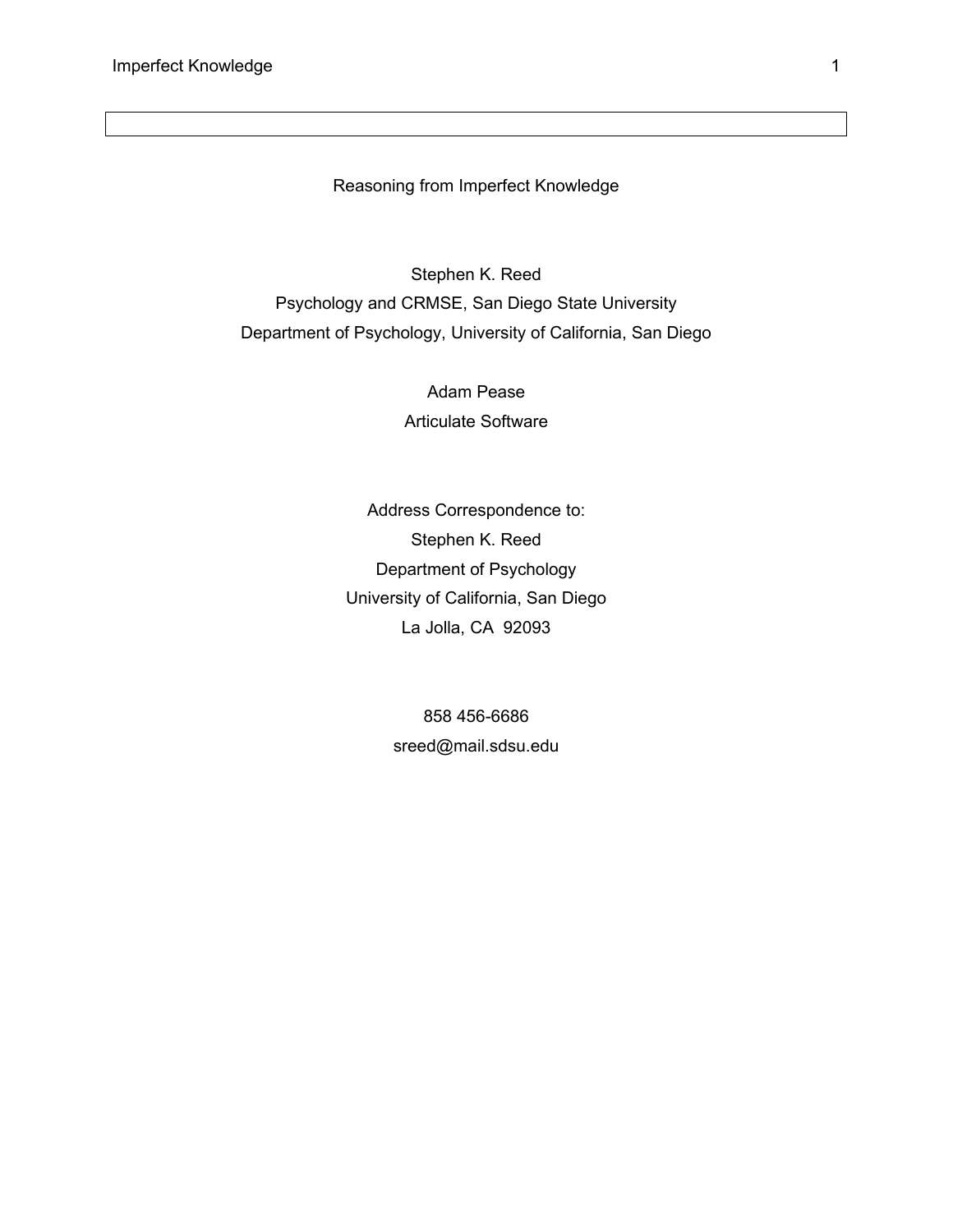#### Abstract

One reason why there is a lack of cross-references between articles on knowledge representation in the Cognitive and the Information Sciences is that cognitive scientists are interested in descriptive models of how people reason whereas information scientists are interested in prescriptive models to help people reason. Formal ontologies such as the Suggested Upper Merged Ontology aid human reasoning by providing (1) an accurate knowledge base, (2) a formalization of the knowledge base as axioms, and (3) a logic to derive new information through deductive reasoning. However, all systems confront obstacles when reasoning from imperfect knowledge consisting of ambiguous, conditional, contradictory, fragmented, inert, misclassified, or uncertain knowledge. We use work from the Cognitive and the Information Sciences to analyze obstacles for both computers and people when confronted with ambiguous, contradictory, misclassified, and uncertain knowledge. A concluding section considers both practical and theoretical applications of ontologies in the Cognitive Sciences.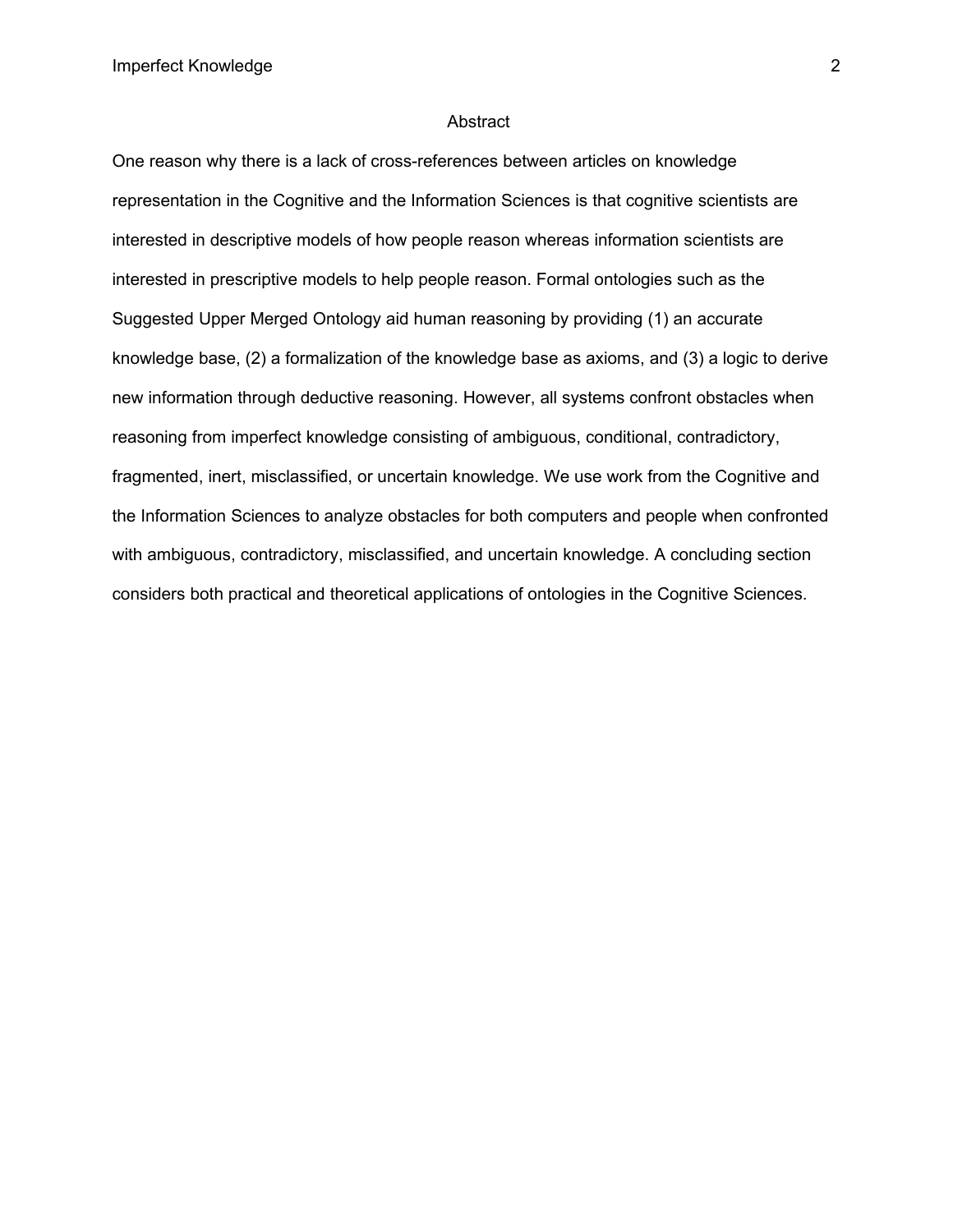#### Reasoning from Imperfect Knowledge

#### **1. Introduction**

Building descriptive models of deductive reasoning has been a major topic of investigation in Cognitive Science, including the construction of natural deduction rules to manipulate propositions in working memory (adapted from Rips, 1983). Other theoretical approaches of deduction advocate mental models that propose people reason by manipulating tokens (Johnson-Laird, 2012). A goal for all descriptive models of reasoning is to account for errors. For instance, participants in a study described by Rips (1983) had to decide which propositional arguments were valid. Acceptance of validity ranged from 17% to 92% across 32 valid arguments.

Reasoning is also a major topic in the Information Sciences, including the construction of formal ontologies that use logic-based programming languages to draw deductive conclusions (Pease, 2011). Perhaps the major cause of the lack of integration of work on deductive reasoning in the Cognitive and the Information Sciences is that Cognitive Science is primarily interested in descriptive models of how people reason whereas the Information Sciences are primarily interested in prescriptive (normative) models to enable machine reasoning.

Formal ontologies help people by providing both an accurate knowledge base and deductive rules to derive conclusions. Knowledge should be based on the latest discoveries in science (Smith & Ceusters, 2010) and deductions based on first- or higher order logics that derive valid inferences (Pease, 2011). When these objectives are achieved, the potential is enormous for supporting unambiguous and machine-readable documentation, consistency verification, data classification, querying, and further ontology development (Hoehndorf, Dumontier, & Gkoutos, 2012).

Although formal ontologies are better in deductive reasoning and people are better in possessing an extensive knowledge base, both ontologies and people face the same challenges when reasoning from an inadequate knowledge base. Knowledge in these situations

3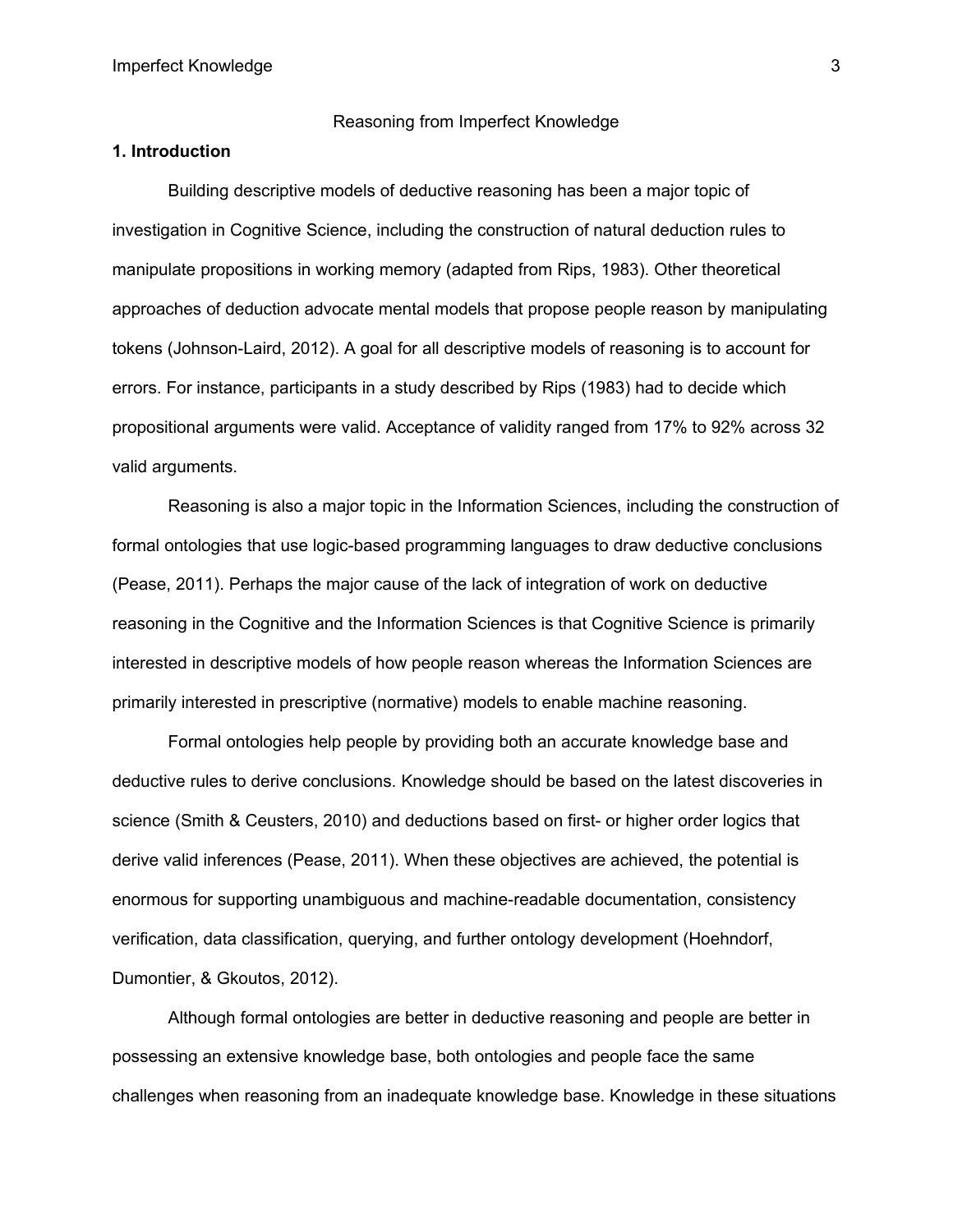#### Imperfect Knowledge

does not entail 'truth' but requires search for accuracy. Our objective in this article is therefore to explore, at Marr's (1982) computational level of analysis, the difficulties created for computers and people when reasoning from imperfect knowledge. The computational level "provides an understanding of how a mechanism functions in broader environments that determines the computations it needs to perform (and may fail to perform)" (Bechtel & Shagir, 2015, p. 31). Marr was concerned with why a function needs to be computed, which requires examining the tasks that need to be performed in the environment.

A primary role of the computational level is to constrain functions that must be computed at the algorithmic and representational level (Cooper & Peebles, 2015). This role enables the computational level to serve as an abstract theory that deliberately avoids lower-level commitments. Cooper and Peeples (2015) proposed that, in addition to Bayesian approaches, a variety of other approaches including formal logic can serve as a foundation for formulating problems at the computational level. Others have shown how logical theories can constrain hypothesis about processing all the way down to the neuroscience level (Baggio, van Lambalgen, & Hagoort, 2015)

Our objective is to analyze the challenges for both people and machines when reasoning from imperfect knowledge. Section 2 describes three major tools in the Information Sciences – SUMO, WordNet, and FrameNet – that can support the construction of computational-level analyses of reasoning. Section 3 summarizes 7 types of imperfect knowledge to illustrate the problems created when reasoning from ambiguous, conditional, contradictory, fragmented, inert, misclassified, and uncertain knowledge. Sections 4 through 7 elaborate on 4 of these types (ambiguous, contradictory, misclassified, uncertain) that are particularly important for constructing ontologies. Section 8 discusses using ontologies in cognitive science as practical tools and as idealized cognitive architectures. The final section contains concluding remarks.

#### **2. Information Science Tools**

In a previous article we provided a general introduction to how tools in the Information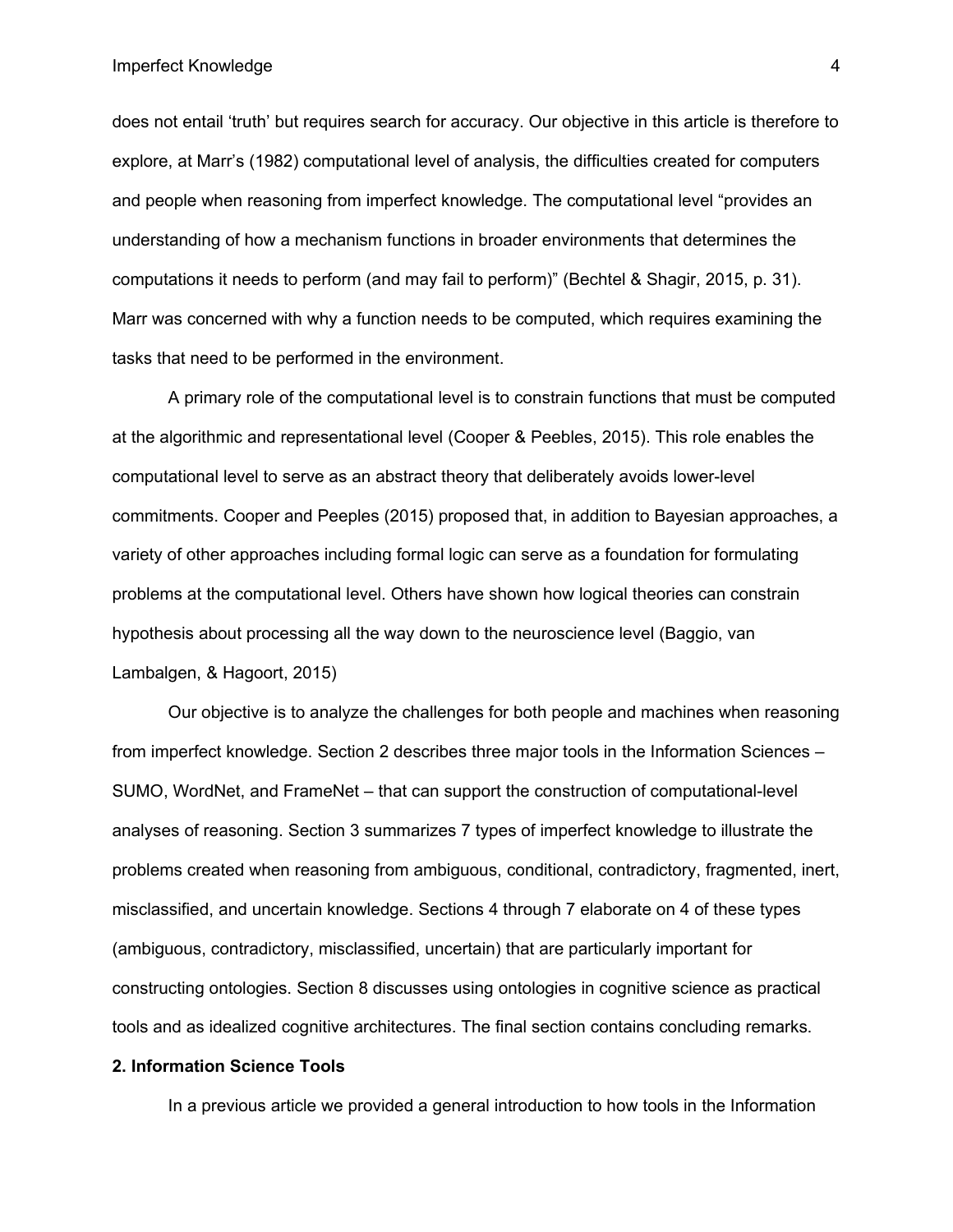Sciences – WordNet, FrameNet, and the Suggested Upper Merged Ontology (SUMO) – can be applied to psychology (Reed & Pease, 2015). WordNet is a large, lexical database that, although initially developed by George Miller to study language acquisition, has become the major source of linguistic definitions for the Information Sciences (Fellbaum, 2010; Miller & Fellbaum, 2007). FrameNet is a database of event schemas based on a theory of frame semantics developed by the linguist Charles Fillmore (Fillmore & Baker, 2010). It is closely related to the theoretical construct of scripts developed by Schank and Abelson (1977). SUMO is a formal ontology of concepts expressed in mathematical logic that enables deductive reasoning (Niles & Pease, 2001; Pease, 2011). We first provide an overview of SUMO before explaining why its connection to WordNet and FrameNet enhances its capabilities for prescriptive and descriptive modeling.

## *2.1 Suggested Upper Merged Ontology (SUMO)*

SUMO (http://www.ontologyportal.org) is a large corpus of concepts with definitions in mathematical logic. It covers a very broad range of topics at a high level of generality and also includes significant details of many specific domains as diverse as finance, biological viruses, geography, and automobile parts. Fig. 1 shows the hierarchical organization of some of the major terms in SUMO. There are obvious parallels between the organization of knowledge in Fig. 1 and important theoretical concepts in psychology. For instance, SUMO partitions **Entity** into **Physical** and **Abstract.** A **Physical** entity has a location in space/time and is partitioned into **Object** and **Process**. An **Object** is a physical thing like a chair or a glass of water. A **Process** is an action that occurs over time like a university lecture. An **Abstract** entity cannot exist at a particular place in space/time without some physical encoding or embodiment. Subcategories of **Abstract** include **Quantity, Attribute**, **Relation,** and **Proposition.**

SUMO's hierarchical organization can be viewed either in a top-down or a bottom-up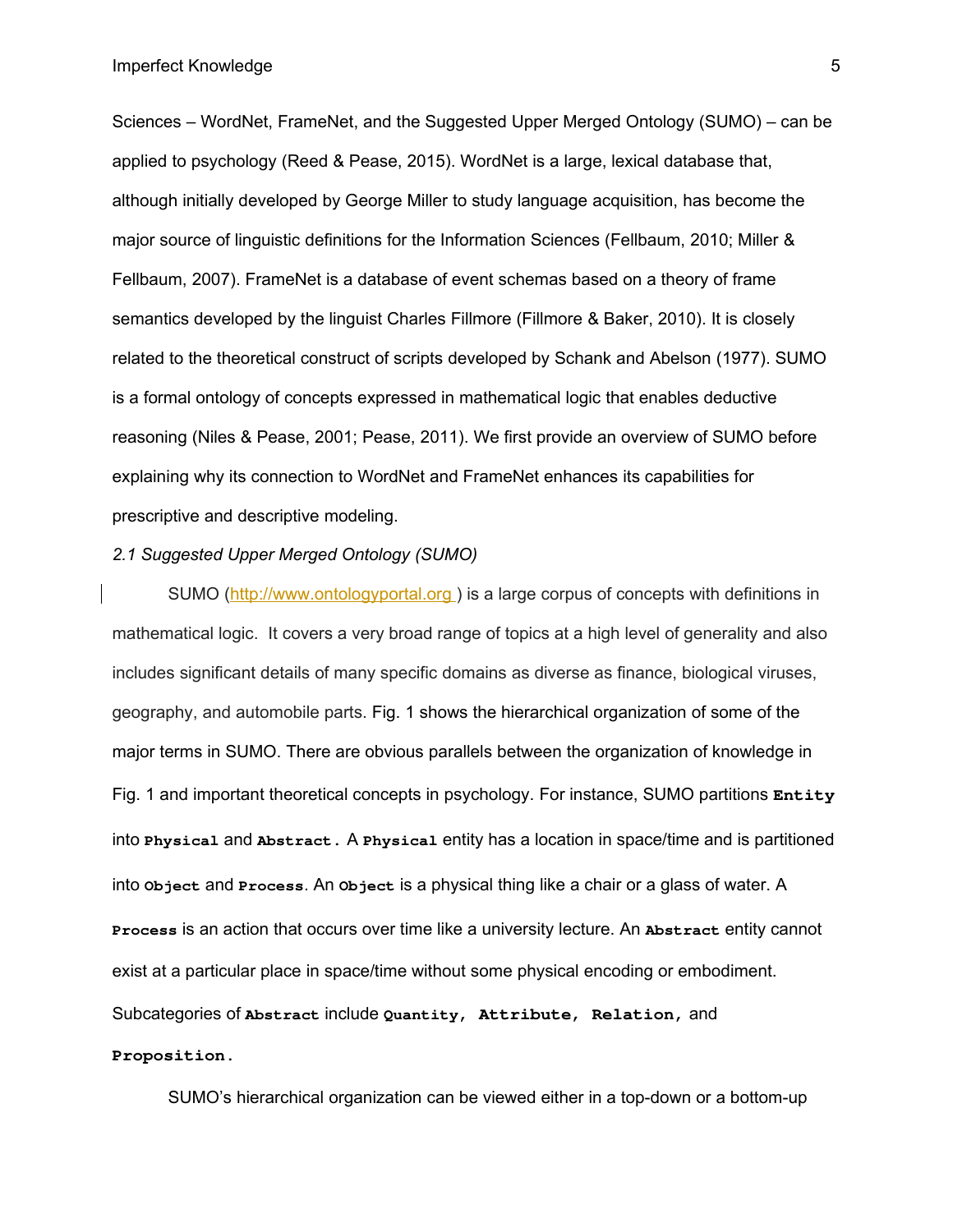manner on its web site Clicking on *a tree view (http://54.183.42.206:8080/sigma/TreeView.jsp? kb=SUMO&term=Entity)* enables a top-down exploration of the hierarchy. A user can see the subclasses of a term by clicking on the  $+$  sign in front of a term. Clicking on the  $+$  in front of the top-level term **Entity** shows its two subclasses **Physical** and **Abstract**. Clicking on the + in front of the term **Physical** shows its two subclasses **Object** and **Process**. Continuing to click on a + in front of a term reveals the next subclass.

In contrast to most other products called ontologies that are often simple taxonomies with natural language definitions, SUMO is richly axiomatized in higher-order logic. SUMO contains 20,000 named concepts with 80,000 statements that define those concepts in a computable logic. It has been the basis of experiments in automated inference, automated natural language processing, and a range of applications in commercial domains to formalize and organize diverse databases.

SUMO has also been mapped manually to all of the WordNet lexical-semantic database as well as to the FrameNet corpus of lexical-semantic schema. These mappings help to make SUMO useful in the semantic interpretation of language, and also clarify the separation between (1) models of the lexicon in different languages (Multi-Lingual WordNet), (2) models of the semantic restrictions between linguistic elements (FrameNet) and (3) a logical model of reality independent of language (SUMO). This comprehensive model allows us to describe the world, relate the world to how we communicate about it, and draw new conclusions from descriptions using the model with automated deductive inference.

### *2.2 Connecting WordNet to SUMO*

SUMO has been manually mapped to all 117,000 synonym sets in WordNet (https:// wordnet.princeton.edu/). The mapping was first performed in 2002 (Niles & Pease, 2003) and has been continually updated in the subsequent 14 years as SUMO has expanded. This work acted as a check on the conceptual coverage of SUMO because WordNet is approximately the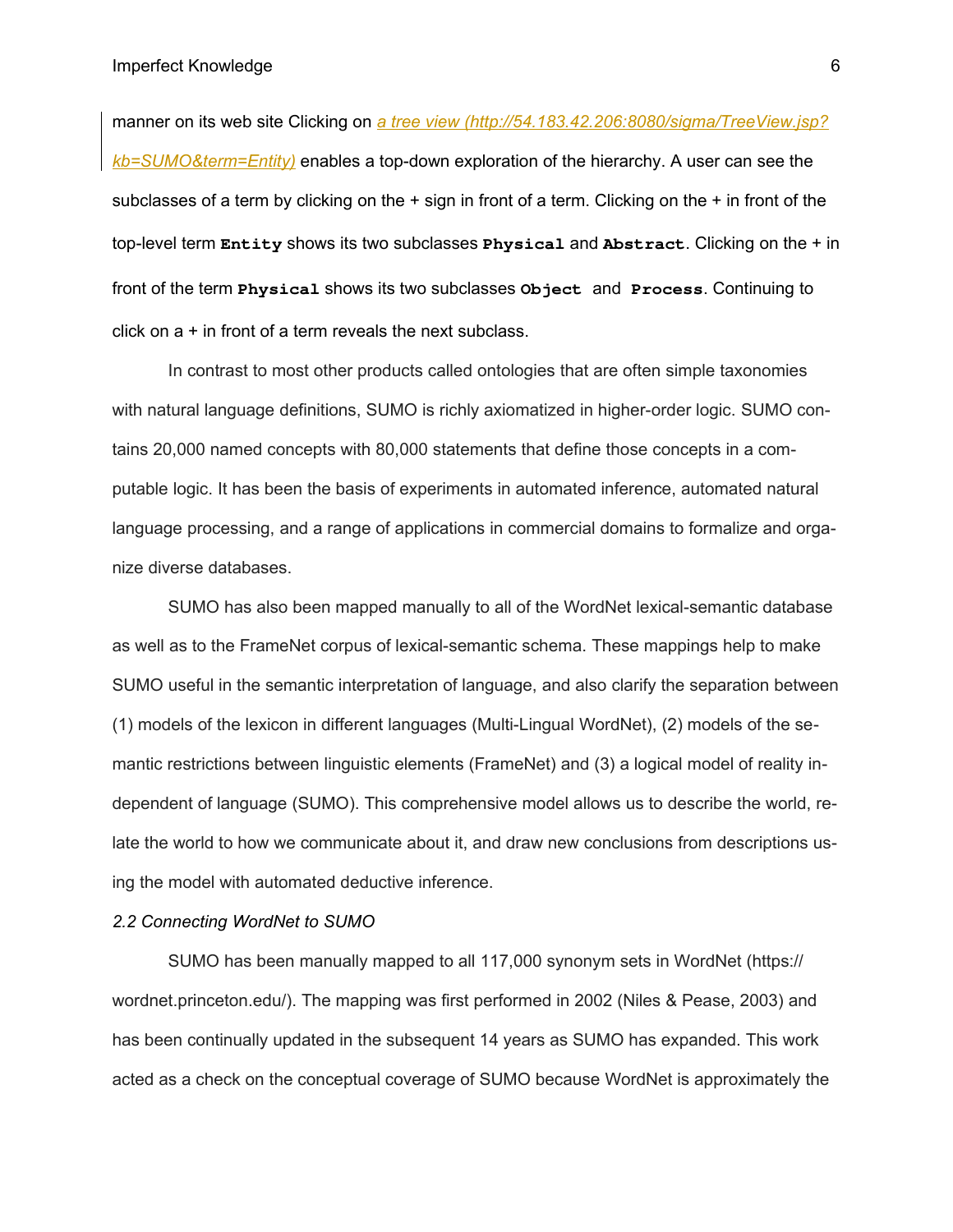size and scope of a standard collegiate English dictionary. Any gaps in coverage were solved by adding new concepts and definitions to SUMO.

The SUMO Search Tool also supports bottom-up viewing by finding WordNet definitions and showing their link to an equivalent or subsuming term in SUMO. For instance, WordNet has six definitions of the word *table (http://54.183.42.206:8080/sigma/WordNet.jsp? word=table&POS=1)*. One definition is 'a piece of furniture having a smooth flat top that is usually supported by one or more vertical legs'. This definition has an equivalent mapping to **Table** in Sumo, defined as 'a piece of **Furniture** with four legs and a flat top. It is used either for eating, paperwork, or meetings'. Clicking on the highlighted term **Furniture** reveals that it is a subclass of **Artifact,** which can be clicked to reveal that it is a subclass of **Object**. Another WordNet definition of *table* is 'a set of data arranged in rows and columns'. This definition is subsumed by **ContentBearingObject** in SUMO, which is part of the SUMO hierarchy displayed in Fig. 1.

The distinction between an electronic dictionary such as WordNet and a formal ontology such as SUMO can be illustrated by the syllogism on a shirt worn by a Silicon Valley gas-station attendant:

I am nobody.

Nobody is perfect.

I am perfect.

The conclusion is logically valid but semantically suspect. Why? WordNet defines *nobody* as a person without influence, which is subsumed by **Human** in SUMO. In the first premise the word *nobody* refers to a particular human – the person wearing the shirt in this situation. In the second premise the word *nobody* refers to the empty set of **Human**s. The empty set excludes any individual from being perfect. The conclusion therefore does not follow from the premises when based on the different ontological uses of the word *nobody*.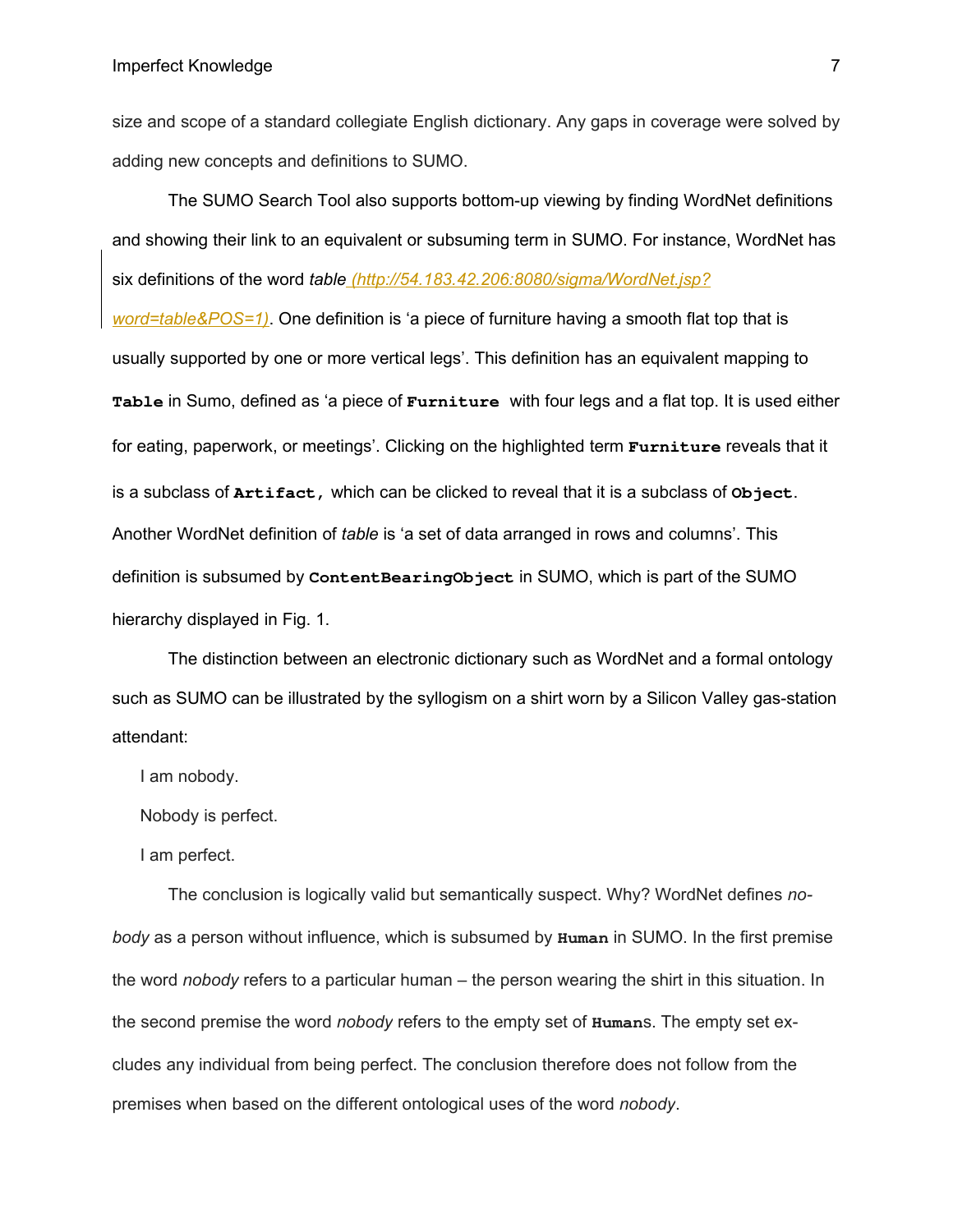#### Imperfect Knowledge

Fig. 2 shows three SUMO axioms that formalize this analysis. The first two axioms interpret the English word "nobody" as the class of UnimportantPerson, a specific kind of Human, and that the particular station attendant belongs to that class. The third axiom states that there does not exist any Human that has the attribute of being Perfect. The query then asks whether the StationAttendant has the attribute of Perfect and a logical reasoner such as E (Schulz, 2002) or Vampire (Riazanov & Voronkov, 2002) will easily conclude not.

## *2.3 Connecting FrameNet to SUMO*

FrameNet (https://framenet.icsi.berkeley.edu) exists between the level of language and formality that exemplify WordNet and SUMO. It addresses the restrictions among words in different contexts of communication. It does not address the meaning of individual words, nor the formal definitions and the implications of utterances. But it does address mutual constraints that are both conventional and semantic in the English language. As such, it can serve to inspire further logical formalization in SUMO.

An example is the Adopt selection frame:

An Agent has an Attribute that can take different Values, and the Agent selects and then begins to use some Value for that Attribute. The Attribute includes both physical (shape, color) and abstract (belief, practice) types.

Core values, such as Agent, Attribute, and Value, are shown in capital letters. An example is that there are times when teachers should adopt a neutral stance on morally sensitive issues. Frames also have noncore values that include Circumstances, Duration, Manner, Purpose, Role, and Time for the Adopt selection frame. The noncore frame values are helpful for identifying the context in which a frame is evoked.

One advantage of both FrameNet and SUMO is that there has been work on linking them (Scheffczyk, Pease, & Ellsworth, 2006). Reed and Pease (2015) provide more details of this integration in their article on constructing cognition ontologies using WordNet, FrameNet, and SUMO.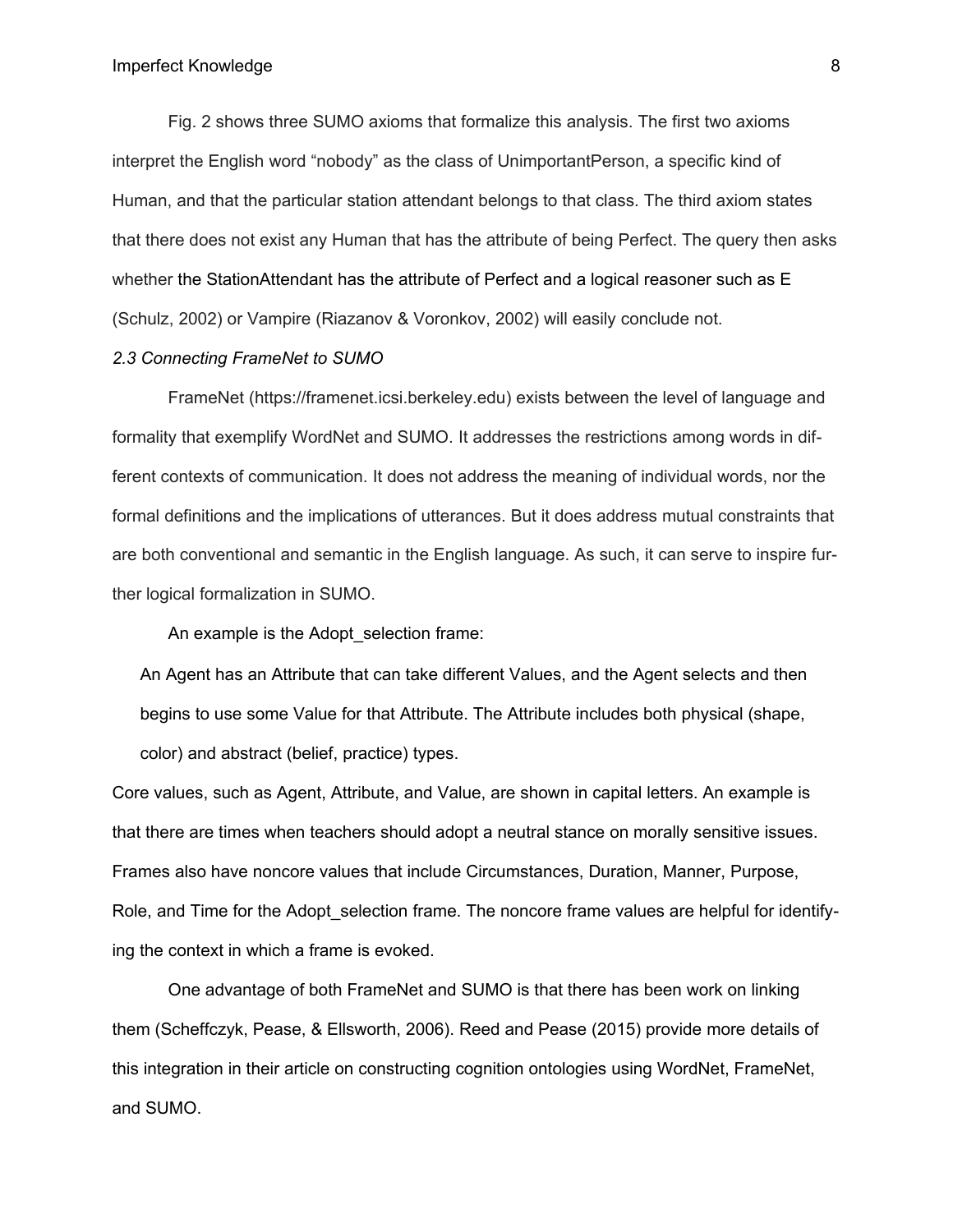#### **3. Imperfect Knowledge**

Constructing and maintaining a prescriptive ontology requires periodic updating by experts to accurately reflect the most recently accepted scientific knowledge (Smith & Ceusters, 2010). In contrast to the expertise encoded into an ontology, Keil (2012) argued that people of all ages have an impoverished understanding of the world. This impoverished understanding, which he labels 'folk science', progresses from identifying causal properties to organizing those properties to identifying functional relations to possessing a full mechanistic understanding. People are nonetheless overconfident in their understanding of mechanism for devices such as a zipper, sewing machine, speedometer, and VCR because they confuse function with mechanism (Rozenblit & Keil, 2002).

Descriptive models of folk science should include reasoning from imperfect knowledge. Table 1 lists seven kinds of imperfect knowledge that pose challenges for both people and machines. The challenge of reasoning from *ambiguous* knowledge is to resolve the ambiguity. Ambiguous knowledge lacks clarity. As stated by the author of a book on the history of housing in a reference to Central America:

Academics call this portion of the New World Mesoamerica, an accomodatingly vague term that could fairly be defined as Central America plus as much or as little of North and South America as needed to support a hypothesis (Bryson, 2010, p. 38).

Resolving an ambiguity often requires selecting an interpretation that best fits the context. We will look at contextual effects in Section 4.

The challenge of reasoning from *conditional* knowledge is to identify the conditions that distinguish between correct and incorrect applications of the knowledge. A special case is transfer. Although much research has investigated situations in which transfer is appropriate, overzealous transfer occurs when there is an inappropriate focus on prior knowledge (Schwartz,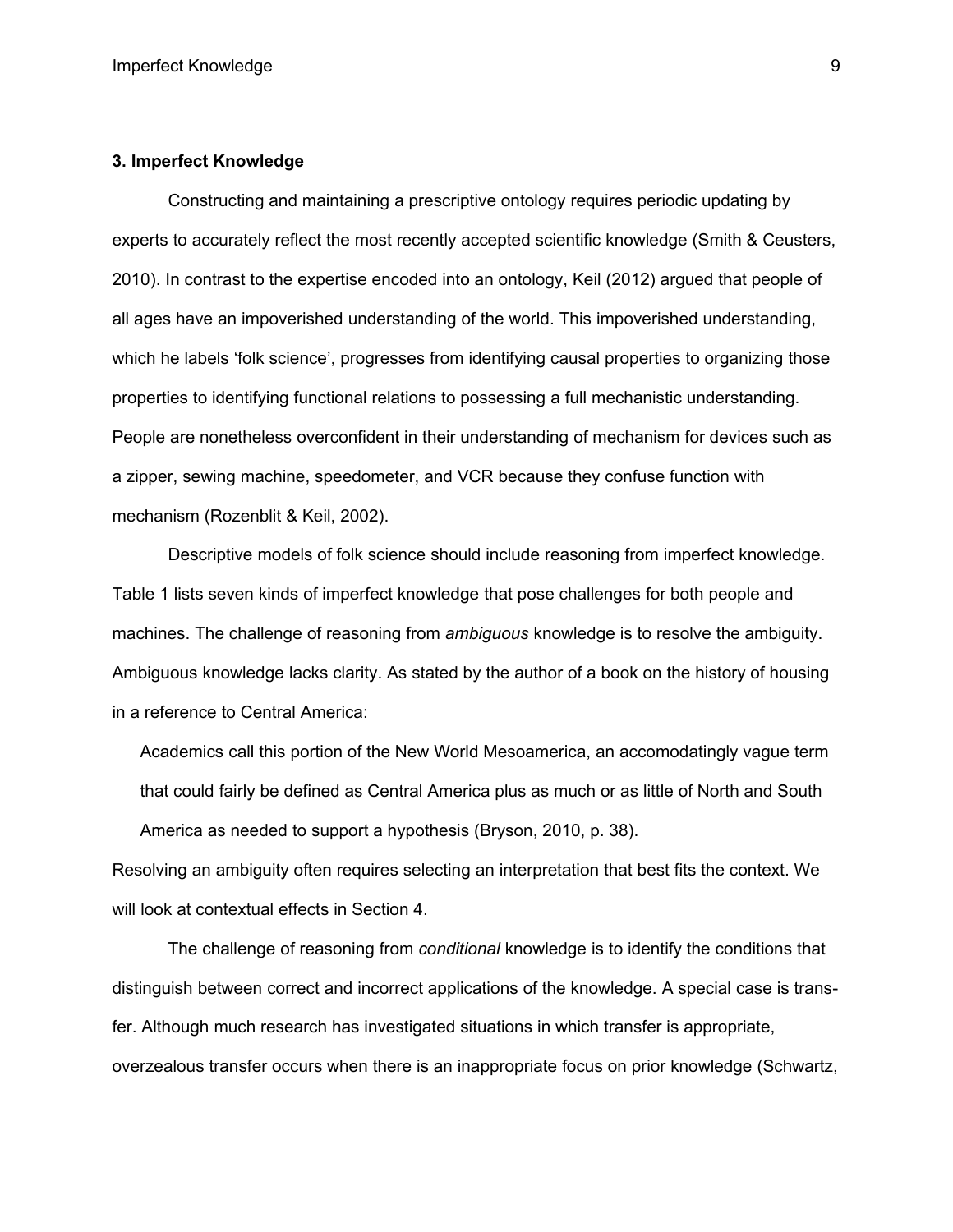Chase, & Bransford, 2012). The pedagogical challenge is therefore to create instruction that encourages positive transfer without creating overgeneralizations that block new learning.

The challenge of reasoning from *contradictory* knowledge is to discover contradictions when they are not immediately obvious. Formal ontologies search for contradictions among the axioms encoding the knowledge (Pease, 2011). People face the same challenge when examining their own knowledge. For propositions such as 'John smokes' and 'John does not smoke' the contradiction is transparent. In other cases the contradiction is less transparent and may go undetected. Undetected contradictions are particularly likely when deduction is required to reveal the contradiction. We examine reasoning from contradictory knowledge in Section 5.

The challenge of reasoning from *fragmented* knowledge is to integrate related knowledge stored in LTM (long-term memory). An example of fragmentation is diSessa's (2013) knowledge-as-pieces theory, which shows how isolated knowledge limits understanding principles in physics. One consequence of fragmented knowledge is that observations about the world, such as daytime occurs when a region faces the sun and nighttime occurs when a region does not face the sun, are not connected to causal interpretations.

The challenge of reasoning from *inert* knowledge is to activate it when it is needed. Like fragmented knowledge, inert knowledge has difficulty making connections. Unlike fragmented knowledge, inert knowledge is not well connected to the current situation rather than to other knowledge in LTM. Inert knowledge is knowledge stored in LTM that is relevant for interpreting a situation but is unnoticed because it is not perceived as relevant. An example occurred during a training session for management consultants who failed to relate their own experiences to a lesson on contingent contracts (Gentner, Lowenstein, Thompson, & Forbus, 2009). Those consultants who compared the similarities of two contingent contracts were successful in creating a more abstract schematic understanding that helped them retrieve other (episodic) cases based on their experiences.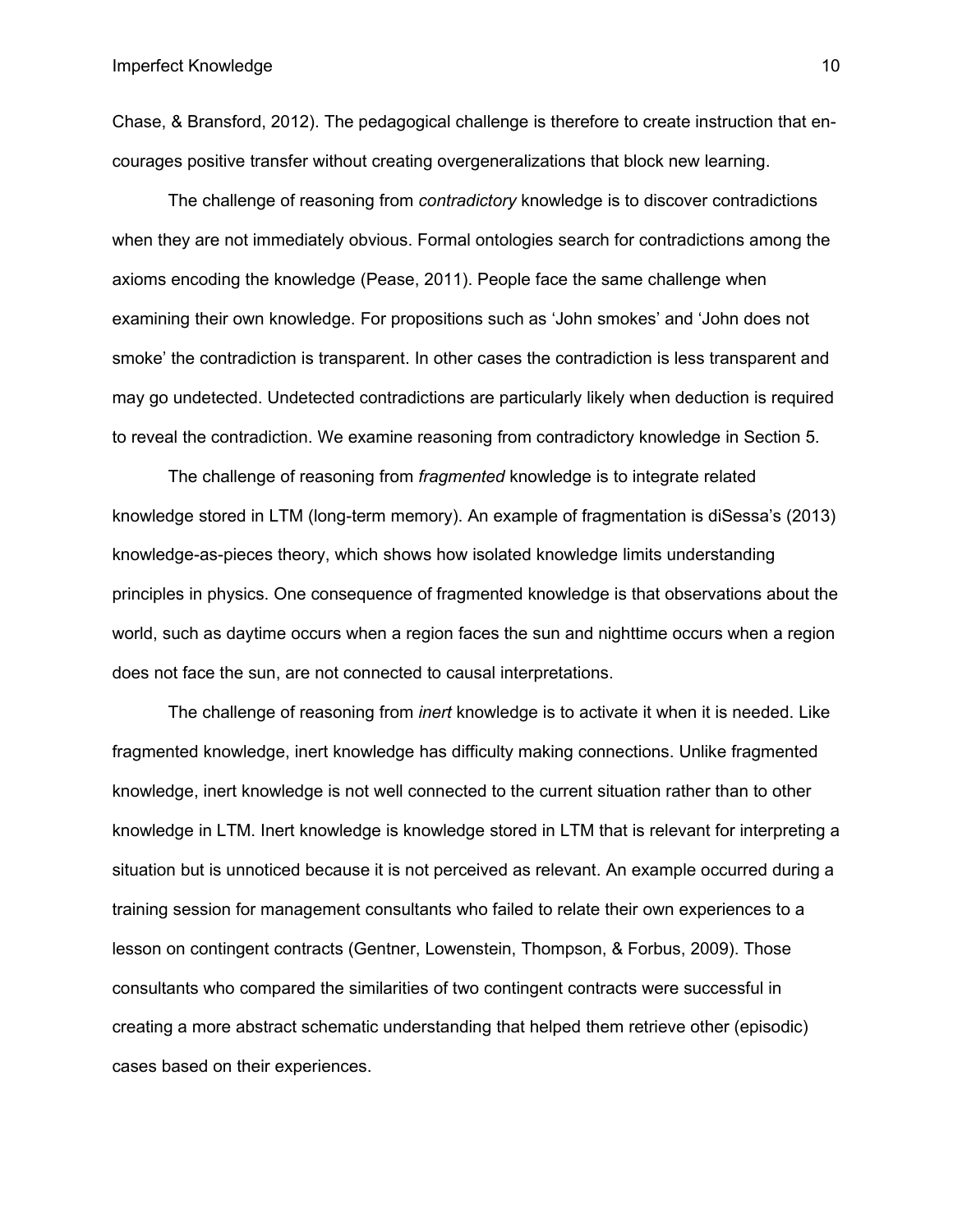The challenge of reasoning from *misclassified* knowledge is to identify and reclassify it. Misclassified knowledge is more difficult to correct when it is organized into different intuitive ontologies. Students may know both the attributes of objects and the attributes of processes but mistakenly identify a process as an object (Chi & Slotta, 1993). Experts in their study appropriately used process-based attributes to explain physics problems and matter-based attributes to explain material substance problems. Novices incorrectly used matter-based attributes to explain both types of problems. Section 6 discusses reasoning from misclassified knowledge.

The challenge of reasoning from *uncertain* knowledge is to incorporate probabilities into reasoning. Probabilities can be either merged or integrated with logic. Psychology's new paradigm of reasoning merges probabilities with logic by assessing the degree of confidence in logical assertions (Elqayam & Over, 2013). The computer extraction of meaning from text integrates probability with logic by combining statistics with ontologies (Pujara, Miao, Getoor, & Cohen, 2015). Both the merge and integration of probabilities with logic is the topic of Section 7.

We decided to focus on ambiguous, contradictory, misclassified, and uncertain knowledge because these are central problems that must be solved when constructing ontologies. After discussing these three types of knowledge in more detail, we conclude by commenting on the practical use of ontologies by cognitive scientists.

### **4. Ambiguous Knowledge**

Ambiguous knowledge, such as the geographic region encompassed by MesoAmerica, lacks clarity. The challenge in reasoning from ambiguous knowledge is to achieve clarity by resolving the ambiguity. The two cases discussed in this section – language and categories – are primary sources of ambiguous knowledge. Inferring the intended meaning often depends on contextual constraints as illustrated by the following examples.

## *4.1 Language Ambiguity*

A word often has more than one meaning, as illustrated by the many senses of a word in WordNet. A classic study of how word ambiguity influences comprehension occurred in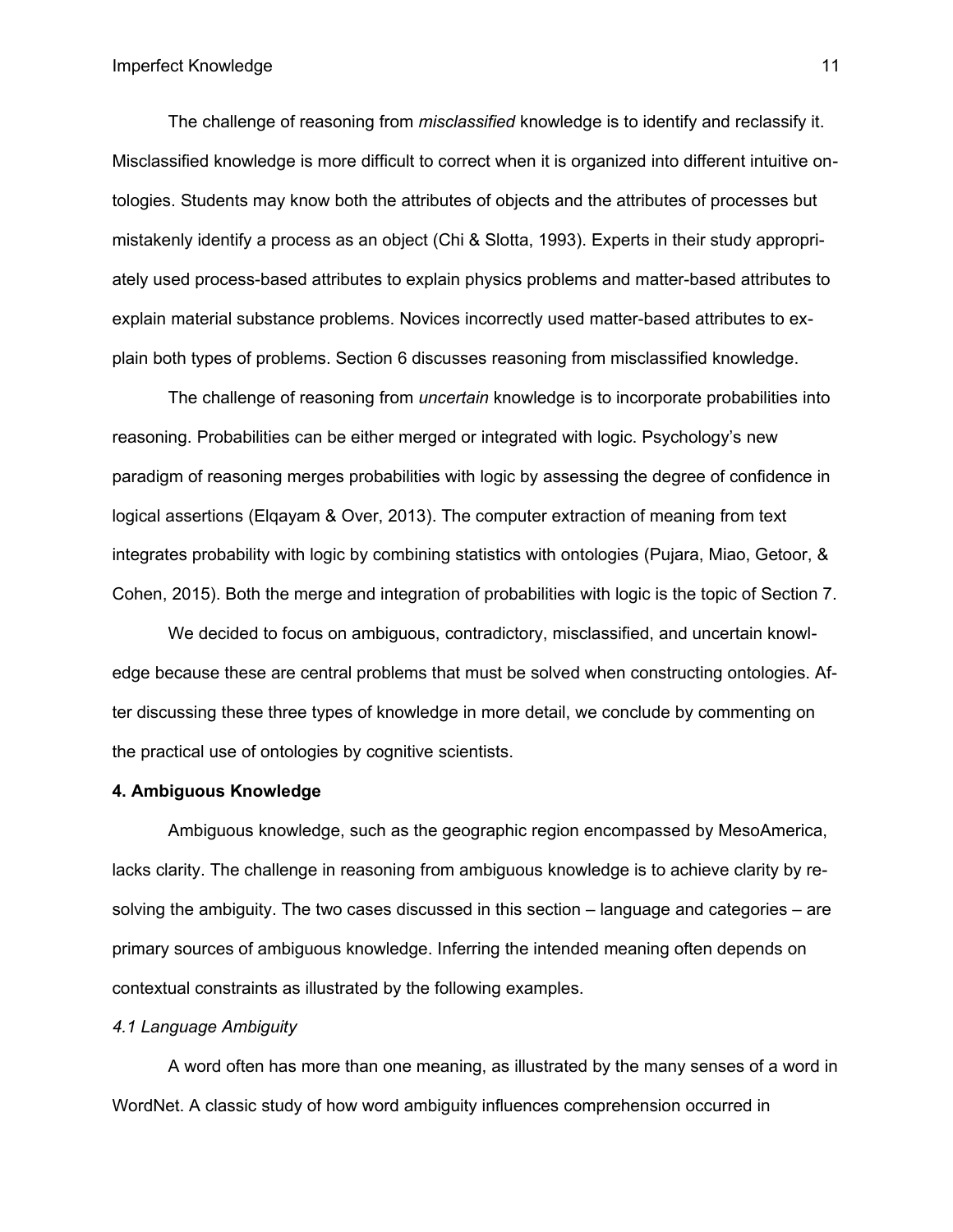research that used the following pair of sentences as a typical example:

Rumor had it that, for years, the government building had been plagued with problems. The man was not surprised when he found several "bugs" in the corner of his room (Swinney & Hakes, 1976, p. 686)

The ambiguous word "bugs" slowed comprehension relative to a control condition in which the unambiguous word "insects" replaced the ambiguous word "bugs". However, comprehension was not delayed when the phrase "roaches, spiders, and other bugs" replaced the word "bugs". In this case the context made it clear that bugs referred to insects rather than to an electronic device used by spies.

Subsequent research established that the effect of a clarifying context did not eliminate the activation of an unintended meaning of an ambiguous word. Rather, it enabled the listener to more quickly select the intended meaning following the activation of both meanings (Swinney, 1979). This finding influenced the formulation of the Construction-Integration model of comprehension in which multiple meanings of a word are activated during the initial construction phrase (Kintsch & Mangalath, 2011). The meaning that best fits the context of the sentence is then selected during the subsequent integration phase.

WordNet and SUMO can combine to explain the effect of a clarifying context in this example. WordNet has 5 senses of the word "bug", including 2 in which **Insect** is the subsuming class in SUMO. Another sense, a small hidden microphone, has **Microphone** as a subsuming class. The word "roach" has 5 senses in WordNet', one of which is subsumed by **Insect**. The word "spider" has 3 senses in WordNet, one of which is also subsumed by **Insect** in SUMO. The phrase "roaches, spiders, and other bugs" should therefore clarify that "bugs" refers to "insects" because all three terms share **Insect** as a subsuming class.

Ambiguities also occur for phrases. "The tall girl is the only one that..." is ambiguous with respect to whether the word *one* refers to "the only girl that" or "the only individual that". Such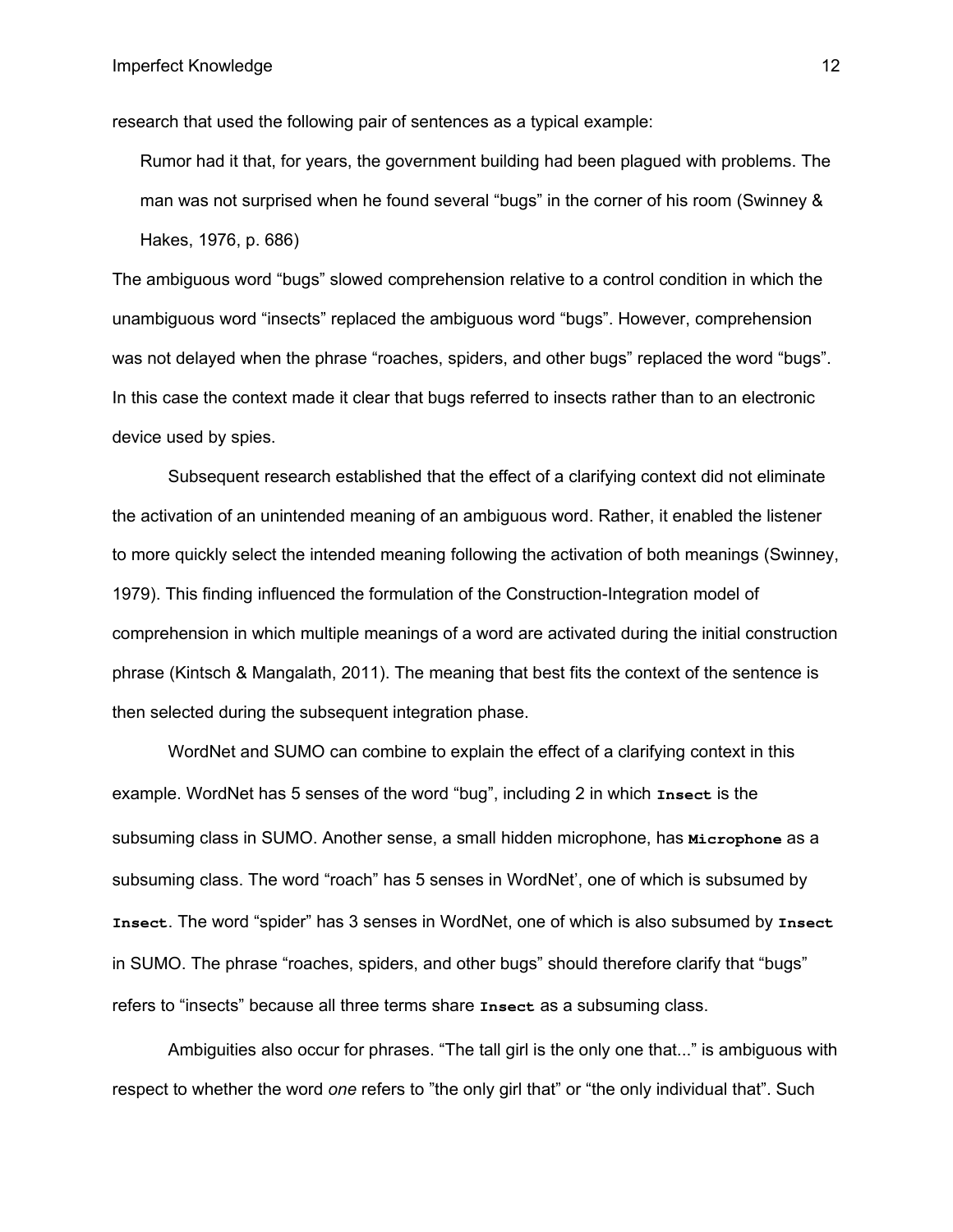#### Imperfect Knowledge

statements have been studied for how variables such as context and informativeness influence the interpretation of the ambiguity (Foppolo, Marelli, Meroni, & Gualmini, 2015). Linguistic context has been explored in the ontology literature but rarely with a computable representation because providing such representations without external recourse to human intuition requires expressive logics. Expressive logics are first-order logic and above (Enderton, 2001), including various modal logics (Chellas, 1980) but especially higher-order logics (Enderton, 2009).

Another potential ambiguity is the adjective "tall" in the noun phrase "The tall girl". Pease (2011) presents an interpretation of Parsons' (1990) context parameter for adjectives within SUMO and higher-order logic. This approach formalizes the context of the adjective as being over a constructed class. So, a tall girl may be tall for a 12-year-old girl but short compared to the set of female humans. Fig. 3 displays a class-forming operator **KappaFn** to relate the class of all 12-year-old girls to the proposition that one particular girl is tall. The axiom states that the girl is tall in comparison to the class of entities that are 12-year-old human females. So "tall", which is a nearly meaningless adjective without context, now is given a very precise context over which it applies.

## *4.2 Category Ambiguity*

Another source of ambiguity that has been extensively studied by cognitive scientists is category membership. In a formal ontology class membership can be broad or general but not ambiguous. For example **Process** is a precise and general term for an action that takes place at a particular place and time (which can be a point or a range). It is very general, but not ambiguous. A class in SUMO can have particular instance members, but they do not comprise the definition of a given class. This is in contrast to **Sets,** which are defined by their members.

Hampton (2007) defines a vague concept as one that picks out a category with no clearly defined boundaries. He links vagueness to the theoretical construct of typicality, which reflects how representative an exemplar is of its category. Hampton proposed that vagueness is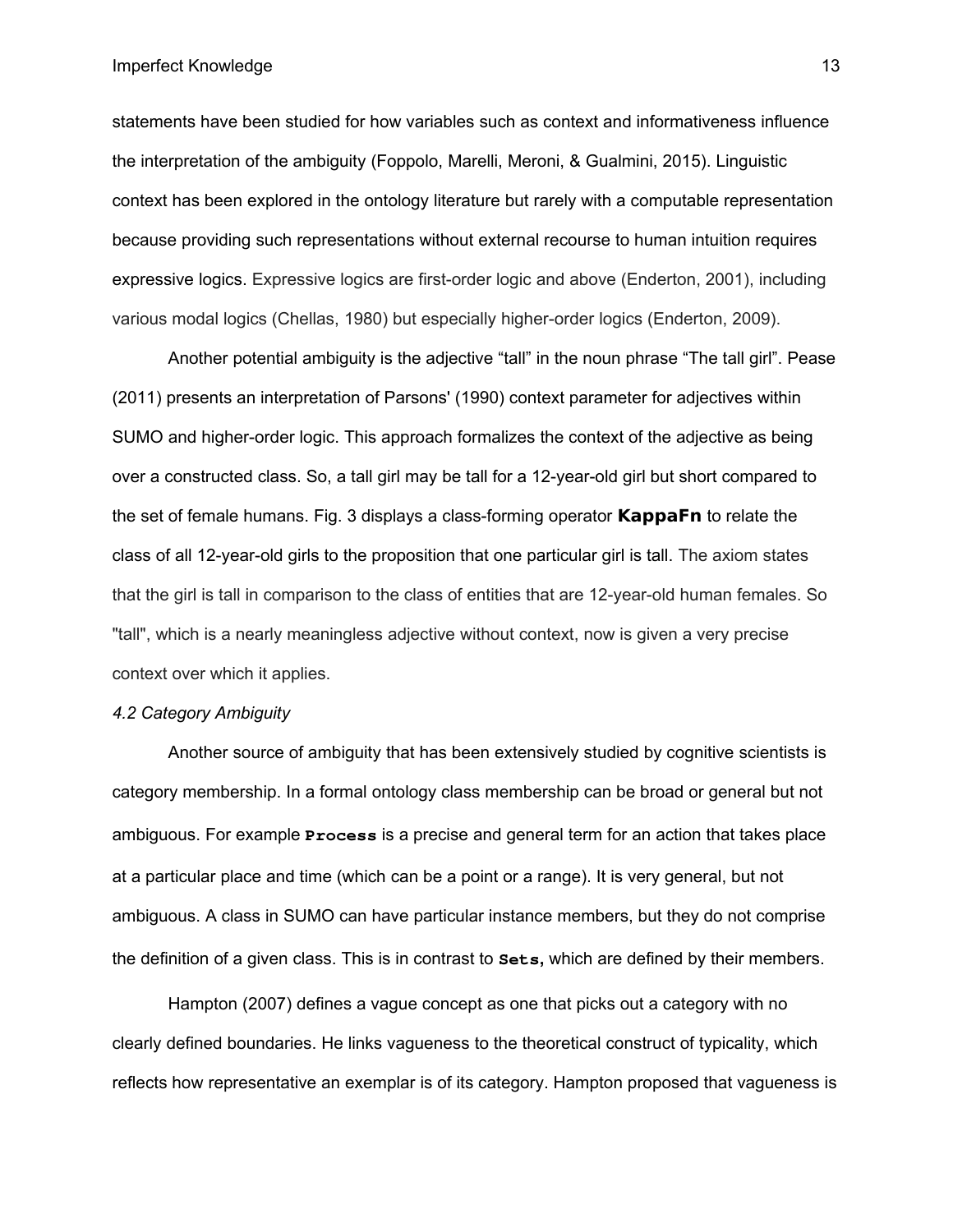the inevitable result of a knowledge system that stores the centers, rather than the boundaries, of conceptual categories. SUMO provides explicit extensions definitions of its terms, using rules that state the boundaries of each class. It does not rely on typicality or confuse the concept of ambiguity with generality. The notion of Mammal, for example, is general but not ambiguous, probabilistic, or vague.

Ambiguous knowledge can have practical consequences. A famous example in the legal literature is a hypothetical rule prohibiting vehicles in public parks (Spellman & Schauer, 2012). Although cars are clearly prohibited, what about bicycles and baby carriages? What about trucks that need to make deliveries? A judge might try to determine the purpose behind the rule but she would still have to struggle with interpreting the meaning of *vehicle*. The lack of research on the professional judgments of lawyers and judges (Kahan, 2015) contributes to the mystery.

Decisions based on ambiguous knowledge might benefit from a computational-level analysis of the ambiguity. The judge could begin with a definition of *vehicle*. The noun *vehicle* in WordNet has four senses, the most relevant for this context is 'a conveyance that transports people or objects'. It maps onto the equivalent term **Vehicle** in SUMO, which provides a more specific definition: 'Vehicle is the subclass of **TransportationDevices** that transport passengers or goods from one place to another by moving from one place to the other with them, e.g., cars, trucks, ferries, and airplanes. Contrast with devices such as pipelines, escalators or supermarket checkout belts, which carry items from one place to another by means of a moving part, without the device removing from the origin to the destination.'

The SUMO definition provides a helpful beginning but does not address the category typicality issue discussed by Hampton (2007). Rosch and Mervis (1975) investigated typicality by asking participants to rank order 20 vehicles, all of which are consistent with SUMO's definition of **Vehicle.** The top ten in rank order were car, truck, bus, motorcycle, train, trolley car, bicycle, airplane, boat, and tractor. Most typical vehicles are good candidates for exclusion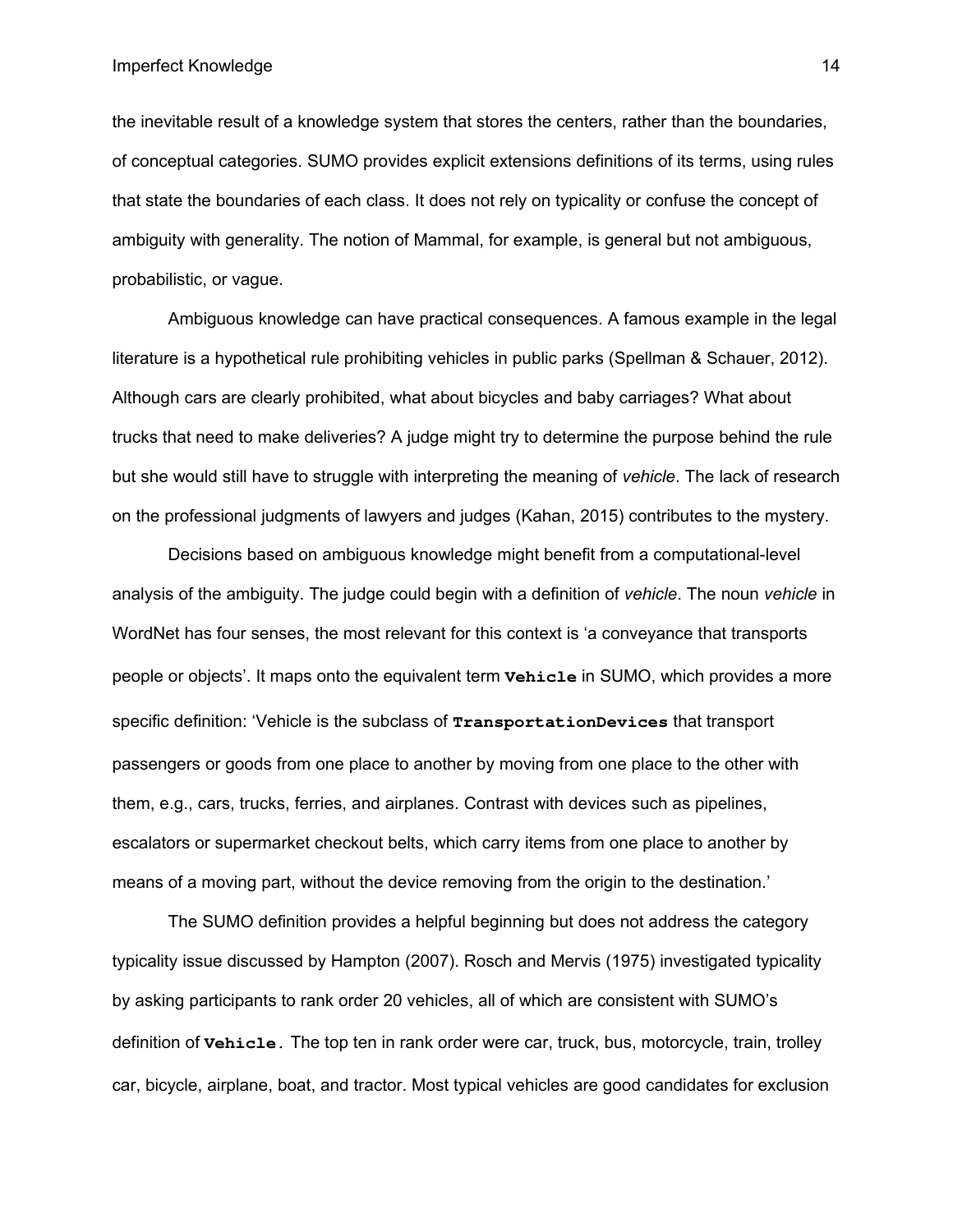except perhaps for tractor because, like wheelbarrow ranked  $19<sup>th</sup>$ , could be used to maintain the park. Interpretation of 'excluded vehicles' therefore would need to examine how the category exemplars are used in this situation.

A law could better be written with respect to a precise definition, rather than a notion of typicality that could easily be dependent upon different contexts and experiences of different individuals. A law should apply equally to people regardless of their intuitions. Laws need not have exhaustive enumerations to avoid recourse to intuition. In this example, the prohibition against vehicles could specifically exclude any vehicle that is used to maintain the park. A rich formal theory such as SUMO can address what objects are *for* – their teleology – not just what they are.

Ross (1997) raised the general issue of whether actions should depend on classification alone or on the combination of classification and use. He argued that including use as an attribute in classification does not necessarily lead to a more complicated theory of categorization because it may help people focus more quickly on relevant features. Focusing on relevant features is also related to Barsalou's (1991) theory of ad hoc categories – categories assembled to fulfill a particular goal. Although a goal (going on a camping trip) may require collecting exemplars across superordinate categories such as food and shelter, the goal in this case (using vehicles to maintain a park) requires selecting exemplars within a superordinate category.

WordNet has 10 senses of the word *maintain*. The one most appropriate for this context is to 'maintain for use and service', which maps onto **Obligation** as a subsuming term in SUMO. In addition, case roles are an essential tool for describing processes in SUMO (Pease, 2011). Some case roles are **agent, destination, experiencer, origin, patient, instrument, resource, result, path,** and **direction**. Consider the sentence "A park worker uses a wheelbarrow to maintain the rose garden". The statement is a 'maintenance'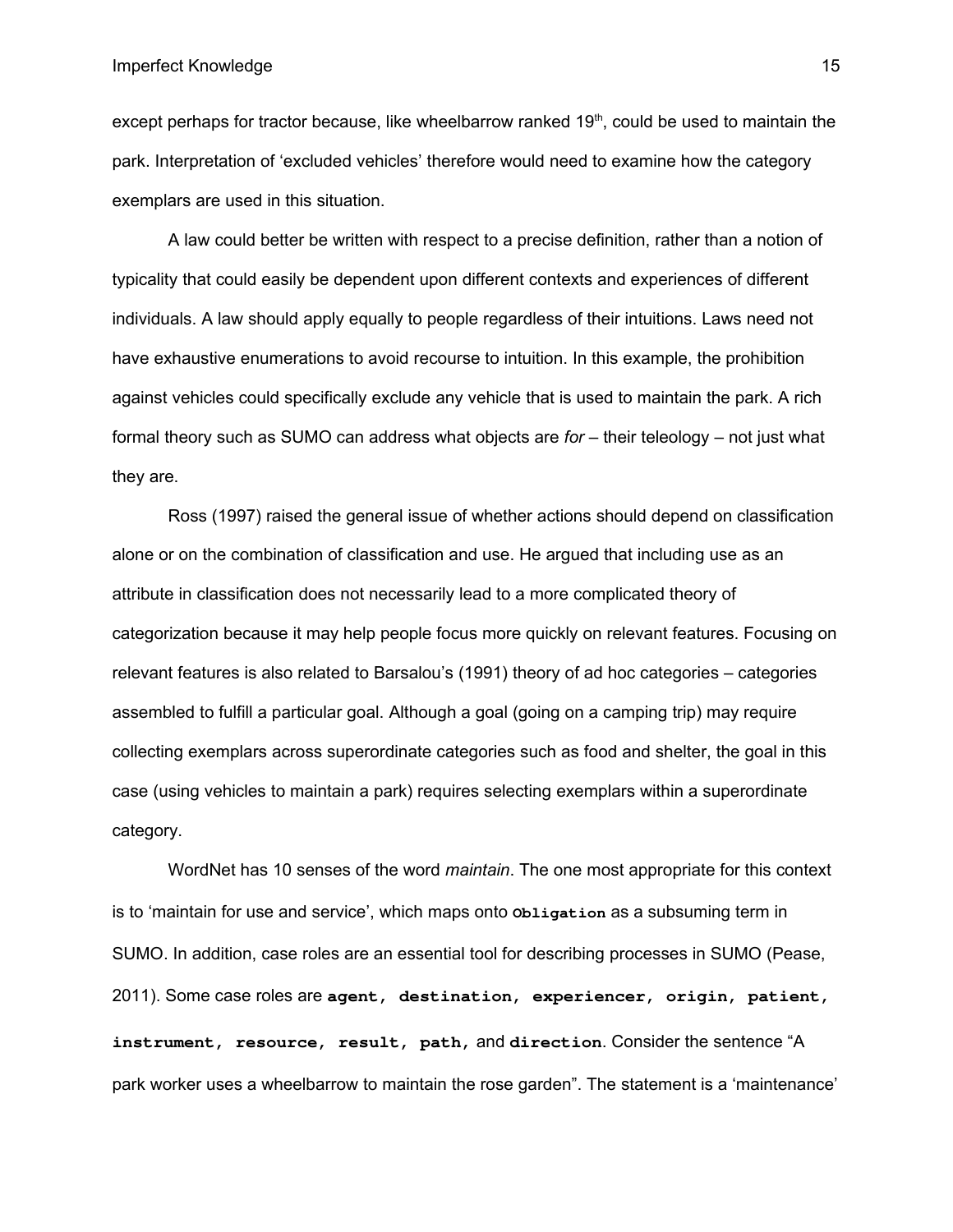#### Imperfect Knowledge

event that has 'park worker' in the **agent** slot, 'wheelbarrow' in the **instrument** slot, and 'rose garden' in the **destination** slot. Notice that case roles can be combined as in FrameNet to specify co-occurrences among words.

We can use those **CaseRole**(s) in definitions that employ a higher-order logical relation such as **hasPurpose** and **hasPurposeForAgent** that relate objects to formulas stating their purpose, or more narrowly we can simply say that only vehicles actually engaged in maintenance are allowed (excluding perhaps someone just riding their tractor through a park for the fun of it). For example, we might define a park rule that has an exception to the "no vehicles" rule, when the vehicle in question is meant for maintaining the park. The axiom in Fig. 4 defines the relations among Policy, Park, Vehicle, and Maintenance.

A common denominator in many attempts to clarify ambiguities is to use the context to infer the intended meaning. A knowledge-based system called Scone has been designed for the specific purpose of emulating human-like reasoning in multiple contexts (Fahlman, 2011). Each context represents a different world-model but a context inherits most of its knowledge from another context, explicitly representing only the differences. Every concept and every link in Scone has a connection to a context node. This multi-context mechanism supports reasoning about hypothetical or counterfactual situations, changes over time, and the knowledge and beliefs of other agents.

## **5. Contradictory Knowledge**

Another type of imperfect knowledge occurs when statements are unambiguous but contradictory. The challenge in reasoning from contradictory knowledge is to recognize and correct harmful contradictions but utilize helpful contradictions. Section 5.1 discusses discovering harmful contradictions in a faulty knowledge base. Section 5.2 shows how helpful contradictions can aid theorem proving.

*5.1 Discovering Harmful Contradictions*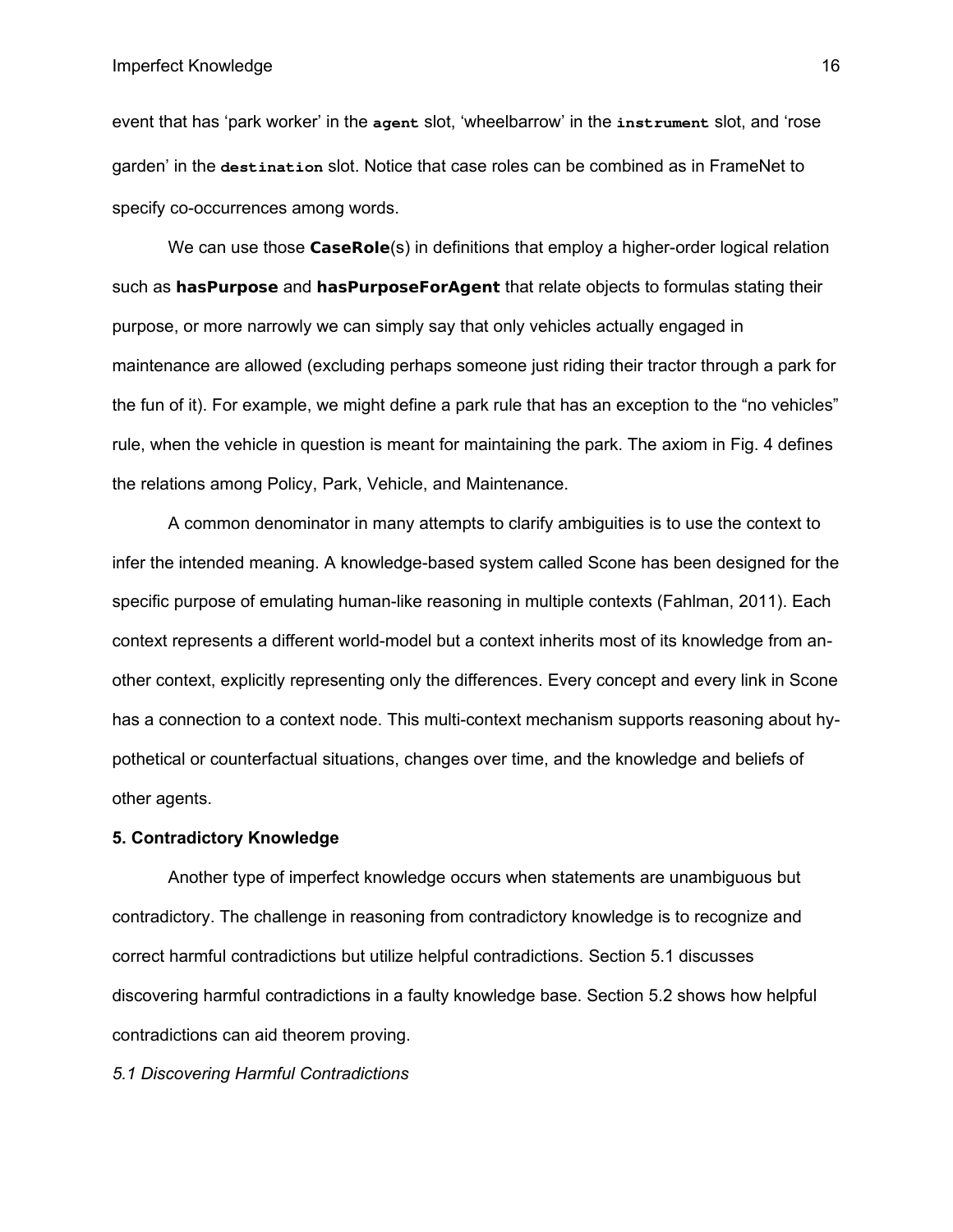Failure to recognize contradictions occurred for a computer program called STUDENT that was studied by Paige and Simon (1966). STUDENT directly translates text into equations but does not have semantic knowledge. It therefore could not detect a contradiction in the following problem:

The number of quarters a man has is seven times the number of dimes that he has. The value of the dimes exceeds the value of the quarters by two dollars and fifty cents. How many has he of each coin?

STUDENT can nonetheless serve as a model of those students who also miss a contradiction because they use a direct translation strategy rather than a mental model of the problem (Mayer & Hegarty, 1996).

Fig. 5 shows 9 premises that capture algebraic knowledge and information in the problem. A student who used a direct translation strategy could (in principle) construct the following equation by applying Premises 3 to 6:

Number of dimes  $x$  \$.10 = \$2.50 + (7 x Number of dimes)  $x$  \$.25 Solving the equation for the Number of dimes yields -1.52 dimes, which contradicts Premise 1 that the number of dimes cannot be a negative number.

An alert student might notice a contradiction in the problem without constructing an equation by reasoning from Premises 7 to 9. Application of Premises 7 and 8 yields Total value (quarters) > Total value (dimes), which contradicts Premise 9 from the problem that Total value (dimes) > Total value (quarters). The contradiction in this case depends on qualitative reasoning that if there are more quarters than dimes, the value of the dimes cannot exceed the value of the quarters.

A strength of ontologies such as SUMO is that they can employ automated logical reasoning to find faulty knowledge. Logical reasoning uses basic logical symbols of "-" for "not", " $\alpha$ " for "and", and "v" for "or". It also uses "=>" for "implies". This symbol can also be read as "if then  $\blacksquare$ ", so "A => B" when read as "if A then B". These notations are used to construct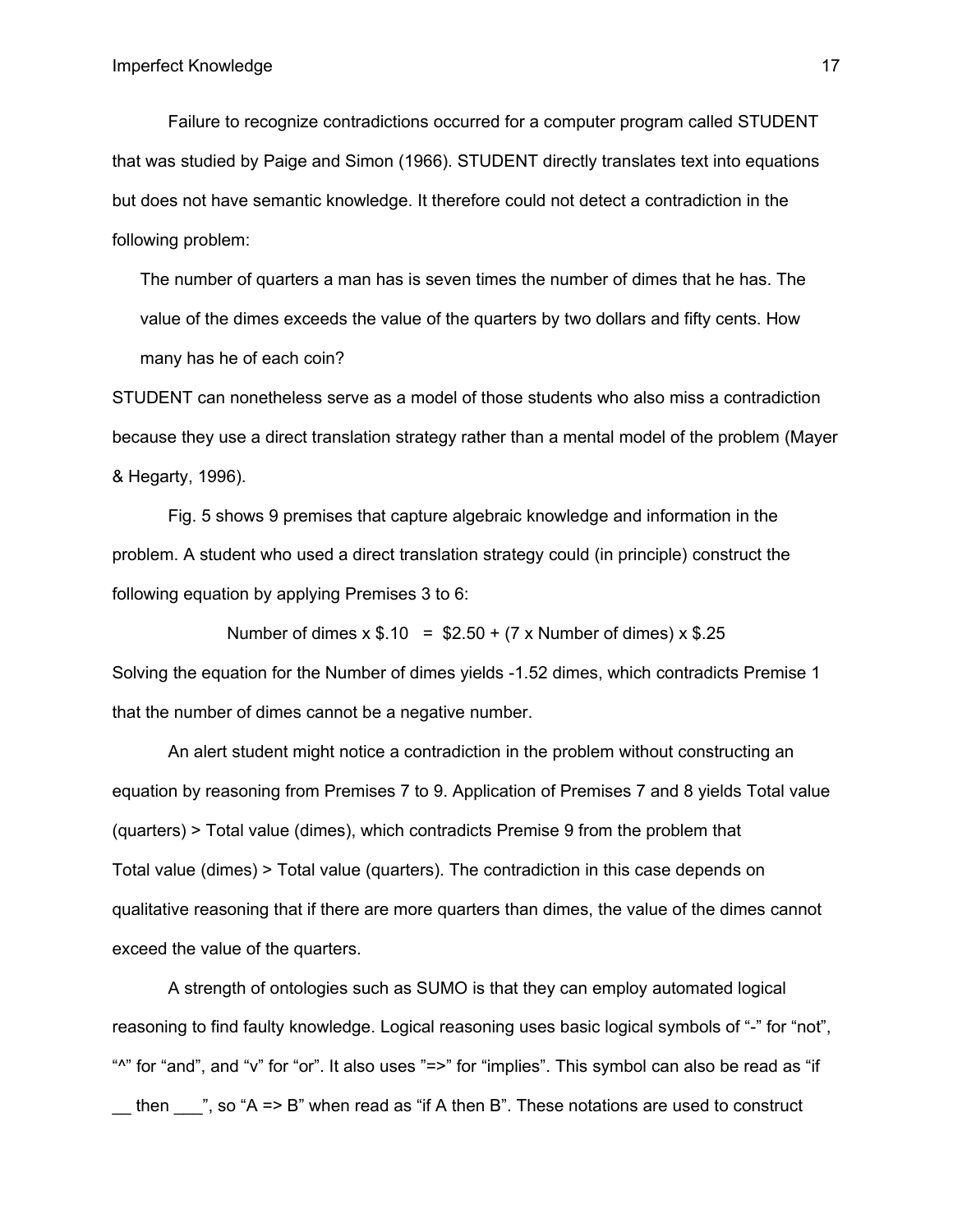logical rules.

A simple rule is double negation in which - - A is the same as A. There are also transformation rules. In standard first-order logic, a rule that states "A implies B" (or "if A then B") is logically equivalent to "-A v B". Another transformation is deMorgan's rule that  $-(A \wedge B)$  is the same as  $(-A)$  v  $(-B)$ . The statement says that either A or B (or both) must be false. Other inference rules combine two statements. If we know A or B is true, and we also know that -A is true, we can conclude B is true. We can also think of this from the perspective of an implication (rule). If we know A=> B and we know A, then we can conclude B. This rule is known as Modus Ponens.

The example in Fig. 6 (adapted from Nelson, 1999) shows how a machine can be useful in finding faulty knowledge that might not be immediately obvious to a human. The notation near the top of the figure makes the statements more succinct and illustrates how linguistic statements can be transformed into mathematical expressions that a machine can follow without recourse to human intelligence and knowledge about words, language and the world. The proof finds a contradiction in the premises by concluding that (1) Heather is going to be fired and (2) Heather is not going to be fired.

The proof in Fig. 6 reveals that premises 3 (The boss likes Heather) and 6 (the boss doesn't fire anyone he likes) ultimately lead to the conclusion that Heather will not be fired (-F) whereas premises 1, 2, 4, and 5 lead to the conclusion that Heather will be fired (F). So, we might consider correcting the knowledge by removing premises 3 and 6, since perhaps the boss believes more in merit than just having likable employees. Removing premises 3 and 6 removes lines 14 and 15 in the proof resulting in the conclusion in line 13 that Heather will be fired.

The example in Fig. 6, however, does not show the most current modern approach to theorem proving that involves proof by refutation. The next section explains this approach. *5.2 Formulating Useful Contradictions*

A general obstacle to finding contradictions is the large number of required comparisons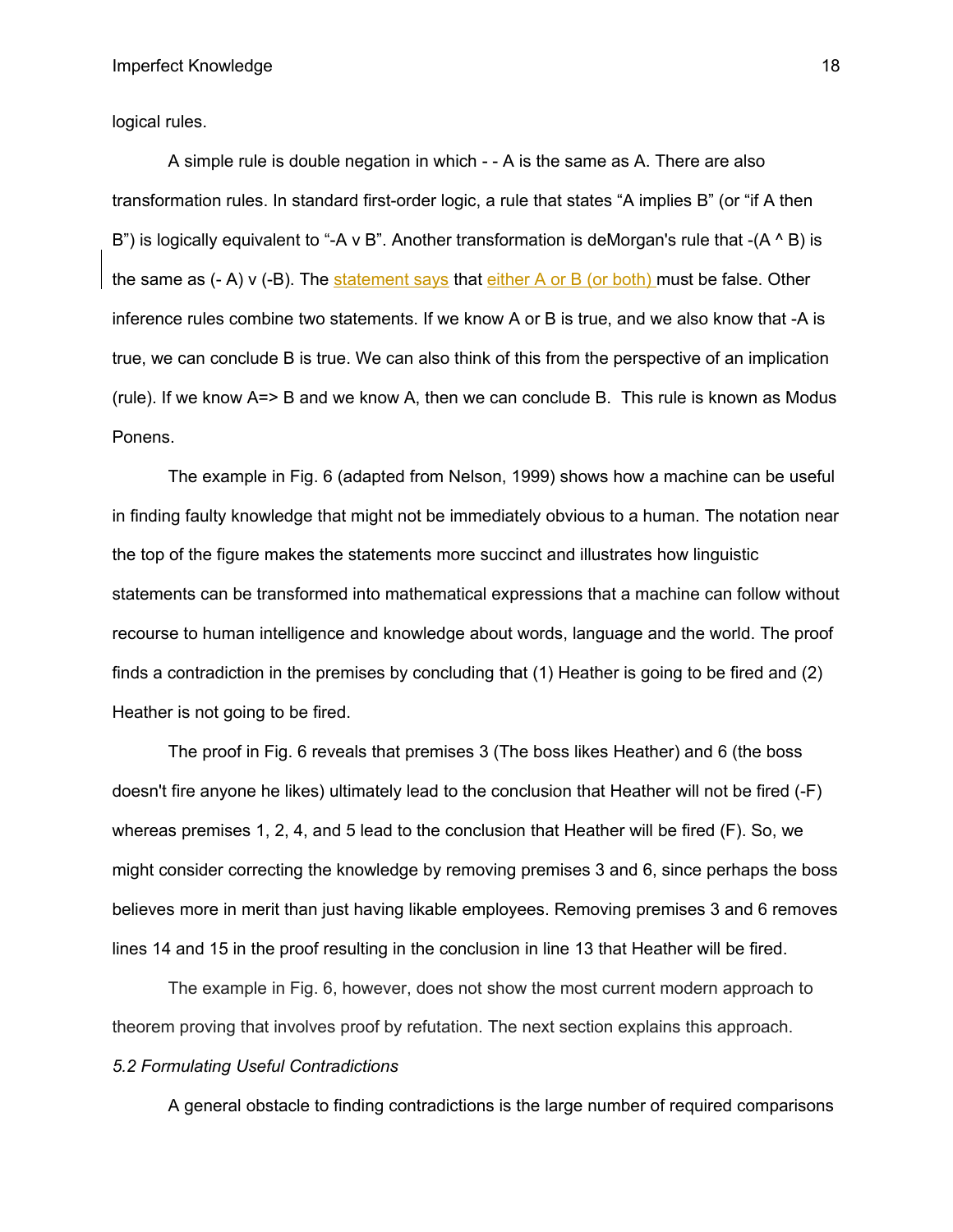Imperfect Knowledge

as the knowledge base increases in size. Although there have been significant advances in the speed of theorem proving on large knowledge bases for both first-order and higher-order logics, significant challenges remain. The scope of the search space is such that it is not guaranteed that a solution will be found in bounded time, even if such a solution exists. The SInE algorithm for axiom relevance detection (Hoder & Voronkov, 2011) has resulted in one of the most significant recent advances in theorem proving over large knowledge bases and the annual Automated Systems Competition on Automated Deduction (Sutcliffe & Suttner, 2006) continues to drive the research community to higher performance.

Modern theorem proving is proof by refutation that begins by assuming the opposite of a question and then finding a resulting contradiction (Harrison, 2009). Proofs resulting from these methods are in the form of counterfactuals. For example, assuming the scenario of an Agatha Christie mystery, if we ask "Did the butler do it?" we wind up with a chain of reasoning that says things like "If we assume the butler didn't do it, then Ms. Marple must have been in the dining room." Discovering that Ms. Marple was not in the dining room would implicate the butler.

Proof by refutation has been known for many years. What has changed in recent years is that implementations of automated theorem proving on modern computers have become fast enough to be practical, having response times often of just a few seconds even for theories like SUMO having tens of thousands of logical statements (Pease, Sutcliffe, Siegel, & Trac, 2010). And having SUMO, WordNet and FrameNet together provides resources for an automated or semi-automated approach for expressing linguistic information in a computable logical form, with a significant amount of background knowledge that doesn't have to be re-encoded for every new problem that researchers want to solve.

There are nonetheless challenges in presenting such proofs for understanding by nonexperts. Proofs by refutation are unnatural for human reasoning. This has led to the field of "natural deduction" (Prawitz, 2006), which unfortunately has not had a degree of computational success comparable to that of modern proofs by contradiction.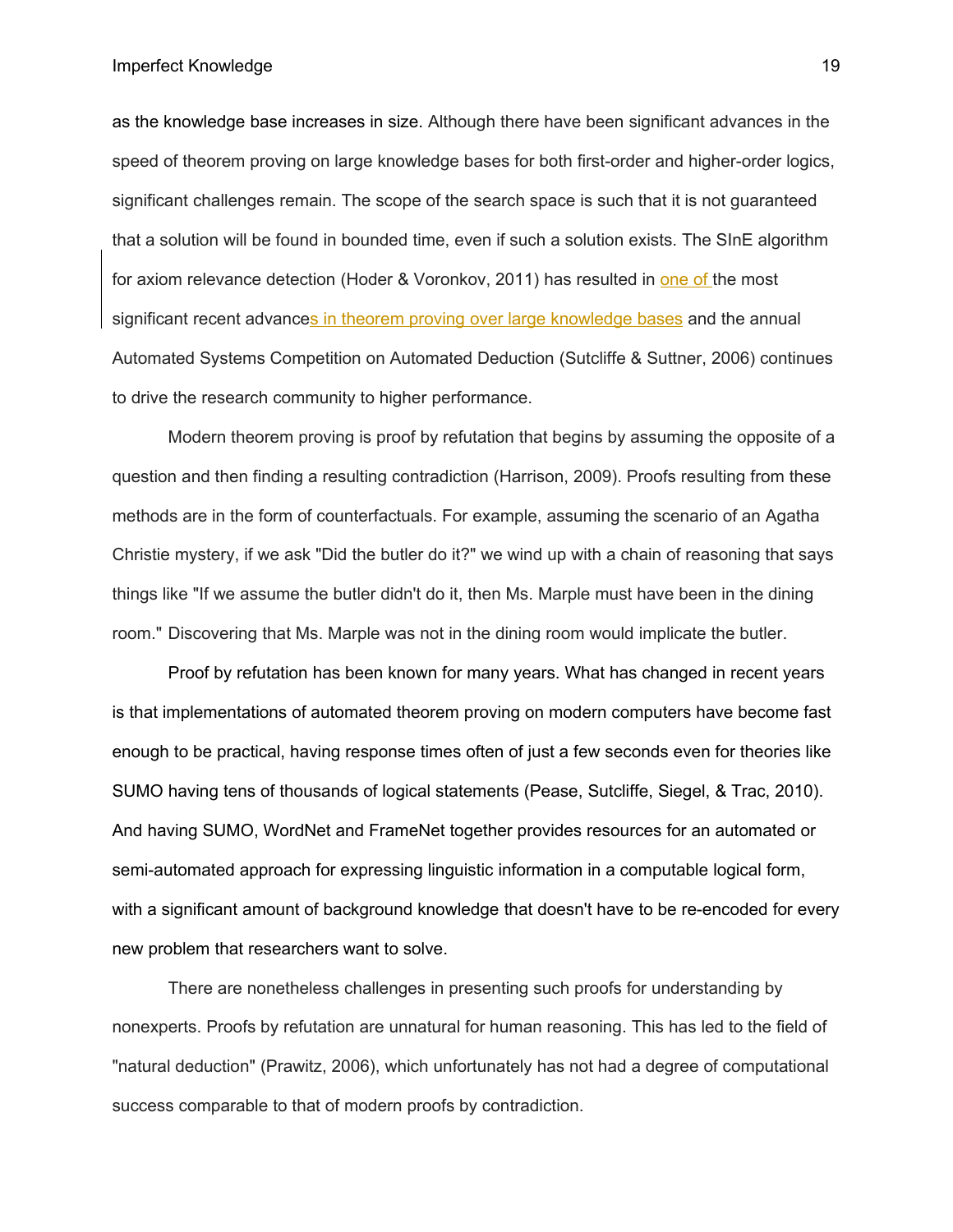The greater success of computers than people in executing proofs by refutation illustrates that computers are often more skillful than people at complex problem solving. The success of computer programs was demonstrated when IBM's Deep Blue defeated Gary Kasparov in chess, IBM's Watson defeated experts on Jeopardy, and DeepMind's AlphaGo defeated the European Go champion (Kitano, 2016). However, achieving human-level general intelligence is still a distant goal for AI (Adams et al., 2012).

#### **6. Misclassified Knowledge**

The previous section discussed one important aspect of ontologies – deductive reasoning from a knowledge base. This section discusses another important aspect of ontologies – the classification of knowledge. The challenge in reasoning from misclassified knowledge is to discover and reclassify it. Misclassifications are evident in intuitive ontologies as documented by Chi (2008, 2013). Her distinction between hierarchical, lateral, and ontological errors determines the organization of this section.

#### *6.1 Hierarchical Misclassifications*

One of the six types of imperfect knowledge identified in Section 3 was fragmented knowledge as represented by diSessa's (2013) knowledge-as-pieces theory. His theory contrasts with theories that propose knowledge involves a more coordinated use of ideas. Examples of the latter approach include Carey's (2009) work on conceptual development, Vosniadou's (2013) work on conceptual change, and Chi's (2013) work on ontological categories. diSessa, Sherin, and Levin (2014) refer to these coordination classes as integrated systems consisting of strong internal constraints that are unlike the fragmentation and independence of phenomenological primitives.

An intuitive ontology proposed by Chi (2013) to describe novice knowledge distinguished between three distinct ontological trees depicting *Entitie*s, *Processes*, and *Mental States* (Fig. 7). *Entities* in her ontology consist of *Objects* and *Substances*, rather than serve as the top node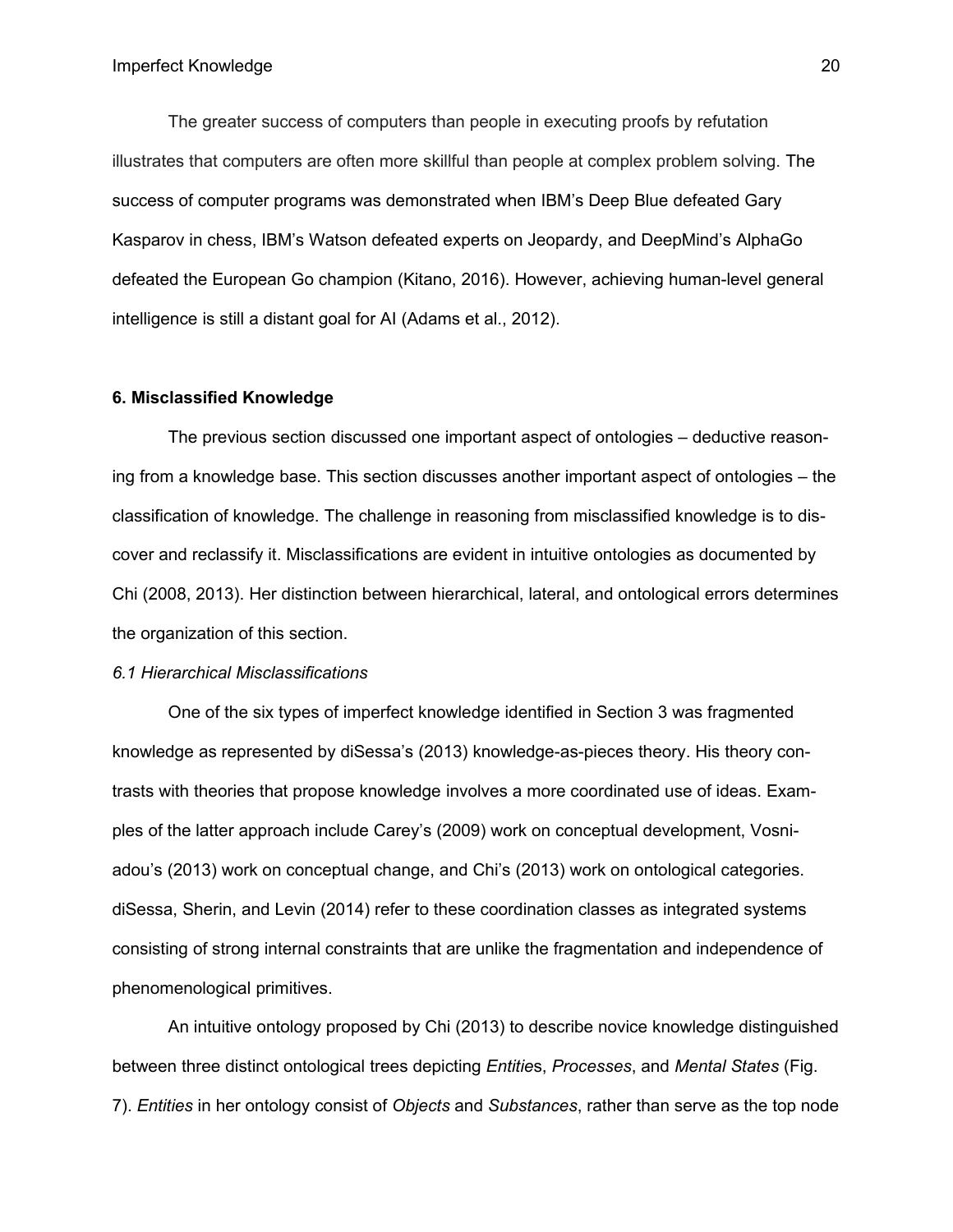of a single hierarchy as they do in SUMO. *Processe*s occur over time and can be *Sequential* or *Emergent*. *Mental States* are abstract, in one's mind. Chi's knowledge-as-coherence perspective shows the importance of ontologies as theoretical constructs. Her goal is "not to lay out the exact ordering and structure of hierarchical and lateral categories and trees, nor to decide which categories deserve the name ontology, or how many ontologies there are" (Chi, 2013, p. 65). Rather, it is to provide an illustration of intuitive categorical structures.

One type of error that can result from intuitive ontologies is a *hierarchical* error (Chi, 2008). Hierarchical errors occur within the same branch of a hierarchy. Categories within a branch – such as chairs, furniture, artifacts, and objects – enable new categories to inherit properties of the more generic categories higher in the hierarchy. However, the inheritance of properties is imperfect and can result either in failing to inherit, or incorrectly inheriting, a property of a higher category. Failing to inherit a property is demonstrated by how beliefs about matter can differ from beliefs about a particular instance of matter (Shtulman & Valcarcel, 2012). This can result in contradictions such as "all matter has heat" but "ice does not have heat".

Another example, illustrated in Fig. 7, involves identifying situations in which both *Artifacts* and *Living Beings* should inherit the properties of *Objects*. While many studies of early knowledge development investigated learning the differences between animate and inanimate objects (Carey, 2009; Mandler, 2004) some studies investigated situations in which animate and inanimate objects should be classified as equivalent. For example, 7-year-old children were more proficient than 5-year-old children in appropriately transferring physics principles between animate and inanimate objects when instructed on either a child or a rock (Heyman, Phillips, & Gelman, 2003). Property inheritance from the **Object** category would occur in SUMO because **SentientAgent**, defined as an **Agent** that is capable of perception and experiences some level of consciousness, is subsumed by **Object** in Fig. 1.

Misclassifications are also likely to occur when a category does *not* inherit all the proper-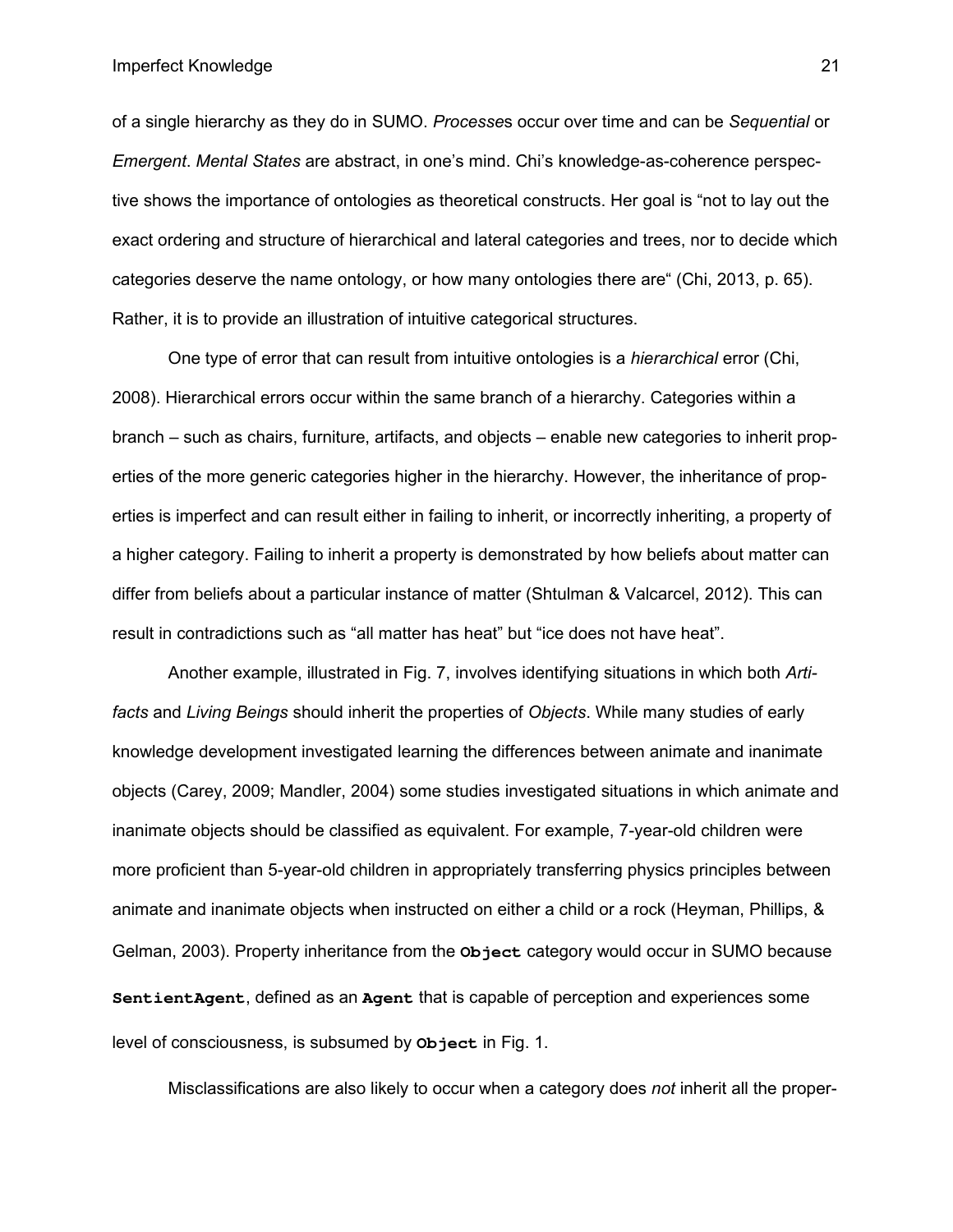Imperfect Knowledge

ties of its subsuming category. In 2006, for the first time in its history, the International Astronomical Union defined the characteristics of a 'planet' in our Solar System and consequently demoted Pluto from 'planet' to 'dwarf planet' (Messeri, 2010). The society defined a 'planet' as a celestial body that: (a) is in orbit around the Sun, (b) has sufficient mass for its self-gravity to overcome rigid body forces so that it assumes a hydrostatic equilibrium (nearly round) shape, and (c) has cleared the neighborhood around its orbit. A 'dwarf planet' has the first two attributes but not the third. The classification of Pluto as a dwarf planet creates ontological problems because 'dwarf planet' would typically be a subclass of 'planet' and therefore inherit its attributes, including a cleared neighborhood around its orbit.

There is a precedent in Cognitive Science, however, for a subclass not inheriting all of the attributes of its subsuming class. An attribute of a category exemplar can override the attributes of its category in the hierarchical network model proposed by Collins and Quillian (1969). For instance, the attribute 'cannot fly' would be stored at the exemplar level for penguins and ostriches, overriding the attribute 'fly' stored at the 'bird' level. Classification of other birds that do not fly would therefore benefit from comparing their similarity to an instance such as penguin rather than to the attributes of a subsuming category (Johansen, Savage, Fouquet, & Shanks, 2015).

Instead of overriding what is essentially a linguistic ambiguity, SUMO resolves it with deeper and more precise modeling of the real world, rather than conforming to how informal natural language has evolved to refer to entities in the world. **Bird** is simply a

**WarmBloodedVertebrate** and not defined as having the **capability** of **Flying**. SUMO then employs a further division of subclasses to create **FlyingBird** and **FlightlessBird** where only the former has that capability. Multiple inheritance allows us to have both the conventional biological taxonomy in which the biological order of Sphenisciformes (penguins) and groups such as Ratites are flightless and are from different branches of the taxonomy. This illustrates well how taxonomies can only classify with respect to one characteristic at each subdivision.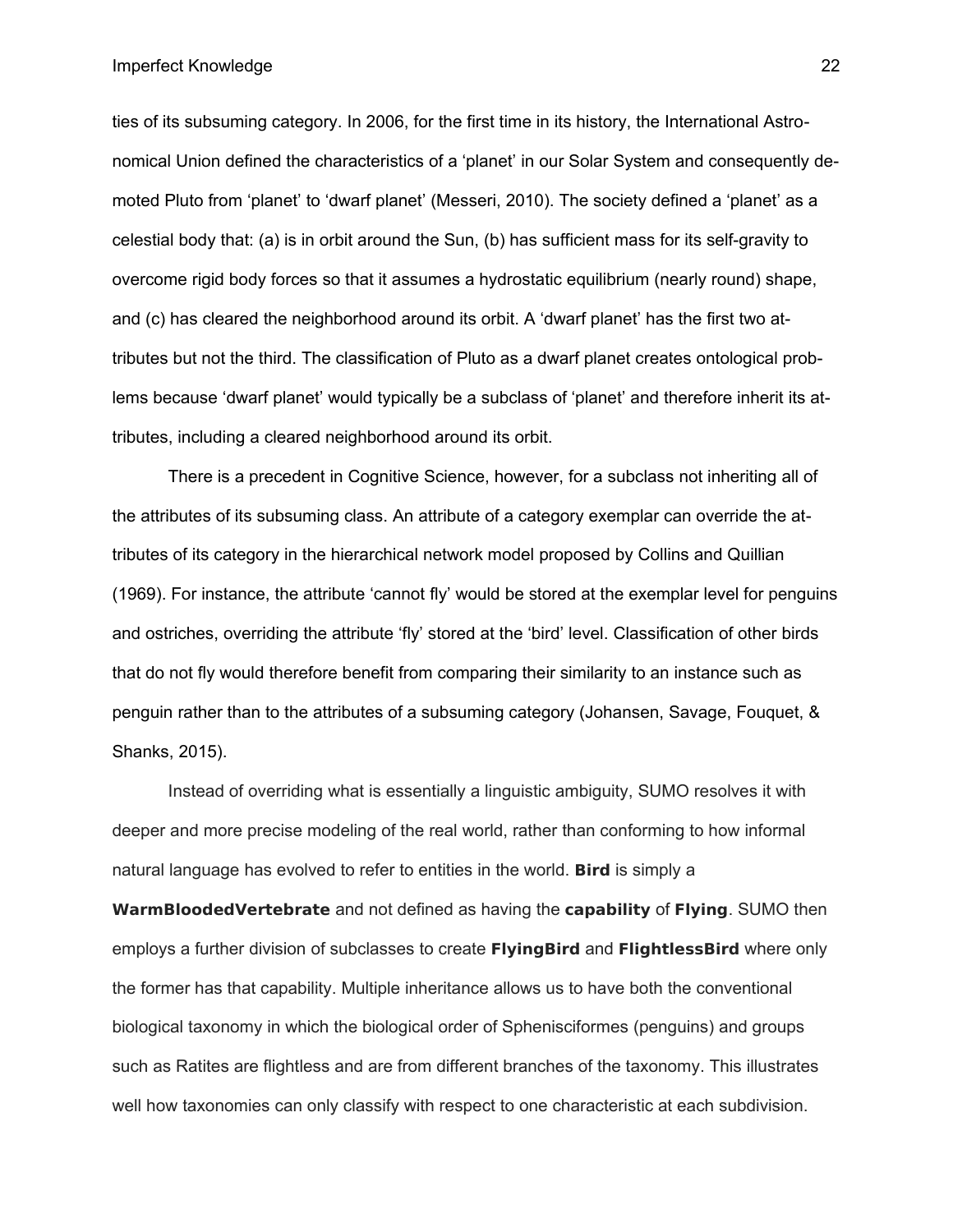#### Imperfect Knowledge

With modern advances in DNA analysis, the biological taxonomy is undergoing significant transformation, but without a richer representational formalism, biologists will be forced to classify with respect either to evolutionary progress (as expressed in DNA) or by physical features or capabilities, as has been the case prior to DNA based analysis.

### *6.2 Lateral and Ontological Misclassifications*

Hierarchical misclassifications that occur within a branch are either too specific or too general. In contrast, lateral misclassifications occur across branches within an ontology such as classifying an *Artifact* as a *Living Being* in Fig. 7. An additional type of misclassification, ontological errors, occurs across ontologies such as classifying a *Process* as an *Object* (Fig. 7). Chi (2008) argued that the consequences of hierarchical misclassifications are mild when compared with lateral or ontological mistakes:

The central question to pose about lateral and ontological categories is the cost of category mistakes. We define a category mistake as the case when a concept has been assigned inappropriately to a lateral or alternative ontological category. In contrast to incorrect hierarchical categorization, category mistakes are damaging in that categorical inferences and attributions will be erroneous, creating a barrier to correct learning with deep understanding (Chi, 2008, p. 65).

There are both similarities and differences between the three ontological trees in Fig. 7 and the SUMO ontology. One major difference is that SUMO and other formal ontologies consist of a single ontological tree. The advantage is that it is therefore possible to see where Chi's top nodes – *Entitie*s, *Processes*, and *Mental States* – fit within a single ontology. As indicated in Fig. 1, both **Object** and **Process** are a **Physical Entity** in SUMO. A *Mental State* is an **Abstract Entity** that corresponds to **StateofMind,** which is subsumed by **PsychologicalAttribute** in SUMO**.** Although embedding **Object** and **Process** in distinct ontological trees highlights their differences, embedding them in a single ontological tree does not weaken Chi's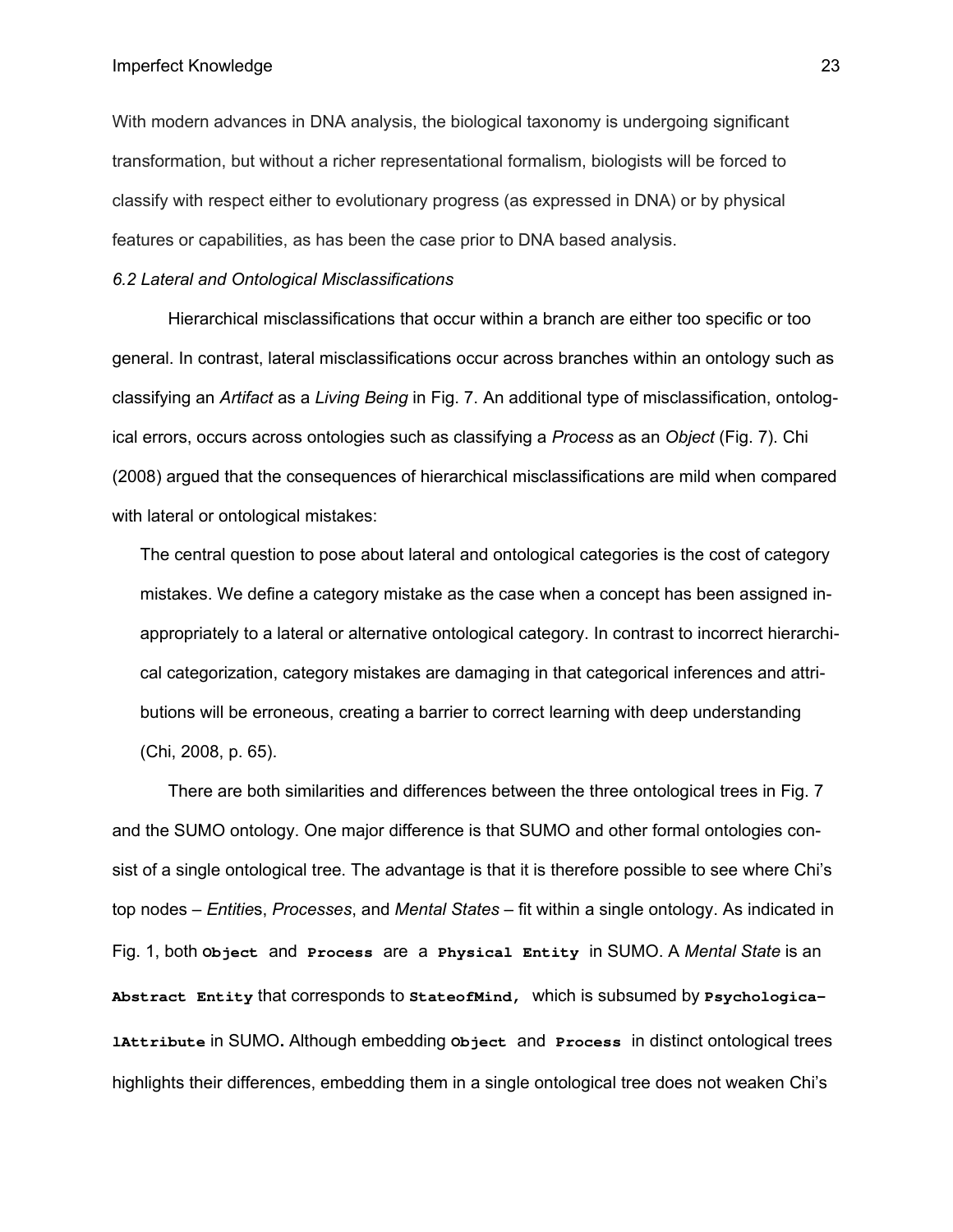argument regarding category mistakes. Both terms occupy lateral categories in SUMO. In addition, SUMO clarifies their similarity. Both are a **Physical** Entity**.**

The issue of a single versus multiple ontologies is also an issue in Vosniadou and Skopelli's (2014) framework theory. At times they refer to multiple ontologies, as in "requires the creation of new ontologies" (p. 1436), but at other times refer to changing classifications within a single ontology as in "undergo fundamental ontological re-categorization" (p. 1429) and "assigned to the wrong ontological category" (p. 1439). Relating concepts across multiple intuitive ontologies is a problem for the learner who has to learn how concepts in one ontology are related to concepts in another ontology. It is also a problem for the knowledge theorist.

The mapping and merging of ontologies is a major computational challenge for the Information Sciences. As suggested by its name, the Suggested Upper Merged Ontology began as a project by IEEE to merge publicly available ontological content into a single, comprehensive, and cohesive structure (Niles & Pease, 2001). Research on ontological alignment has produced a wide range of methods that include estimating lexical similarity between concepts and identifying structural similarities between ontologies using tree-based representations (Raad & Evermann, 2015).

Raad and Evermann (2015) argue that, although these current approaches at alignment are based on well-justified logical, linguistic, and statistical procedures, the methods lack an underlying theoretical foundation that can be provided by work on human analogical reasoning. In particular, they propose that LISA (Learning and Inference using Schemas and Analogies) offers such a foundation (Hummel & Holyoak, 1997). Raad and Evermann link ontology alignment with analogical reasoning by mapping terms in LISA such as Proposition, Predicate, Role, and Object onto logical statements that are suitable for the Web Ontology Language OWL. Although tools in the Information Sciences should inform work in the Cognitive Sciences (Reed & Pease,

24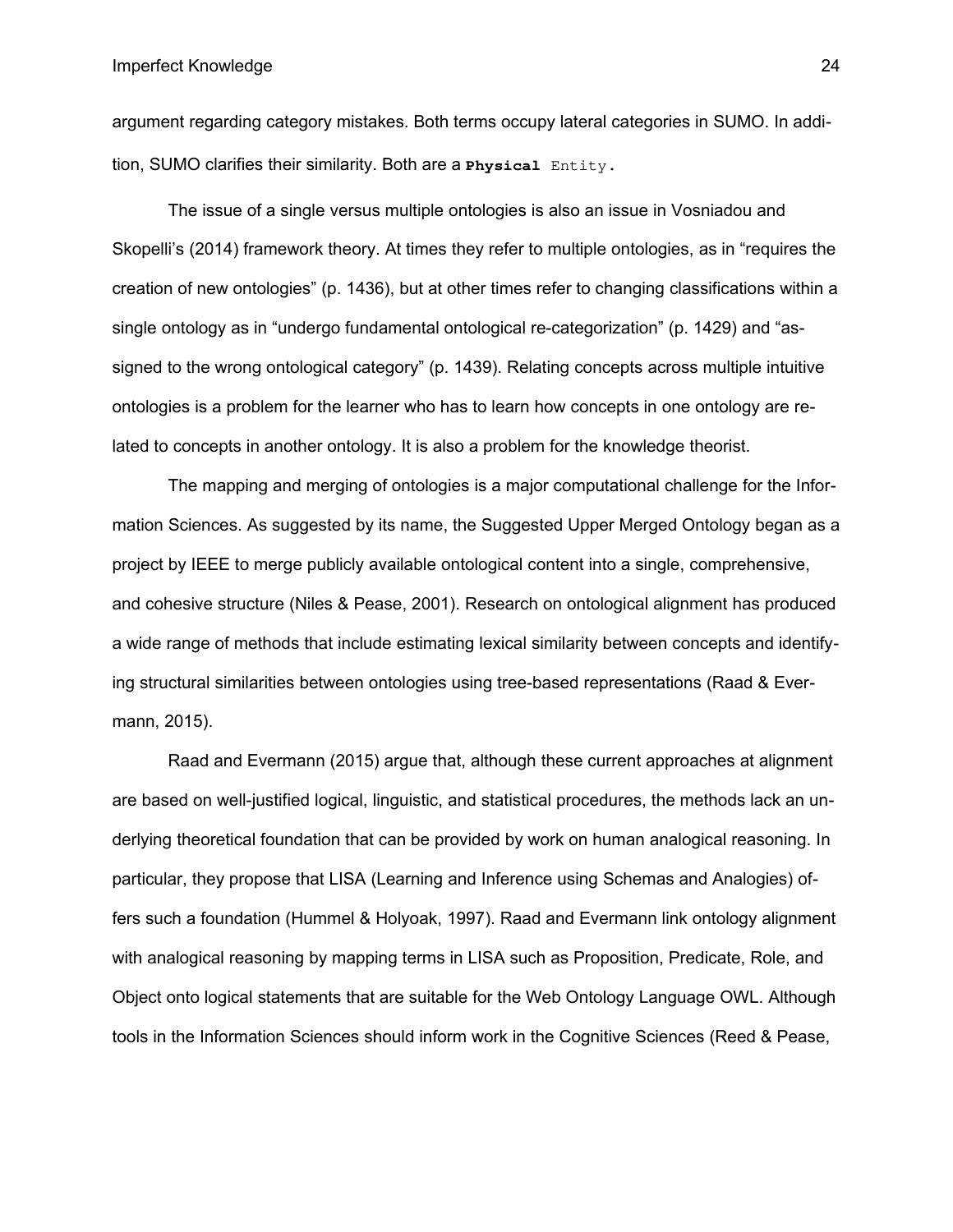2015), the Cognitive Sciences can also inform work in the Information Sciences as illustrated by the use of LISA as a theoretical foundation for ontology alignment.

## **7. Uncertain Knowledge**

A type of imperfect knowledge that is currently receiving extensive attention within both psychology (Elqayam & Over, 2013) and computer science (Jordan & Mitchell, 2015) is uncertain knowledge. Uncertain knowledge requires incorporating probabilities into reasoning and we focus on combining probabilities with logic. Section 7.1 discusses merging probabilities with logic by considering the probability that a logical statement is true. Section 7.2 discusses integrating probabilities with logic by combining the bottom-up processing of uncertain data with the top-down constraints imposed by ontologies.

## *7.1 Merging Probabilities with Logic*

In 2013 a special issue of *Thinking & Reasoning* introduced a new paradigm of reasoning to merge logical deduction with probability judgments (Elqayam & Over, 2013). The deduction paradigm in psychology had typically required drawing conclusions about logical validity. Logical validity is based on the binary distinction between true and false. In contrast, probabilistic validity is more general and captures the confidence of beliefs as represented by various degrees of subjective probability.

There is an approach to reasoning with uncertainty that is compatible with deductive reasoning. It is a more common solution to reason about uncertainty numerically, but that is not the only solution. SUMO supports saying that one proposition is more likely than another, as opposed to saying that some proposition has a likelihood value of 0.765 and another 0.423, for example. Creating what is called a "partial order" of likelihood allows reasoning within a normal two-valued logic, and making assertions about the relative a priori and a posteriori likelihoods of particular concluded expressions (Cohen, 1985). This does however require a logic that is beyond first-order logic. To handle heuristic uncertainties as well as modal and epistemic logical constructs, SUMO employs a higher-order logic.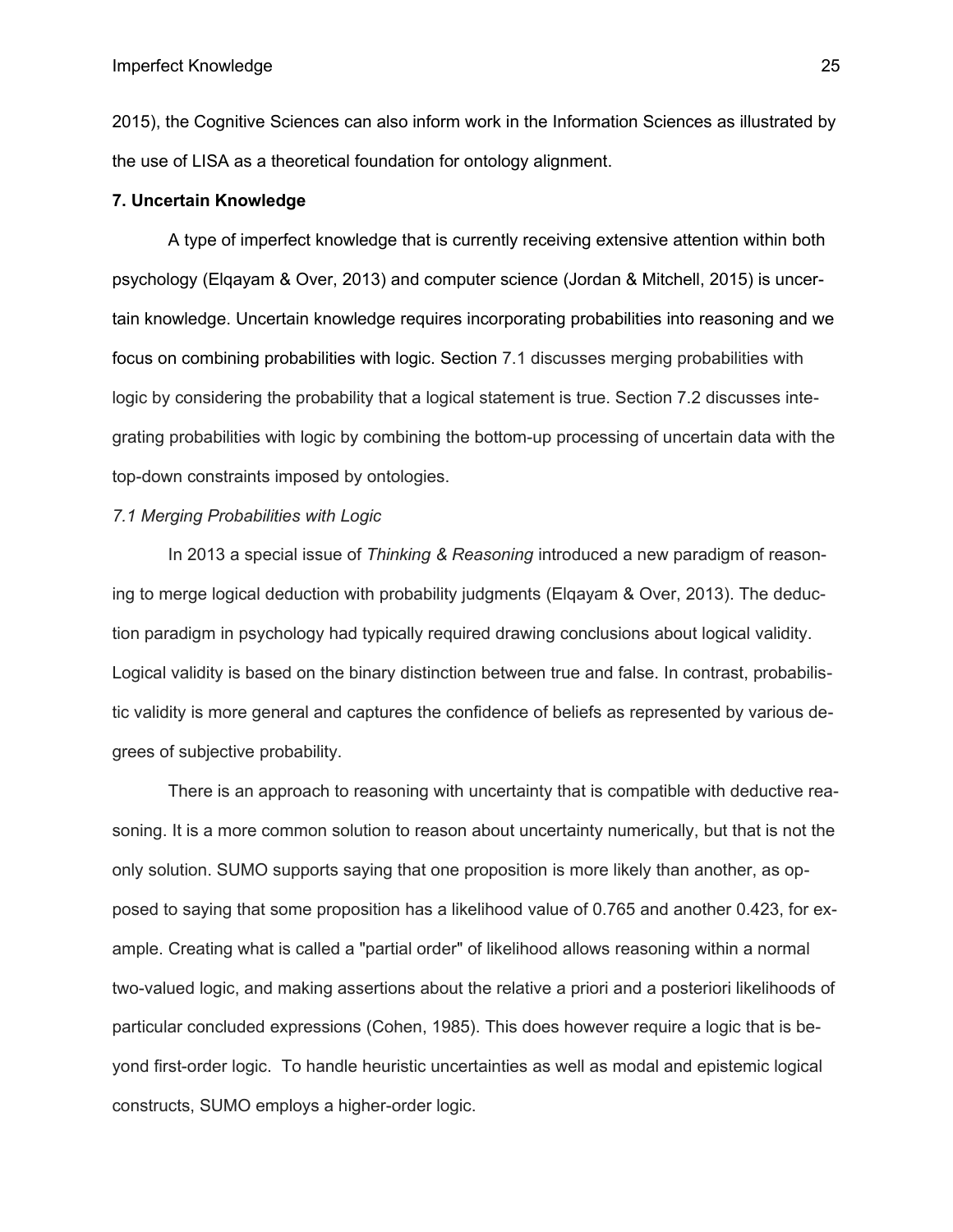Evans and Over (2013) argued that the distinction between induction and deduction should nonetheless be maintained in the new paradigm of reasoning. Induction adds new beliefs and deduction draws out implications form those beliefs. Valid deductive inferences preserve truth by arriving at conclusions that are only implicit in the premises. Strong inductive inferences, in contrast, go beyond the premises to conclusions that only likely follow. The conclusions in this case are necessarily more uncertain than their premises.

An example of the merge of probability with logic is that the conditional statement *if p then q* becomes a probability statement P(*if p then q*). For example, what is the probability that if global warming continues London will be flooded? An empirical prediction, attributed to Rips and Marcus (1977), is that people will evaluate P(*if p then q*) as equivalent to P(*q|p*). A number of studies have supported the Rips and Marcus hypothesis (Elqayam & Over, 2013). P(*q|p*) acquires an important status in Bayes theorem for revising an hypothesis (*h*) based on new evidence (*e)*. The revised probability of *h*, P(*h|e*), depends in part on the probability of obtaining the evidence if the hypothesis is true, P(*e|h*).

The contributors to the special issue identified several key questions for the new paradigm of reasoning. One is the role of normative theories. Logic provides a normative theory for deductive reasoning and Bayes theorem provides a normative theory for revising probabilities. Should normative theories be incorporated into the merge and, if so, how? Another question asks how to combine the separate literatures on deductive and inductive reasoning.

One promising approach to answering these questions is to embed induction and deduction within the dual process framework of reasoning (Evans & Over, 2013). The authors propose that use of the deductive reasoning paradigm in contemporary research encourages slow, deliberate Type 2 reasoning. This type of reasoning, however, would be difficult to carry out for ordinary reasoning from beliefs. Everyday heuristic reasoning in their proposal primarily occurs at the fast and intuitive Type 1 level.

*7.2. Integrating Probabilities with Logic*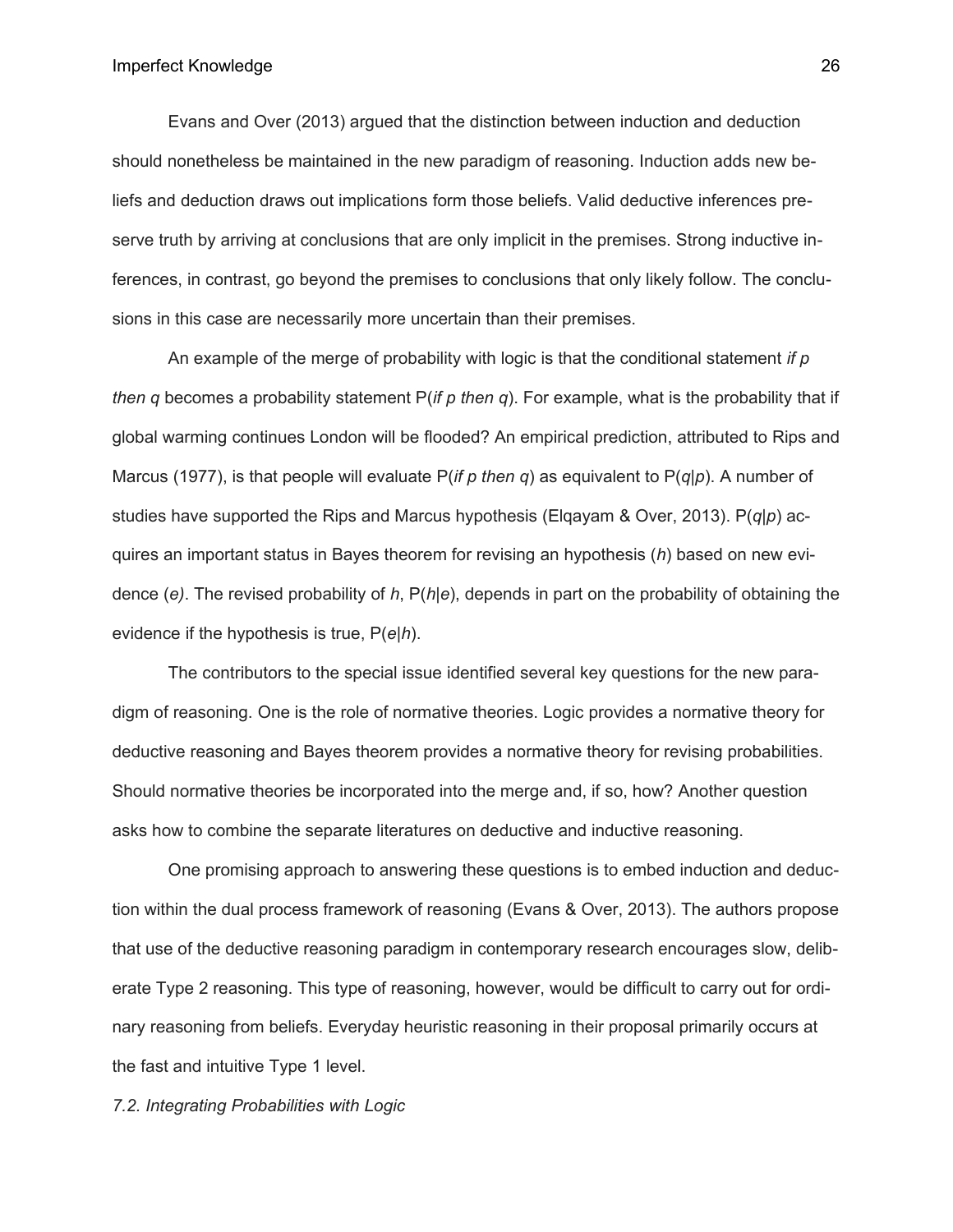The separate literatures on deductive and inductive reasoning in psychology have a parallel in computer science. Inductive reasoning to organize data has been the domain of machine learning (Jordan & Mitchell, 2015). Deductive reasoning to draw inferences from knowledge has been the domain of ontology. How can these two literatures be integrated to join the bottom-up analysis of data with the top-down constraints imposed by ontologies?

We intentionally use the term "integrate" to distinguish it from the term "merge" in the previous section. The new paradigm of reasoning merges probability and logic into a single mathematical entity such as P(*if p then q*). In contrast, machine learning and ontology can work together while preserving their separate identities.

A recent effort on deriving knowledge from text provides an excellent case study (Pujara et al., 2015). Information-extraction techniques face an overwhelming problem of interpreting erroneous and incomplete information. The use of semantic information provided by ontologies can aid the interpretation.

Fig. 8 illustrates how this occurs through a knowledge graph construction process. Box 1 shows conflicting candidate facts produced by an information-extraction system. Continuous truth-values represent the degree of confidence for the various candidate facts such as 'Kyrgystan' and 'Kyrgystan Republic' are countries. Box 2 uses these data to construct an uncertain extraction graph. Entities are shown in rectangles, labels are shown in circles, and uncertain information is shown as dashed lines.

Semantic dependencies are added in Box 3. Ontological information, shown by dotted lines, reveals that 'bird' and 'country' are mutually exclusive (Mut) categories so 'Kyrgystan' cannot be both a 'bird' and a 'country'. Domain (Dom) links countries to continents. The relation 'Same' establishes the degree of confidence that two different names refer to the same entity. When two entities are very similar any label assigned to the first entity will also be assigned to the second entity. Box 4 shows the completed knowledge graph in which both 'Kyrgyzstan' and the 'Kyrgyz Republic' are labeled as a country located in Asia.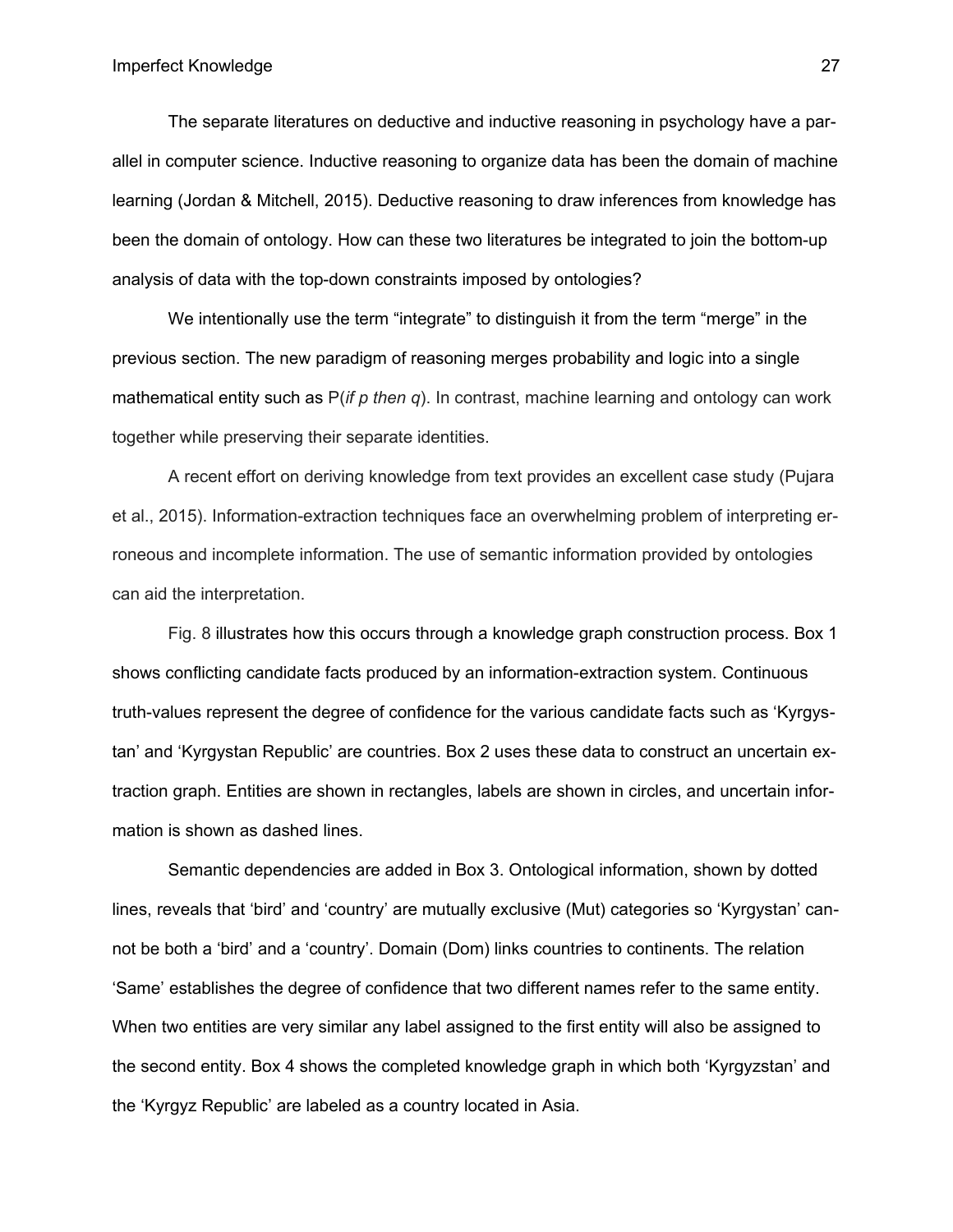## **8. Using Ontologies in Cognitive Science**

There are two primary approaches to using ontologies in cognitive science. The more traditional approach is to use an ontology as an applied tool for organizing and retrieving knowledge about cognition. A second approach is to use an ontology as a theoretical model. This use may be somewhat unique to the field of cognitive science because cognitive science is also concerned with the organization of knowledge. This section discusses both approaches.

## *8.1. Ontologies as Information Science Tools*

Electronic devices provide overwhelming amounts of data about human behavior but the data require organization, analysis, and interpretation. To better prepare psychology students for this new revolution, Griffiths (2015) proposed that learning programming skills will be as important as learning experimental design. Others have argued that the emphasis on calculus as the culminating mathematical experience leaves U. S. students ill-equipped at posing questions that lead to innovations in computation (Li & Bishop, 2016).

Ontologies provide examples of innovations in computation. An advantage of constructing a formal ontology is its application as an information-retrieval and decision-support tool for a wide variety of knowledge domains (Hoehndorf et al., 2012). In order to be compliant with the use of SUMO as an upper ontology, a mid-level ontology on cognition would have to satisfy several criteria that are listed in 'Conformance testing for SUMO' http://www.ontologyportal.org/conform.html. A conforming implementation (1) uses terms as defined by SUMO, (2) or uses terms that are defined entirely by other terms in SUMO, and (3) is consistent; a contradiction cannot be derived by means of first-order logic from the set of statements in its implementation of SUMO.

Although the axioms of an ontology enable deductive reasoning they will only be as accurate as the knowledge base. As stated at the beginning of this article, ontologies strive to serve as a prescriptive model of how knowledge should be organized based on the most recent advances in science. Achieving accuracy is particularly demanding in areas of 'unsettled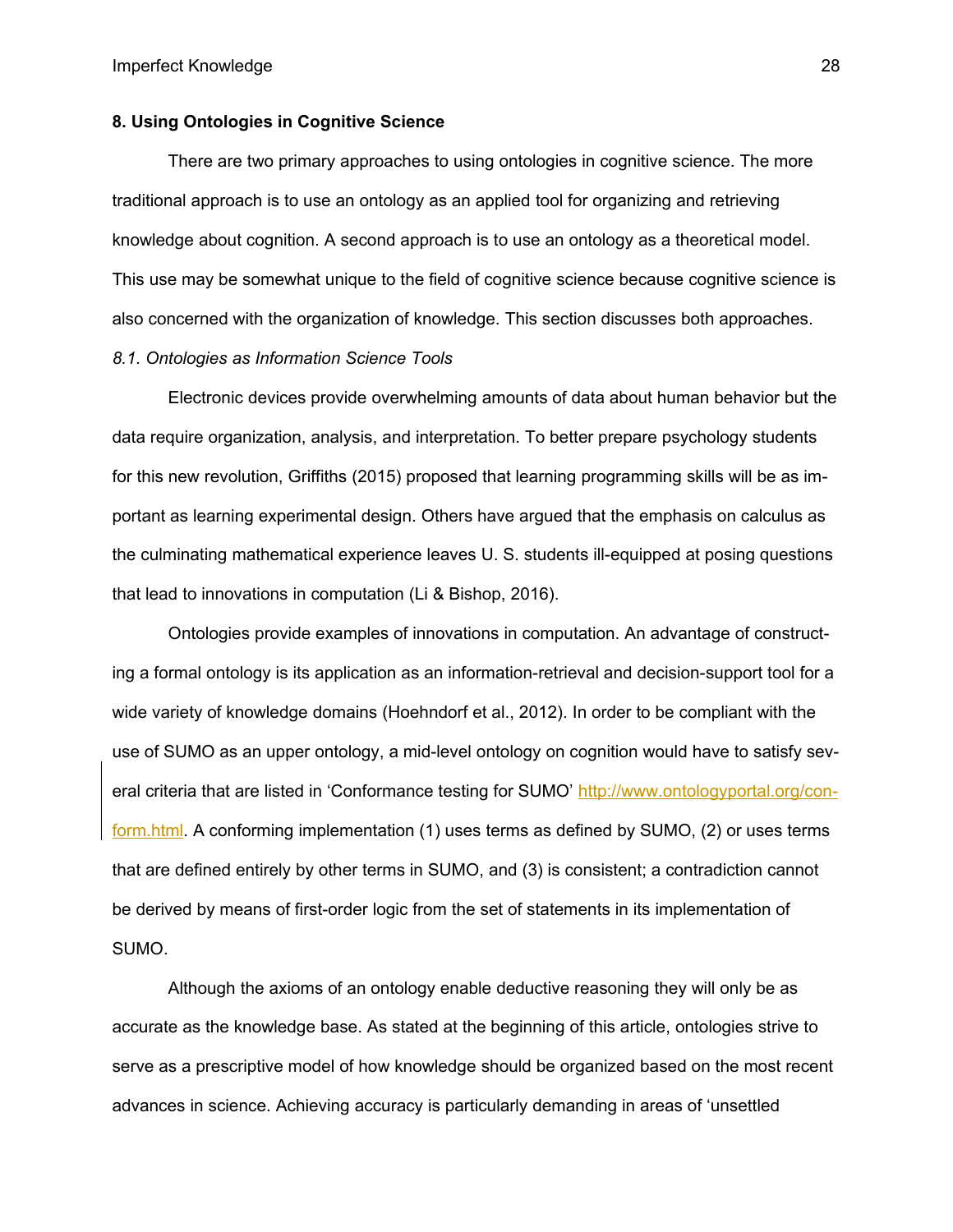science' in which there are multiple camps of experts who have different perspectives (Smith & Ceusters, 2010). Psychology would likely be a strong candidate for the 'unsettled science' classification.

Psychologists should nonetheless attempt to build knowledge bases that document what they know about psychology. In our introductory article (Reed & Pease, 2015) we proposed approximately eight premises for each of seven categories (attention, external attention, internal attention, capacity, cognitive load, selection, conscious awareness) to illustrate a sample knowledge base for the concept 'attention'. A taxonomy of attention proposed by Chun, Golomb, and Turk-Browne (2011) provided our starting point. The premises included definitions, empirical findings, and theoretical arguments. An example of each includes:

- Vigilance is the process of paying close and continuous attention (WordNet).
- Selecting stimuli at an early stage based on sensory information requires less mental effort than selecting stimuli at a late stage based on meaning (Johnston & Heinz, 1978).
- The central executive in Baddeley's working memory model controls attention (Baddeley, 2000).

A major question is who should create the premises and then possibly the axioms. One promising approach in philosophy is the Indiana Philosophy Ontology project (Buckner, Niepert, & Allen, 2011) that uses the *Stanford Encyclopedia of Philosophy* as an online, open access knowledge base that is continuously updated ([http://plato.stanford](http://plato.stanford/).edu). *Encyclopedia* entries have been submitted by over 1,300 volunteer authors and then reviewed by approximately 115 volunteer subject editors. The Indiana Philosophy Ontology project uses a combination of automated methods and expert feedback to create an ontology for this knowledge base.

Cognitive Psychology currently lacks such a major effort. Based on the assumption that group knowledge is less subjective than individual knowledge (Aroyo & Welty, 2015) organizations such as the Cognitive Science Society and the Association for Psychological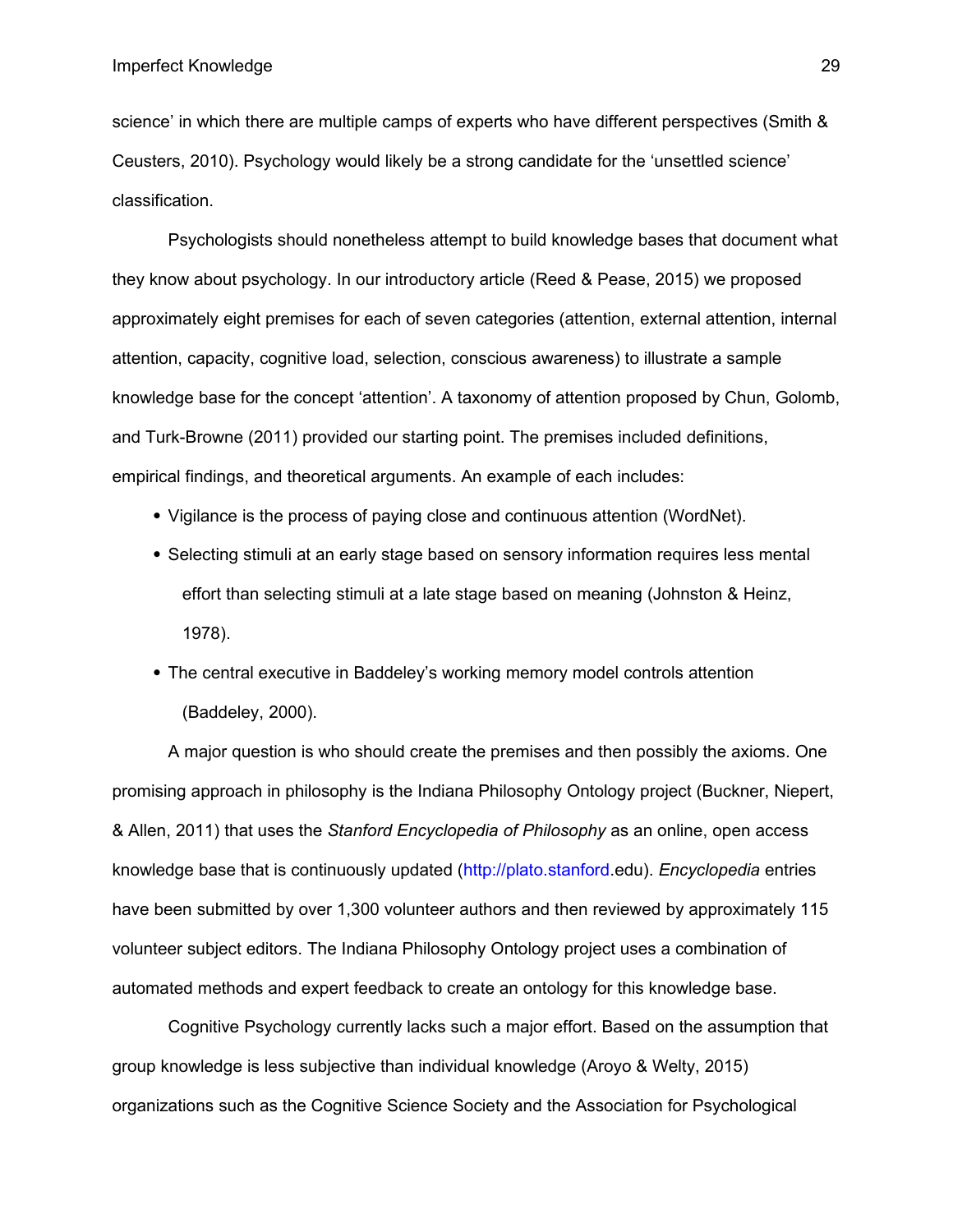#### Imperfect Knowledge

Science should take the initiative by forming working groups to formulate and organize knowledge about Psychology. Progress in building ontologies in other domains, particularly Bioinformatics, is rapidly leaving Psychology behind (Yarkoni, 2012).

### *8.2. Ontologies as Idealized Computational Architectures*

Although ontologies have been designed to aid human reasoning by organizing knowledge, they can also support theory development in Cognitive Science by serving as idealized computational architectures. Griffiths, Lieder, and Goodman (2015) distinguished between three levels of cognitive architectures based on an idealized process model at the computational level, a more realistic process model at an intermediate level, and an actual process model at the algorithmic level. They proposed beginning with an ideal solution that has no resource limits and then explore the consequences of this assumption by adding resource limits to produce a more psychologically plausible model.

An example of a resource limitation is the limited capacity of working memory. However, the major resource limitation is a lack of knowledge. An unlimited capacity working memory would be wasted if it lacked accurate knowledge. The role of an ontology as an ideal computational architecture would be to provide a knowledge hierarchy sufficient for executing a task, axioms that formally specify relations among the terms of the ontology, and a logic that enables deductions from the axioms. Adding resource limitations would place limitations on either the knowledge hierarchy, the axioms expressing relations among terms, or the logical rules for deriving new knowledge.

We have seen how limitations of the knowledge hierarchy in Chi's (2013) intuitive ontologies can result in misclassifications at an inappropriate level in the same vertical branch. A more severe limitation can result in misclassifications in different vertical branches. An even more severe limitation can result in misclassifications in different ontologies, as illustrated in Fig. 7.

Knowledge limitations in using logical rules also exist at various levels of expertise.

30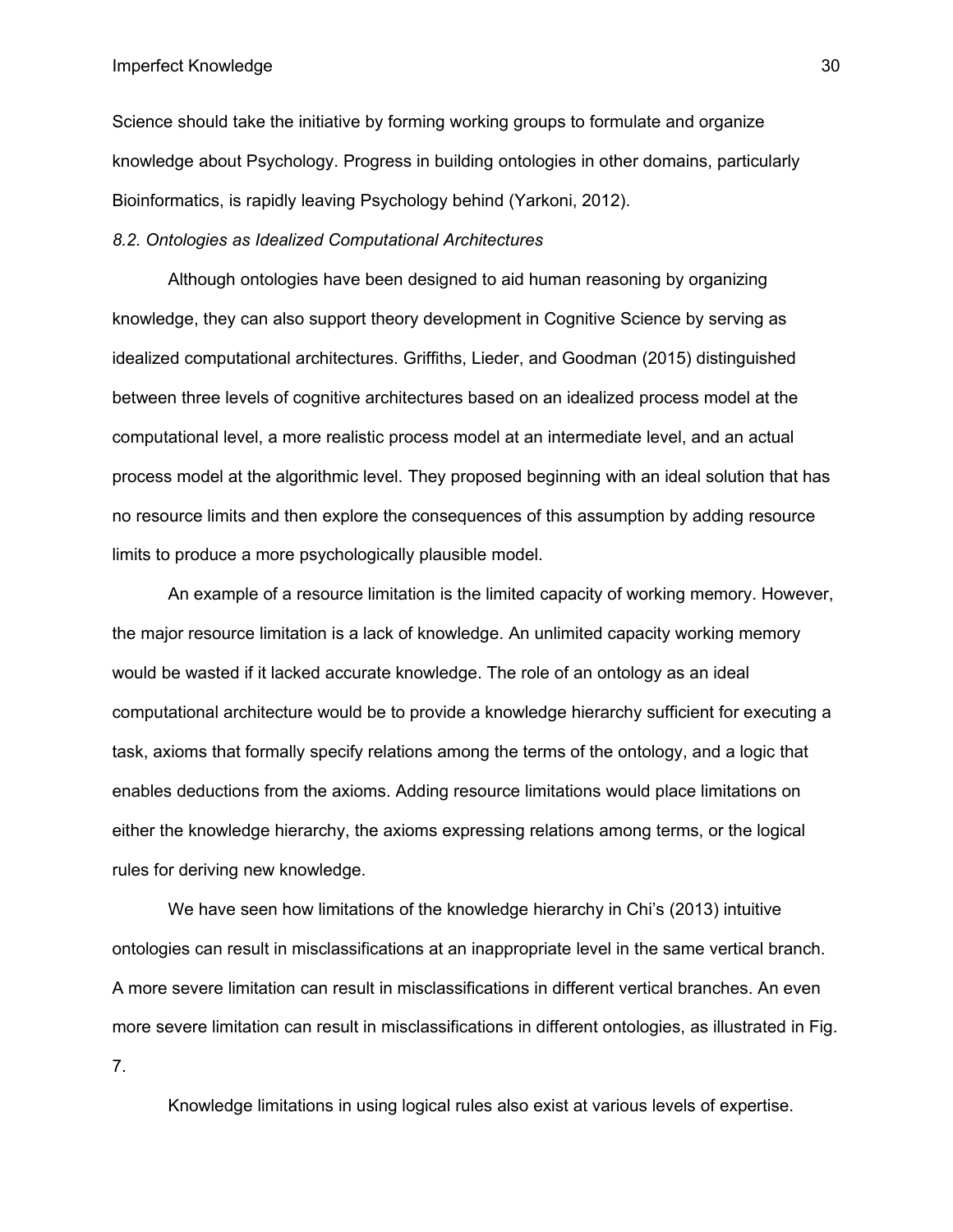Imperfect Knowledge

Some people could construct the proof in Fig. 6 to find a contradiction in the premises. Others would be unable to construct the proof but could understand the steps in the displayed proof. Still others would have difficulty following the steps in Fig. 6. For both the knowledge base and the deductive rules that draw inferences from the knowledge base, formal ontologies can serve as idealized computational architectures. Adding resource limitations to the ontology can then produce descriptive models of human behavior (Griffiths et al., 2015).

### **8. Concluding Remarks**

Our goal in this article has been to articulate some of the challenges faced by both people and machines when confronted with imperfect knowledge. Making imperfect knowledge less imperfect can benefit from input by both sources. Machines can express knowledge in a clear and logical form but may require human intervention to aid interpretation of the input.

For instance, the axiom in Fig. 3 makes it clear that a particular girl is tall compared to other 12-year-old girls but that may not have been the intention of the speaker. The axiom in Fig. 4 states that maintenance vehicles are exceptions to the no-vehicle policy but the policy's intention may be to reduce pollution by prohibiting all gas-powered vehicles. The contradiction in Fig. 6 can be resolved by eliminating axioms 3 and 6 (as we suggested) but eliminating other axioms could also resolve the contradiction. Reasoning from axioms creates a need to make knowledge less ambiguous, contradictory, and uncertain through the joint efforts of people and machines.

Davenport and Kirby (2016) discuss this joint effort in their recent book *Only humans need apply: winners and losers in the age of smart machines.* Three categories of winners that are most relevant to reasoning from imperfect knowledge are described in chapters on stepping up, stepping in, and stepping forward. People who step up manage problem solving at a higher cognitive level than machines because they understand the bigger picture. People who step in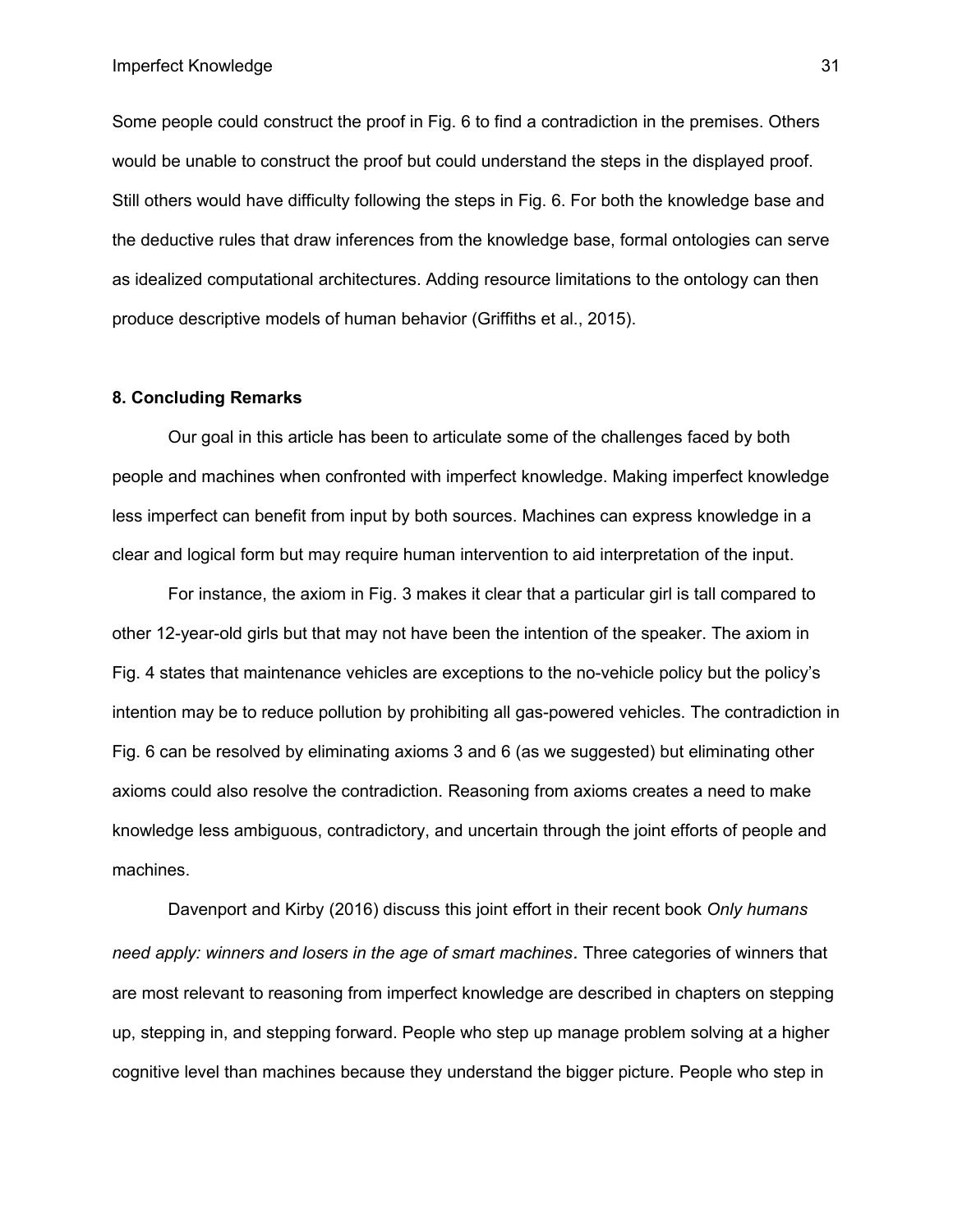rely on machines to make routine decisions but correct their mistakes and tweak them for better performance. People who step forward build the next generation of smart machines.

Although both the Information and the Cognitive Sciences contribute to reasoning from knowledge, including imperfect knowledge, there are few cross-references between these two domains. Given the central importance of knowledge in both disciplines, we find this lack of communication surprising. This article reflects on reasoning from imperfect knowledge from the perspectives of both the Information and the Cognitive Sciences to establish a link between the two domains.

## Acknowledgements

The authors would like to thank reviewers who made many helpful suggestions. The first author was a visiting scholar in the Department of Psychology at UCSD while writing the manuscript.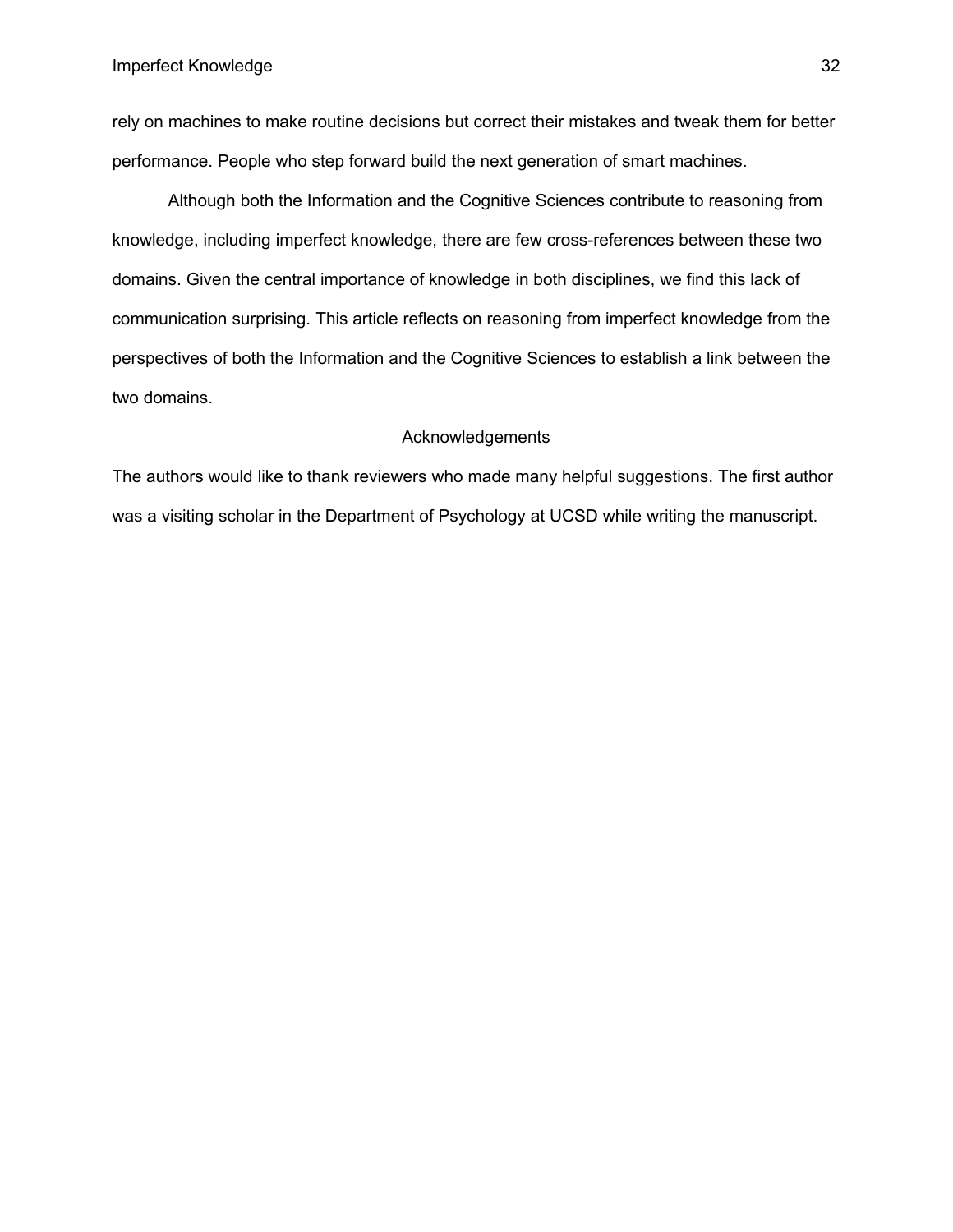#### Table 1

## Challenges for Reasoning from Imperfect Knowledge

*Ambiguous knowledge*. The challenge is to recognize and resolve the ambiguity. Resolving the ambiguity can be difficult but context can provide a hint.

*Conditional knowledge*. The challenge is to identify conditions that distinguish between correct and incorrect applications of knowledge. These conditions support the appropriate transfer of knowledge.

*Contradictory knowledge.* The challenge is to discover a contradiction when it is not immediately obvious. It can be difficult to find contradictions in a large knowledge base.

*Fragmented knowledge.* The challenge is to integrate related knowledge stored in LTM. One consequence of fragmented knowledge is that observations about the world are not connected to their causes.

*Inert knowledge.* The challenge is to activate relevant knowledge when it is needed. Inert knowledge is knowledge stored in LTM that is relevant for interpreting a situation but is unnoticed because it is perceived as irrelevant.

*Misclassified knowledge.* The challenge is to identify and reclassify it. Misclassified knowledge is difficult to correct when it is organized into intuitive ontologies that are nonetheless partially effective in producing plausible explanations.

*Uncertain knowledge*. The challenge is to incorporate probabilities into reasoning. Probabilities can be either merged or integrated with logic.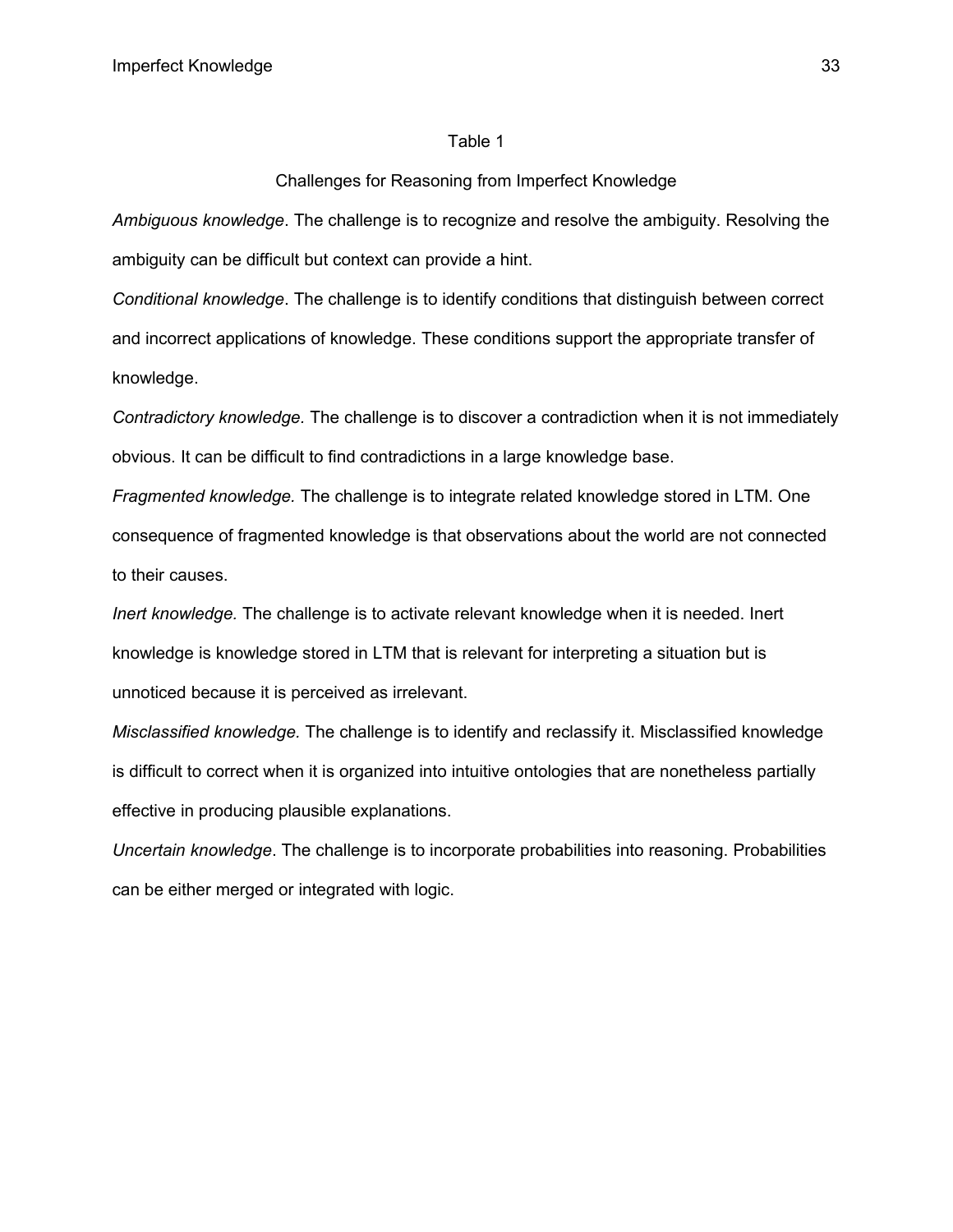## Figure Captions

Figure 1. Hierarchical organization of (a) selected Physical Entities in SUMO (b) selected Abstract Entities in SUMO Indentation indicates subclasses.

Figure 2. SUMO axioms that conclude that the station attendant is not perfect.

Figure 3. A SUMO axiom that states a particular girl is tall compared to other 12-year-old girls.

Figure 4. A SUMO axiom that states maintenance vehicles are an exception to the no-vehicle rule.

Figure 5. A SUMO axiom that states maintenance vehicles are an exception to the no-vehicle rule.

Figure 6. Logical proof establishing a contradiction that Heather is, and is not, going to be fired.

Figure 7. Intuitive ontologies. From Chi (2013).

Figure 8. An illustration of the knowledge graph construction process. Based on Pujara, Miao,

Getoor, & Cohen (2015)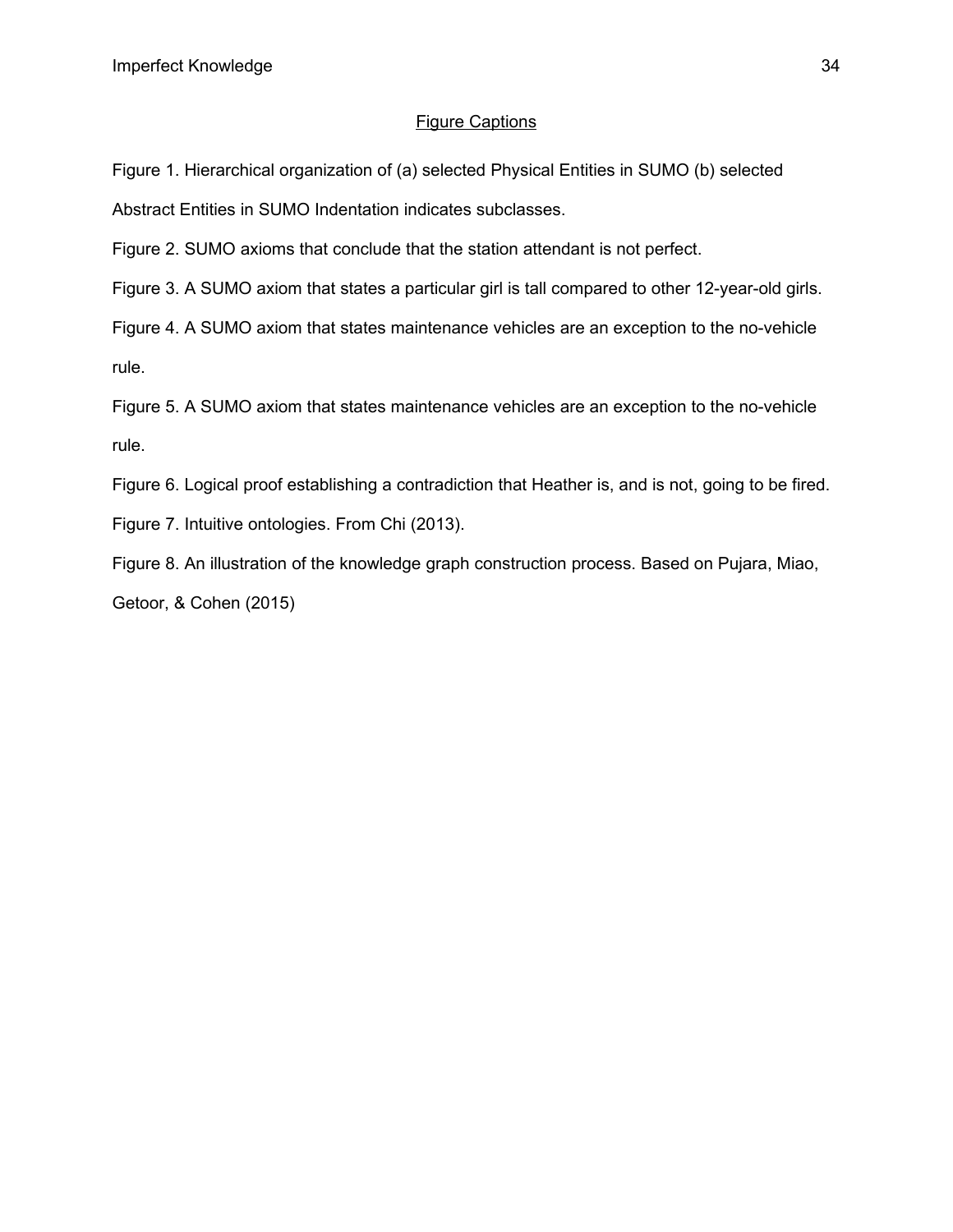**Physical Entities**

 **Object**

**SelfConectedObject**

 **Substance**

 **CorpuscularObject**

**ContentBearingObject**

 **SymbolicString**

 **Icon**

 **LinguisticExpression**

#### **Agent**

 **SentientAgent**

**Region**

 **Process**

**InternalChange**

 **QuantityChange**

 **StateChange**

**IntentionalProcess**

 **OrganizationalProcess**

**DualObjectProcess**

 **Combining**

**Motion**

 **Path**

Figure 1a.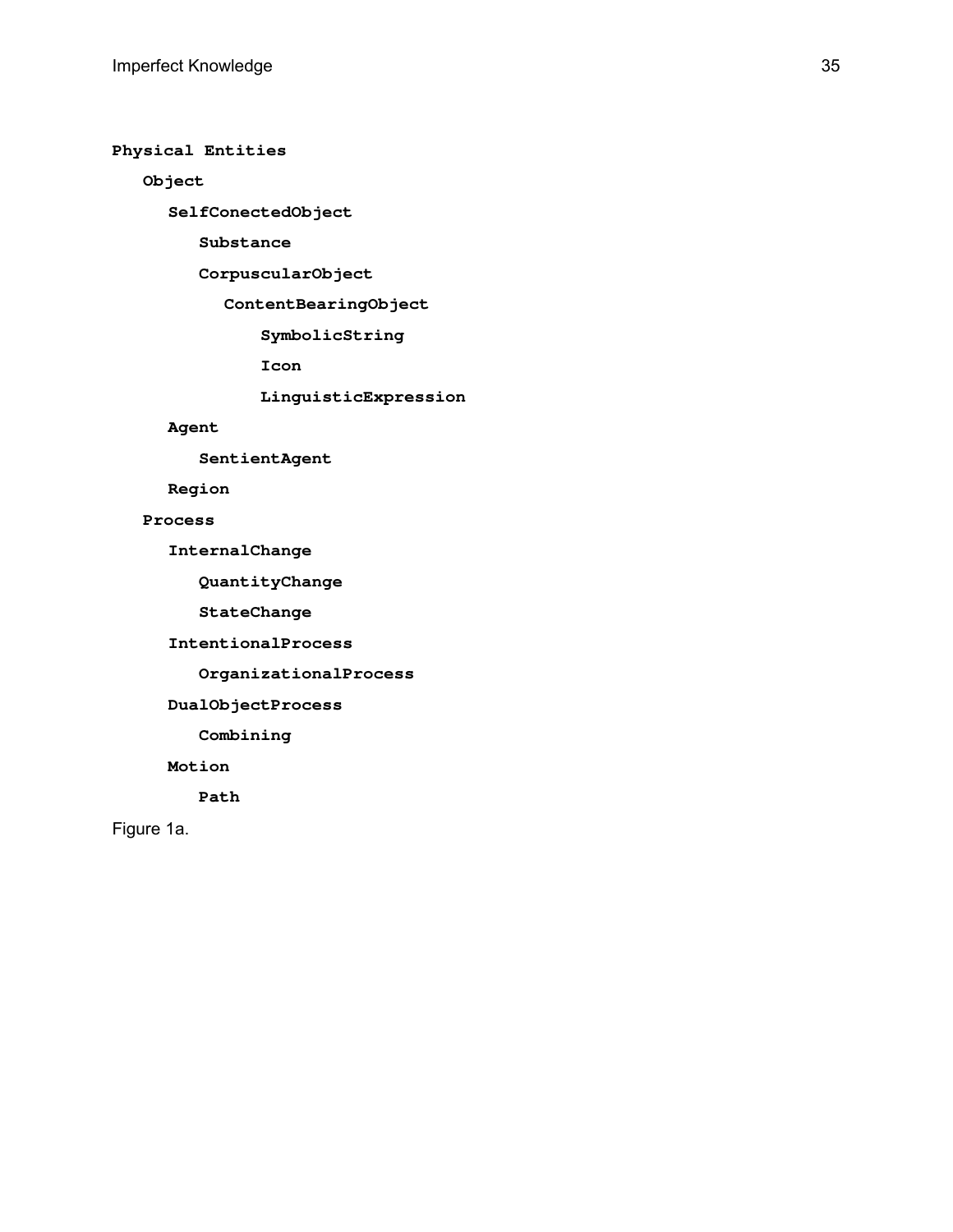## **Abstract Entities**

**Quantity**

 **Number**

 **PhysicalQuantity**

 **ConstantQuantity**

 **LengthMeasure**

 **MassMeasure**

 **FunctionQuantity**

**Attribute**

 **RelationalAttribute**

 **NormativeAttribute**

**TruthValue**

## **SetOrClass**

**Relation**

 **SpatialRelation**

 **Traverses**

 **BinaryRelation**

 **Causes**

**Proposition** 

 **Procedure**

 **Plan**

Figure 1b.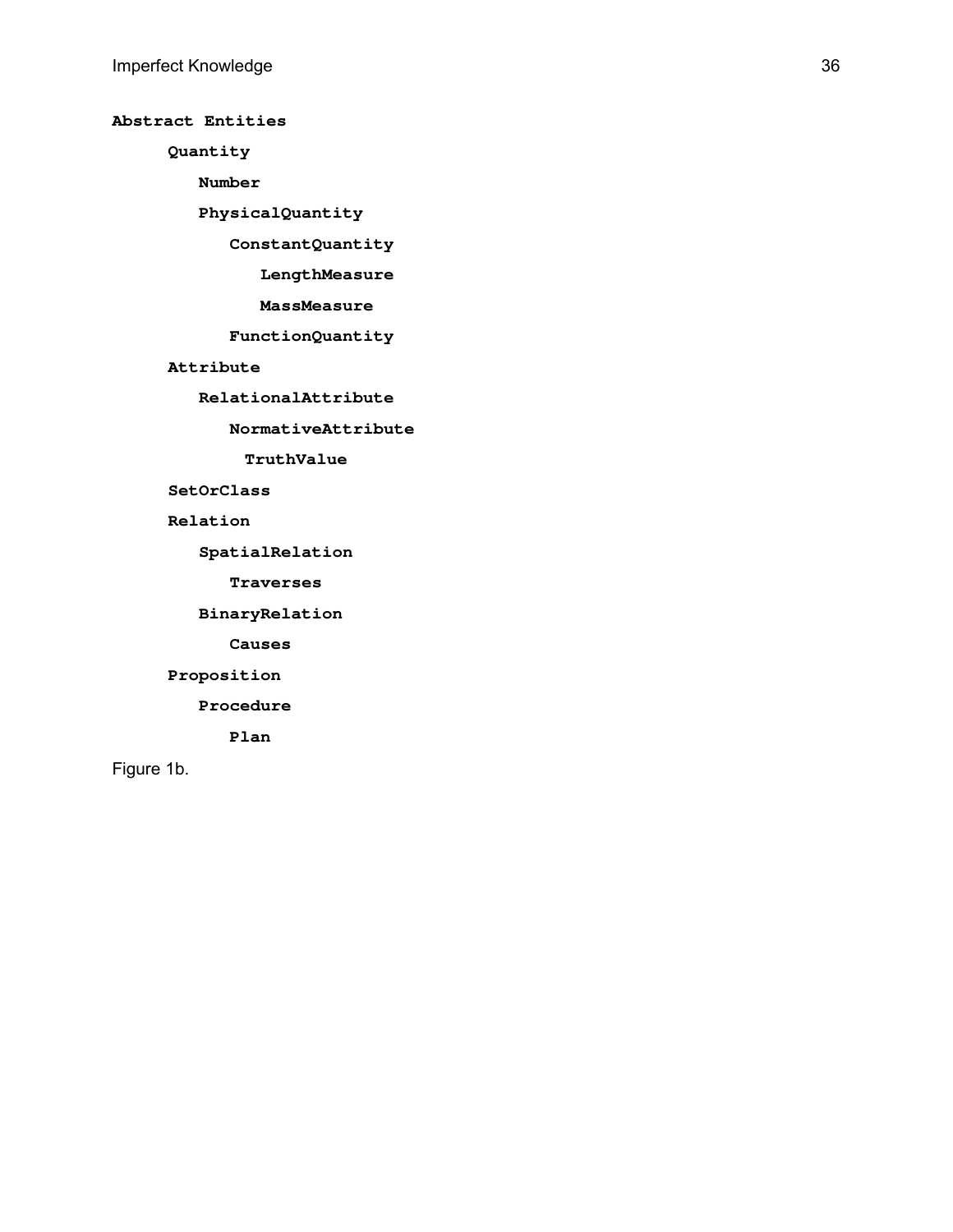1. The station attendant is an unimportant person.

**(instance StationAttendant UnimportantPerson)**

2. An unimportant person is human.

 **(subclass UnimportantPerson Human)**

3. There does not exist any human who is perfect.

```
(not
   (exists (?X)
     (and
       (instance ?X Human)
       (attribute ?X Perfect))))
query: (attribute StationAttendant Perfect)
Figure 2.
```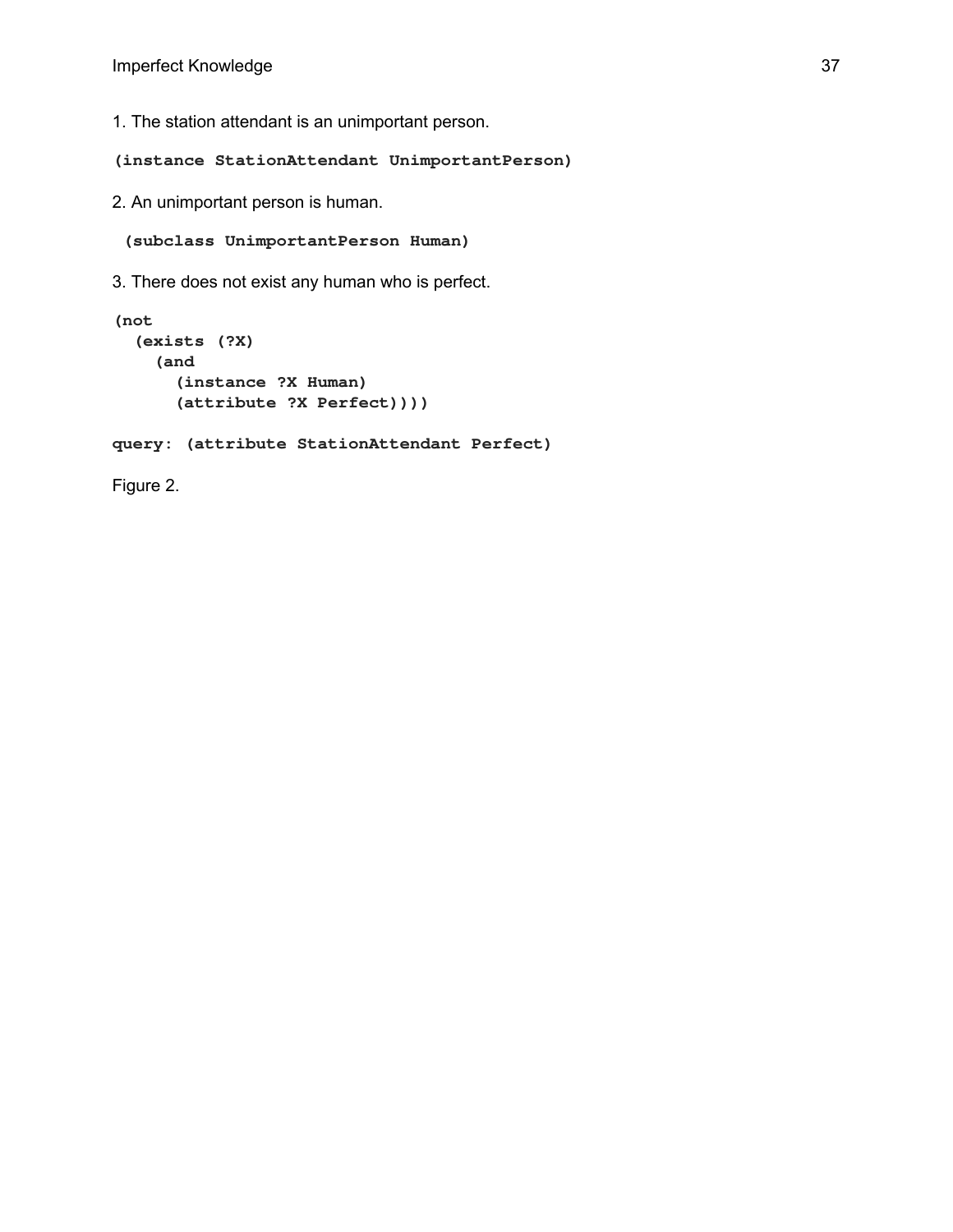# **(mannerInContext Tall Sarah**

 **(KappaFn ?X (and (instance ?X Human) (age ?X (MeasureFn 12 Years)) (attribute ?X Female))))**

Figure 3.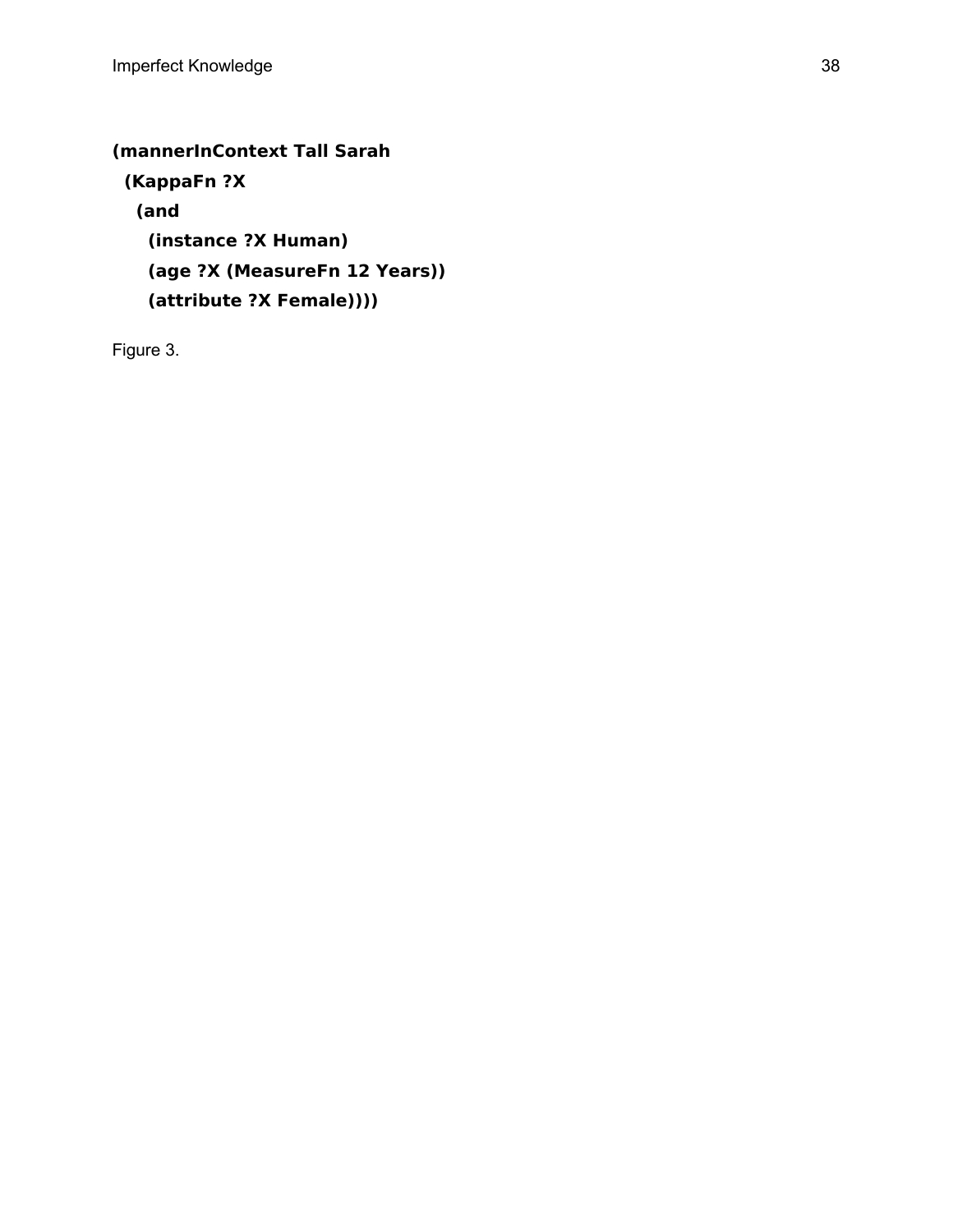```
 (exists (?P)
 (and
  (instance ?P Policy)
   (containsInformation ?P
    (modalAttribute
     (exists (?V ?P)
      (and
        (instance ?V Vehicle)
        (instance ?P Park)
        (located ?V ?P)
        (not
          (exists (?M)
           (and
            (instance ?M Maintaining)
            (patient ?M ?P)
            (instance ?M ?V))))))
     Prohibition))))
```
Figure 4.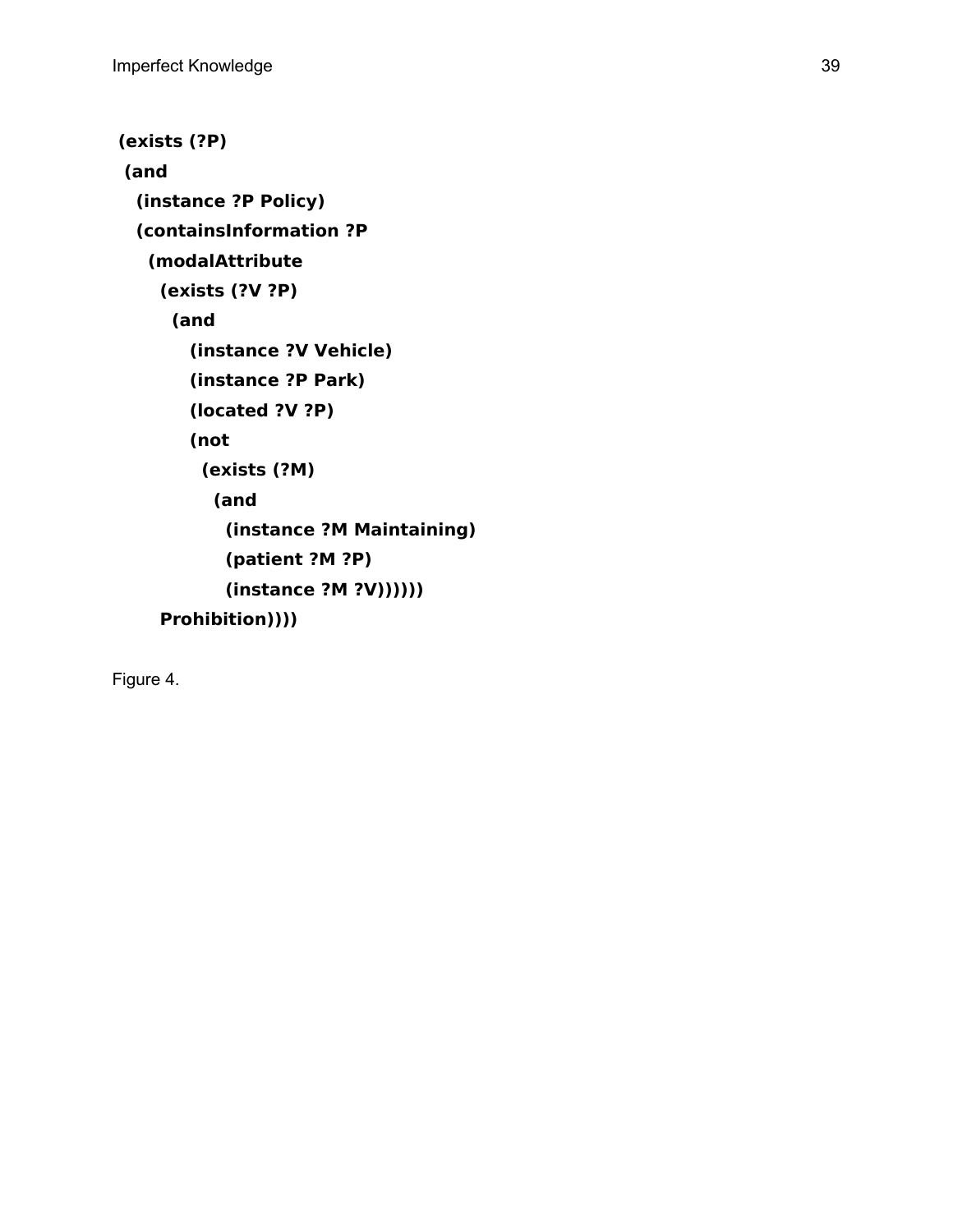## Coin Problem

The number of quarters a man has is seven times the number of dimes that he has. The value of the dimes exceeds the value of the quarters by two dollars and fifty cents. How many has he of each coin?

## **Premises**

- 1. Number of dimes  $\geq 0$
- 2. Number of quarters  $\geq 0$
- 3. Total value (dimes) = Number of dimes x Value of a dime (\$.10)
- 4. Total value (quarters) = Number of quarters x Value of a quarter (\$.25)
- 5. Number of quarters = 7 x Number of dimes [from problem]
- 6. Total value (dimes) =  $$2.50 + Total$  value (quarters) [from problem]
- 7. If Number of quarters > Number of dimes then Total value (quarters) > Total value (dimes)
- 8. Number of quarters > Number of dimes [from problem]
- 9. Total value (dimes) > Total value (quarters) [from problem]

Figure 5.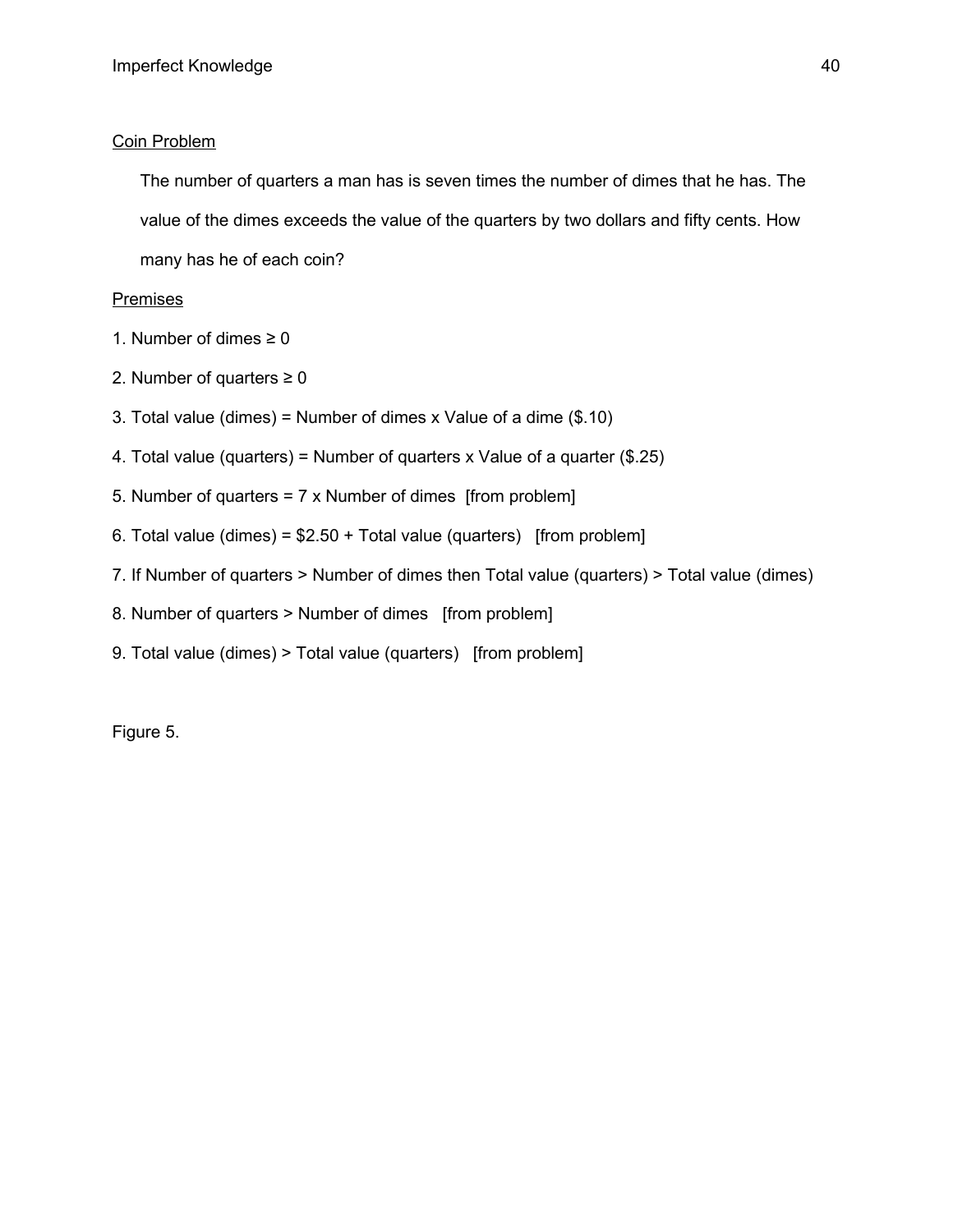## **Premises**

- 1. Either Heather attended the meeting or Heather was not invited.
- 2. If the boss wanted Heather at the meeting, then she was invited.
- 3. The boss likes Heather.
- 4. Heather did not attend the meeting.
- 5. If the boss did not want Heather there, and the boss did not invite her there, then she is going to be fired.
- 6. The boss doesn't fire anyone he likes.

Abbreviated notation

- A = Heather Attended the meeting
- I = Heather was Invited to the meeting
- W = the boss Wanted Heather at the meeting
- F = Heather is going to be fired
- L= Boss Likes Heather

## Proof Establishing a Contradiction

| $1. A v - I$         | Premise 1                 |
|----------------------|---------------------------|
| 2. $W \Rightarrow I$ | Premise 2                 |
| 3. L                 | Premise 3                 |
| 4. -A                | Premise 4                 |
| 5. $-W - 1 = > F$    | Premise 5                 |
| 6. L => -F           | Premise 6                 |
| 7. - W v I           | 2: def'n of $\Rightarrow$ |
| 8. -(-W ^ -I) v F    | 5: def'n of $\Rightarrow$ |
| 9. --W v --I v F     | 8: deMorgan's rule        |
| 10. W $v 1 v $ F     | 9: double negation        |
| 11. -I               | 1,4: Modus Ponens         |
| $12. -W$             | 7,11: Modus Ponens        |
| 13. F                | 11,12,10: Modus Ponens    |
| 14. -F               | 3,6: Modus Ponens         |
| 15. Contradiction    | 13,14                     |

# Figure 6.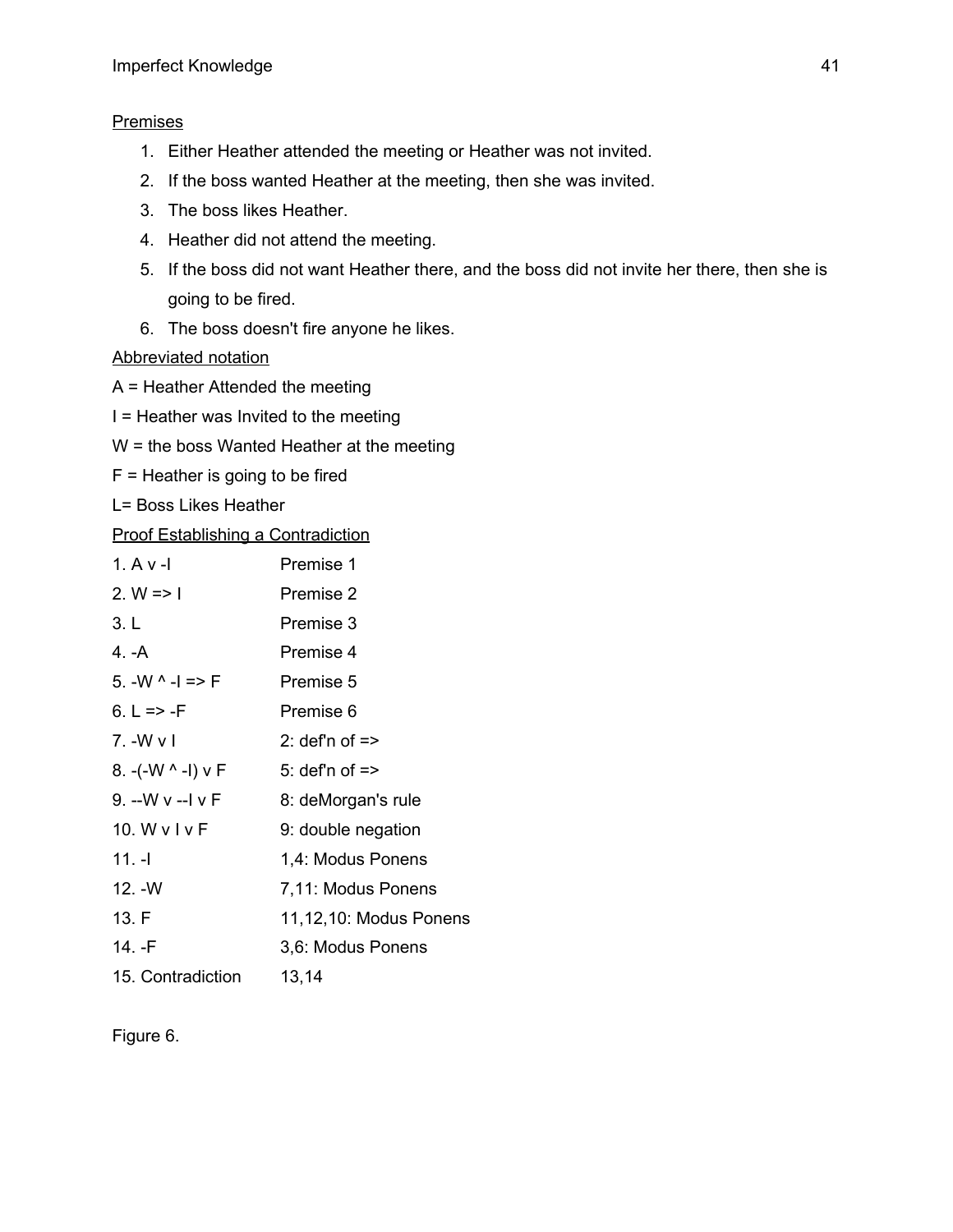

Figure 7.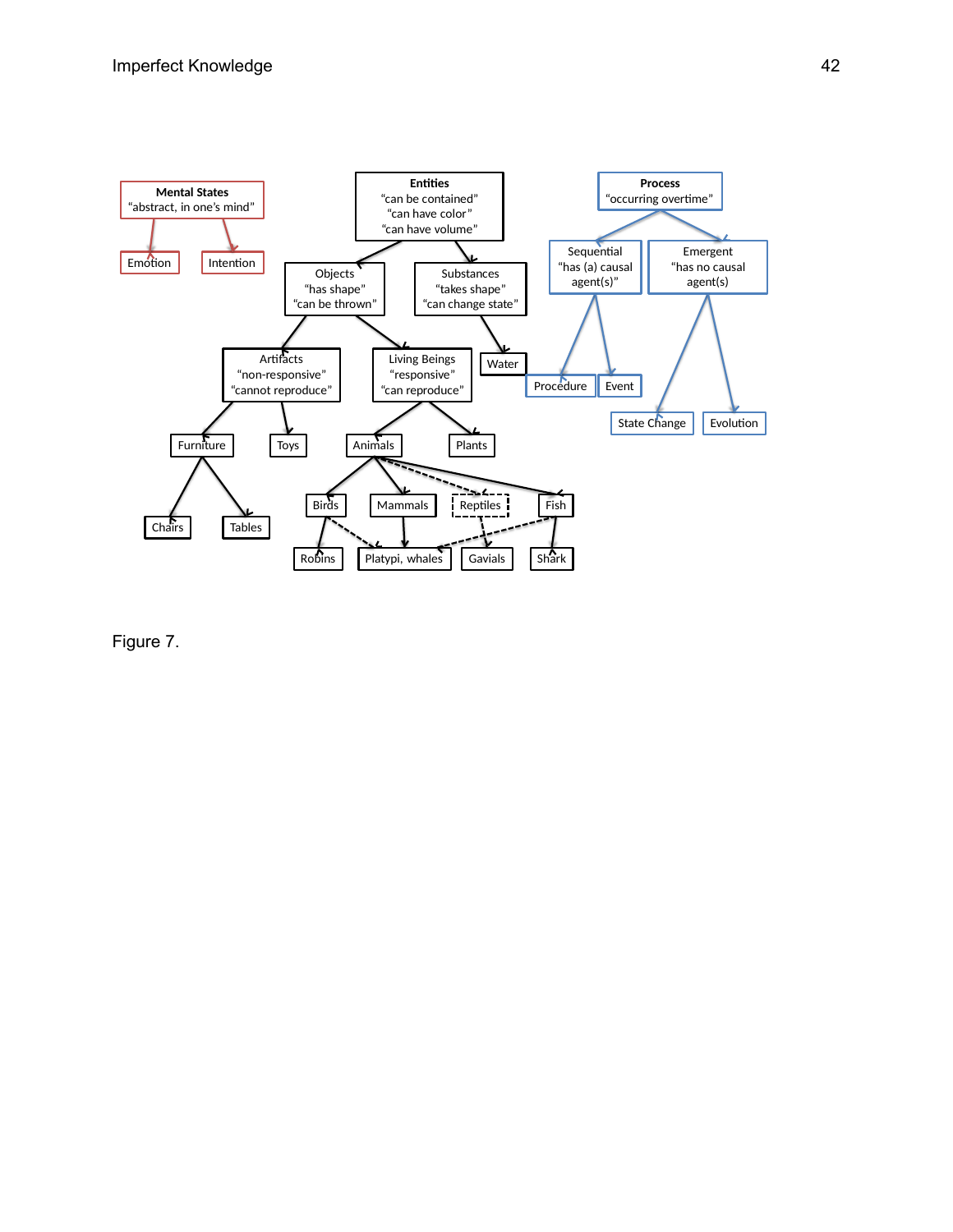

Figure 8.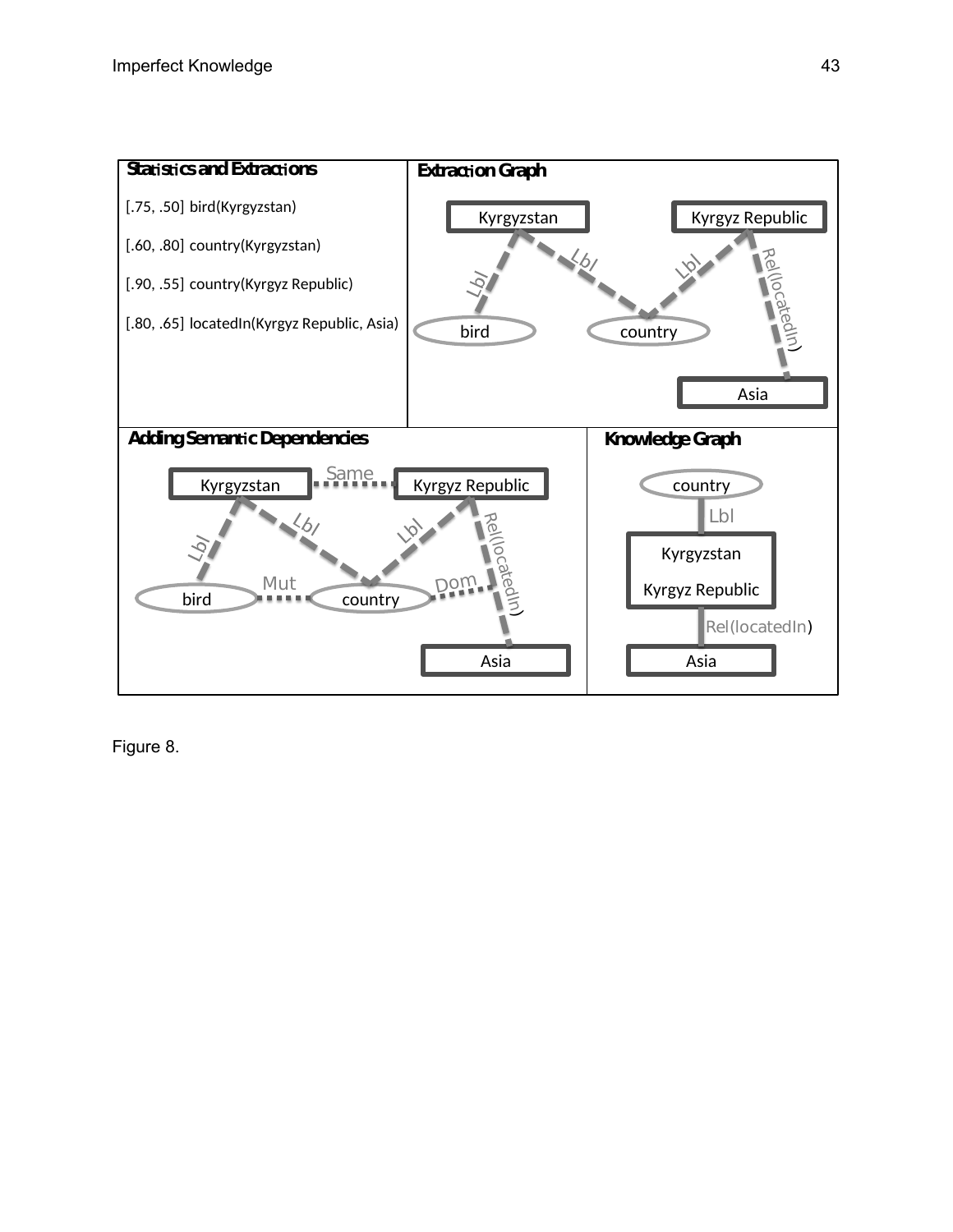#### References

- Adams, S. S., Arel, I., Bach, J., Coop, R., Furlan, R., Goertzel, B., . . . Sowa, J. (2012). Mapping the landscape of human-level artificial general intelligence. *AI Magazine, 33*, 25-41.
- Aroyo, L., & Welty, C. (2015). Truth is a lie: Crowd truth and the seven myths of human annotation. *AI Magazine, 36*, 15-24.
- Baddeley, A. D. (2000). The episodic buffer: A new component of working memory? *Trends in Cognitive Sciences, 4*, 417-423.
- Baggio, G., van Lambalgen, M., & Hagoort, P. (2015). Logic as Marr's computational level: four case studies. *Topics in Cognitive Science, 7*, 287-298.
- Barsalou, L. W. (1991). Deriving categories to achieve goals. In G. H. Bower (Ed.), *The psychology of learning and motivation* (Vol. 27, pp. 1-64). San Diego: Academic Press.
- Bechtel, W., & Shagir, O. (2015). The non-redundant contributions of Marr's three levels of analysis for explaining information-processing mechanisms. *Topics in Cognitive Science, 7*, 312-322.

Bryson, B. (2010). *At Home: A Short History of Private Life*. New York: Doubleday.

Buckner, C., Niepert, M., & Allen, C. (2011). From encyclopedia to ontology: toward dynamic representation of the discipline of philosophy. *Synthese, 182*, 205-233.

Carey, S. (2009). *The origin of concepts*. New York: Oxford University Press.

Chellas, B. (1980). *Modal logic: An introduction*. Cambridge, UK: Cambridge University Press.

- Chi, M. T. H. (2008). Three types of conceptual change: Belief revision, mental model transformation, and categorical shift. In S. Vosniadou (Ed.), *Handbook of research on conceptual change* (pp. 61-82). Hillsdale, NJ: Erlbaum.
- Chi, M. T. H. (2013). Two kinds and four sub-types of misconceived knowledge, ways to change it and the learning outcomes. In S. Vosniadou (Ed.), *International handbook of research on conceptual change* (2nd ed., pp. 49-70). New York: Routledge.

Chi, M. T. H., & Slotta, J. D. (1993). The ontological coherence of intuitive physics. *Cognition*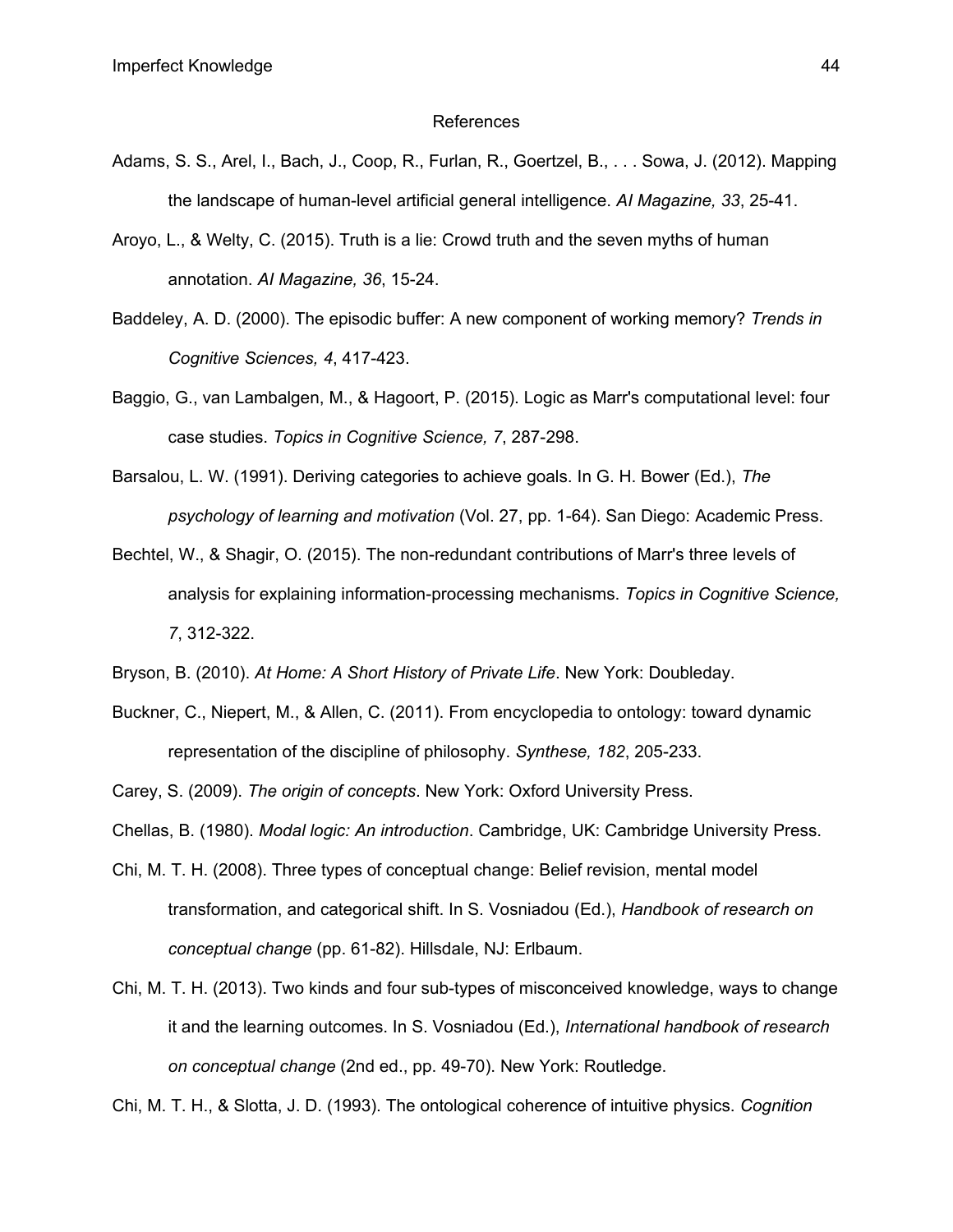*and Instruction, 10*, 249-260.

- Chun, M. M., Golomb, J. D., & Turk-Browne, N. B. (2011). A taxonomy of external and internal attention. *Annual Review of Psychology, 62*, 73-101.
- Cohen, P. R. (1985). *Heuristic reasoning about uncertainty: an artificial intelligence approach*. Marshfield, MA: Pitman Publishing, Inc.
- Collins, A. M., & Quillian, M. R. (1969). Retrieval time from semantic memory. *Journal of Verbal Leaning and Verbal Behavior, 8*, 240-248.
- Cooper, R. P., & Peebles, D. (2015). Beyond single-level accounts: The role of cognitive architectures in cognitive scientific explanations. *Topics in Cognitive Science, 7*, 243- 258.
- Davenport, T. H., & Kirby, J. (2016). *Only humans need apply: winners and losers in the age of smart machines*. New York: HarperCollins.
- diSessa, A. A. (2013). A bird's-eye view of the "pieces" vs. "coherence" controversy (from the "pieces" side of the fence). In S. Vosniadou (Ed.), *International Handbook of Research on Conceptual Change* (2 ed., pp. 31-48). New York: Routledge.

diSessa, A. A., Sherin, B., & Levin, M. (2014). Knowledge analysis: An introduction.

- Elqayam, S., & Over, D. E. (2013). New paradigm psychology of reasoning: An introduction to the special issue edited by Elqayam, Bonnefon, and Over. *Thinking & Reasoning, 19*, 249-265.
- Enderton, H. (2001). *A mathematical introduction to logic* (2 ed.). New York: Academic Press.
- Enderton, H. (2009). Second-order and higher-order logic. In E. N. Zalta (Ed.), *Stanford Encyclopedia of Philosophy*. Stanford, CA.: The Metaphysics Research Lab.
- Fahlman, S. E. (2011). Using Scone's multiple-context mechanism to emulate human-like reasoning *Proceedings of the AAAI Fall Symposium on Advances in Complex Systems*. Arlington, VA: Association for the Advancement of Artificial Intelligence.

Evans, J. S. B. T., & Over, D. E. (2013). Reasoning to and from belief: Deduction and induction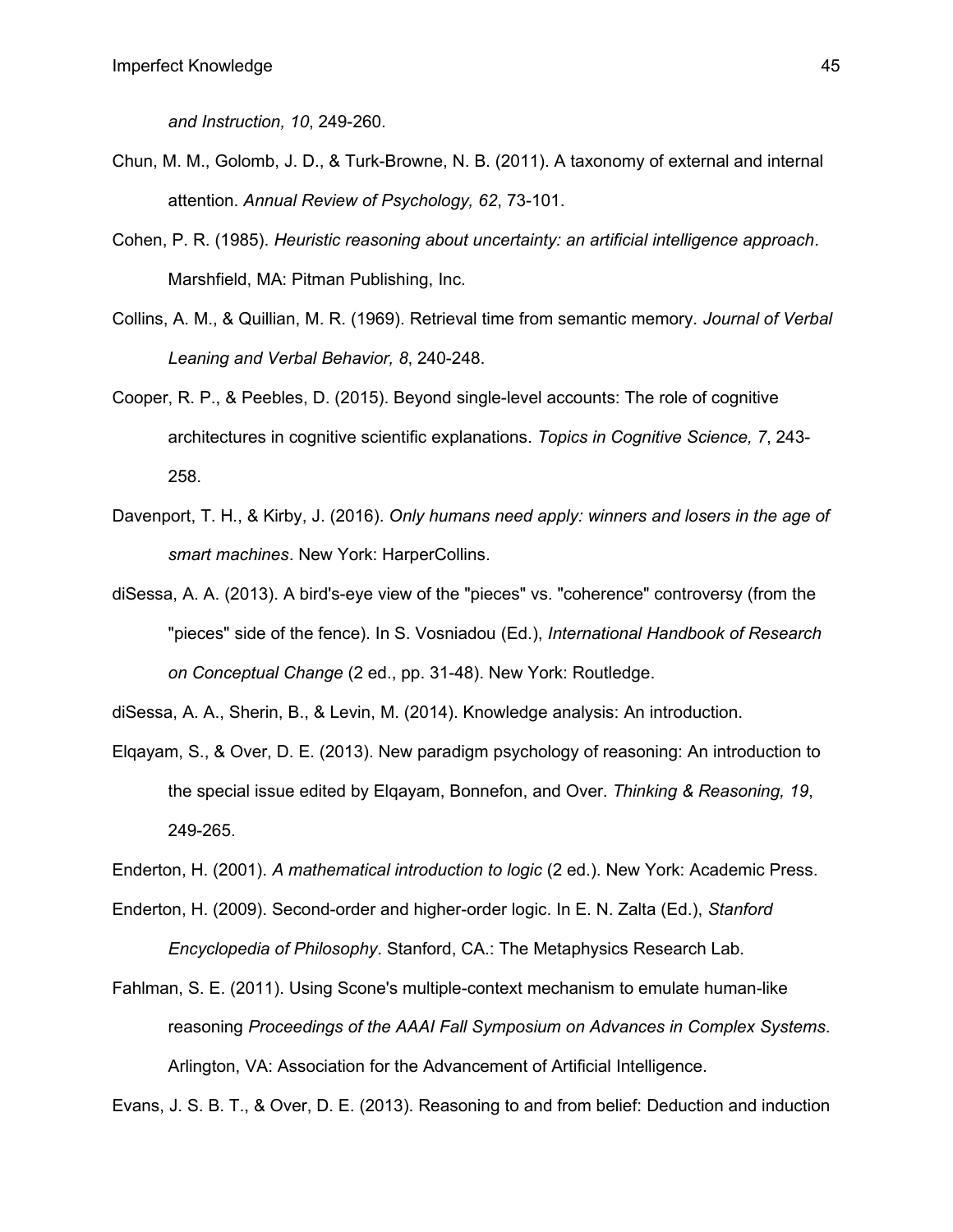are still distinct. *Thinking and Reasoning, 3*, 267-283.

- Fellbaum, C. (2010). WordNet. In R. Poli, M. Healy, & K. Achilles (Eds.), *Theory and applications of ontology: computer applications* (pp. 231-243). Heidelberg, Germany: Springer.
- Fillmore, C. J., & Baker, C. F. (2010). A frames approach to semantic analysis. In B. Heine & H. Narrog (Eds.), *The oxford handbook of linguistic analysis* (pp. 313-340). Oxford: Oxford University Press.
- Foppolo, F., Marelli, M., Meroni, L., & Gualmini, A. (2015). Hey little sister, who's the only one? Modulating informativeness in the resolution of privative ambiguity. *Cognitive Science, 39*, 1646-1674.
- Gentner, D., Lowenstein, J., Thompson, L., & Forbus, K. D. (2009). Reviving inert knowledge: Analogical encoding supports relational retrieval of past events. *Cognitive Science, 33*, 1343-1382.
- Griffiths, T. L. (2015). Manifesto for a new (computational) cognitive revolution. *Cognition, 135*, 21-23.
- Griffiths, T. L., Lieder, F., & Goodman, N. D. (2015). Rational use of cogntive resources: Levels of analysis between the computational and the algorithmic. *Topics in Cognitive Science, 7*, 217-229.
- Hampton, J. A. (2007). Typicality, graded membership, and vagueness. *Cognitive Science, 31*, 355-384.
- Harrison, J. (Ed.) (2009). *Handbook of practical logic and automated reasoning*. New York: Cambridge University Press.
- Heyman, G. D., Phillips, A. T., & Gelman, S. A. (2003). Children's reasoning about physics within and across ontological kinds. *Cognition, 89*, 43-61.
- Hoder, K., & Voronkov, A. (2011). Sine Qua non for large theory reasoning *CADE'11 Proceedings of the 23rd international conference on automated deduction* (pp. 299-314).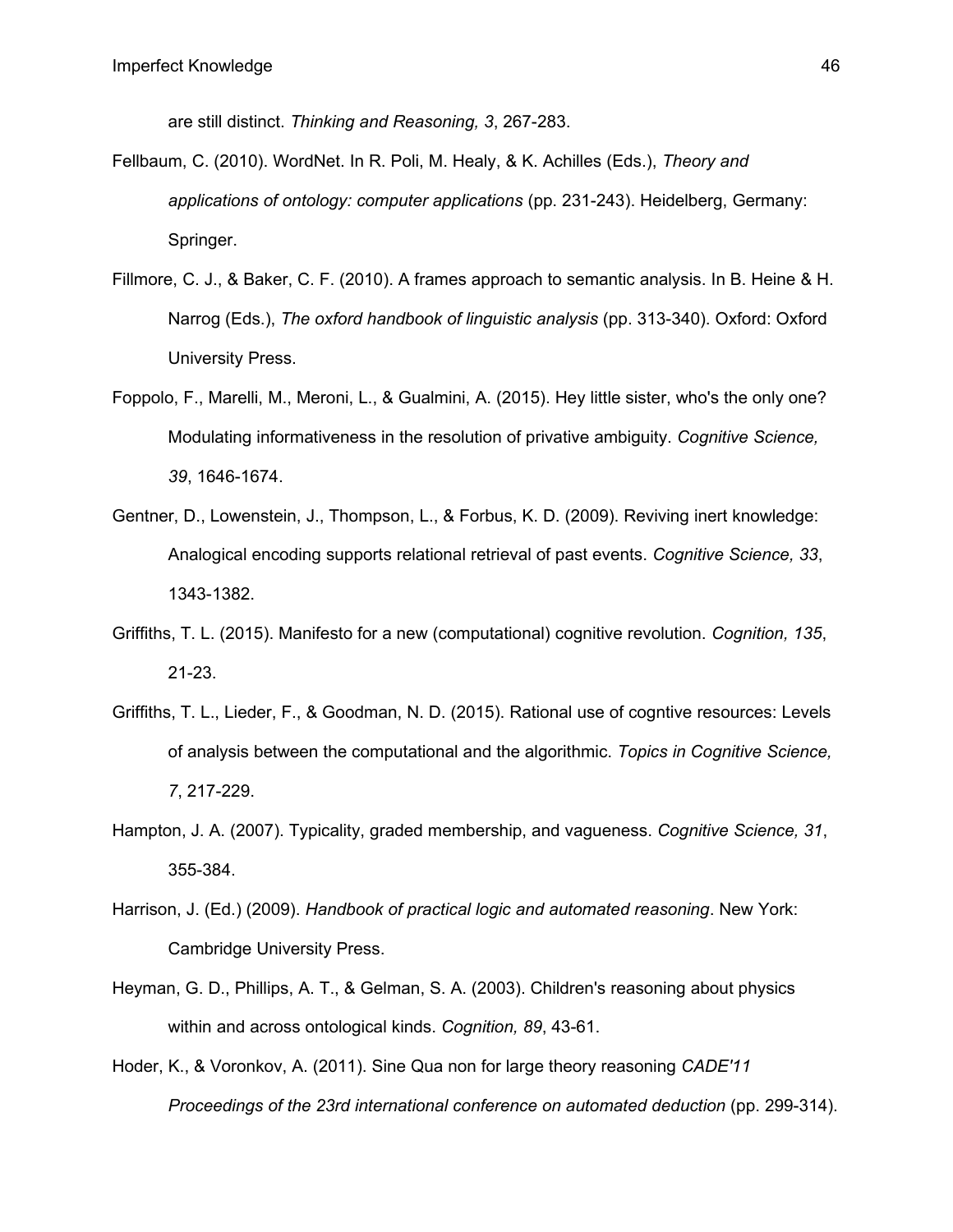Berlin: Springer-Verlag.

- Hoehndorf, R., Dumontier, M., & Gkoutos, G. V. (2012). Evaluation of research in biomedical ontologies. *Briefings in Bioinformatics, 14*, 696-712.
- Hummel, J. E., & Holyoak, K. J. (1997). Distributed representations of structure: A theory of analogical access and mapping. *Psychological Review, 104*, 427-466.
- Johansen, M. K., Savage, J., Fouquet, N., & Shanks, D. R. (2015). Salience not status: How category labels influence feature inference. *Cognitive Science, 49*, 1594-1621.
- Johnson-Laird, P. N. (2012). Inference with mental models. In K. J. Holyoak & R. G. Morrison (Eds.), *The oxford handbook of thinking and reasoning* (pp. 134-154). New York: Oxford University Press.
- Johnston, W. A., & Heinz, S. P. (1978). Flexibility and capacity demands of attention. *Journal of Experimental Psychology: General, 107*, 420-435.
- Jordan, M. I., & Mitchell, T. M. (2015). Machine learning: Trends, perspectives, and prospects. *Science, 349*, 255-260.
- Kahan, D. M. (2015). Laws of cognition and the cognition of law. *Cognition, 135*, 56-60.
- Kintsch, W., & Mangalath, P. (2011). The construction of meaning. *Topics in Cognitive Science, 3*, 346-370.
- Kitano, H. (2016). Artificial intelligence to win the Nobel prize and beyond: Creating the engine for scientific discovery. *AI Magazine, 37*, 39-49.
- Li, T. M., & Bishop, A. (2016, March 5-6). Calculus is so last century. *The Wall Street Journal,* p. A11.
- Mandler, J. M. (2004). *The foundations of mind: Origins of conceptual thought*. Oxford, England: Oxford University Press.
- Marr, D. C. (1982). *Vision: A computational investigation into the human representational system and processing of visual information*. San Francisco: Freeman.

Mayer, R. E., & Hegarty, M. (1996). The process of understanding mathematical problems. In R.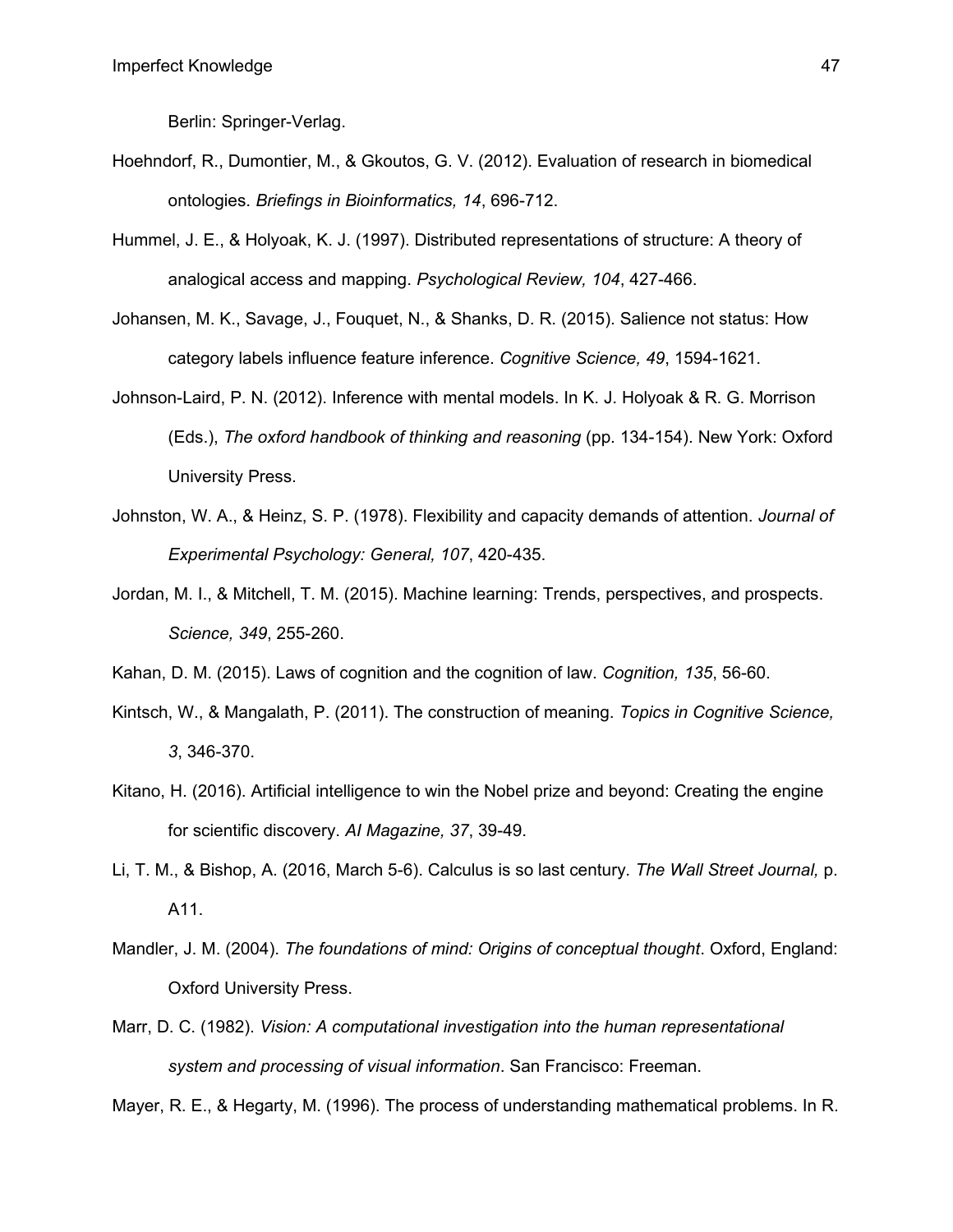J. Sternberg & T. Ben-Zeev (Eds.), *The nature of mathematical thinking* (pp. 29-54). Mahwah, NJ: Erlbaum.

- Messeri, L. R. (2010). The problem with Pluto: Conflicting cosmologies and the classification of planets. *Social Studies of Science, 40*, 187-214.
- Miller, G. A., & Fellbaum, C. (2007). WordNet then and now. *Language Resources & Evaluation, 41*, 209-214.
- Nelson, R. (1999). Course Slides for "CSC 173: Computation and Formal Systems". Retrieved March 15, 2016

[https://www.cs.rochester.edu/~nelson/courses/csc\\_173/proplogic/resolution.html](https://www.cs.rochester.edu/~nelson/courses/csc_173/proplogic/resolution.html)

- Niles, I., & Pease, A. (2001). Toward a standard upper ontology. In C. Welty & B. Smith (Eds.), *Proceedings of the 2nd International Conference on Formal Ontology in Information Systems (FOIS-2001)* (pp. 2-9). Ogunquit, Maine.
- Niles, I., & Pease, A. (2003). Linking lexicons and ontologies: Mapping WordNet to the Suggested Upper Merged Ontology. *Proceedings of the IEEE International Conference on Information and Knowledge Engineering*, 412-416.
- Paige, J. M., & Simon, H. A. (1966). Cognitive processes involved in solving algebra word problems. In B. Kleinmuntz (Ed.), *Problem solving: Research, method, and theory*. New York: John Wiley & Sons.
- Parsons, T. (1990). *Events in the semantics of English: A study of subatomic semantics*. Cambridge, MA: MIT Press.

Pease, A. (2011). *Ontology: A Practical Guide*. Angwin, CA: Articulate Software Press.

- Pease, A., Sutcliffe, G., Siegel, N., & Trac, S. (2010). Large reasoning with SUMO at CASC. *AI Communications, 23*, 137-144.
- Prawitz, D. (2006). *Natural deduction: A proof-theoretic method*. Mineola, NY: Dover Publications.
- Pujara, J., Miao, H., Getoor, L., & Cohen, W. W. (2015). Using semantics and statistics to turn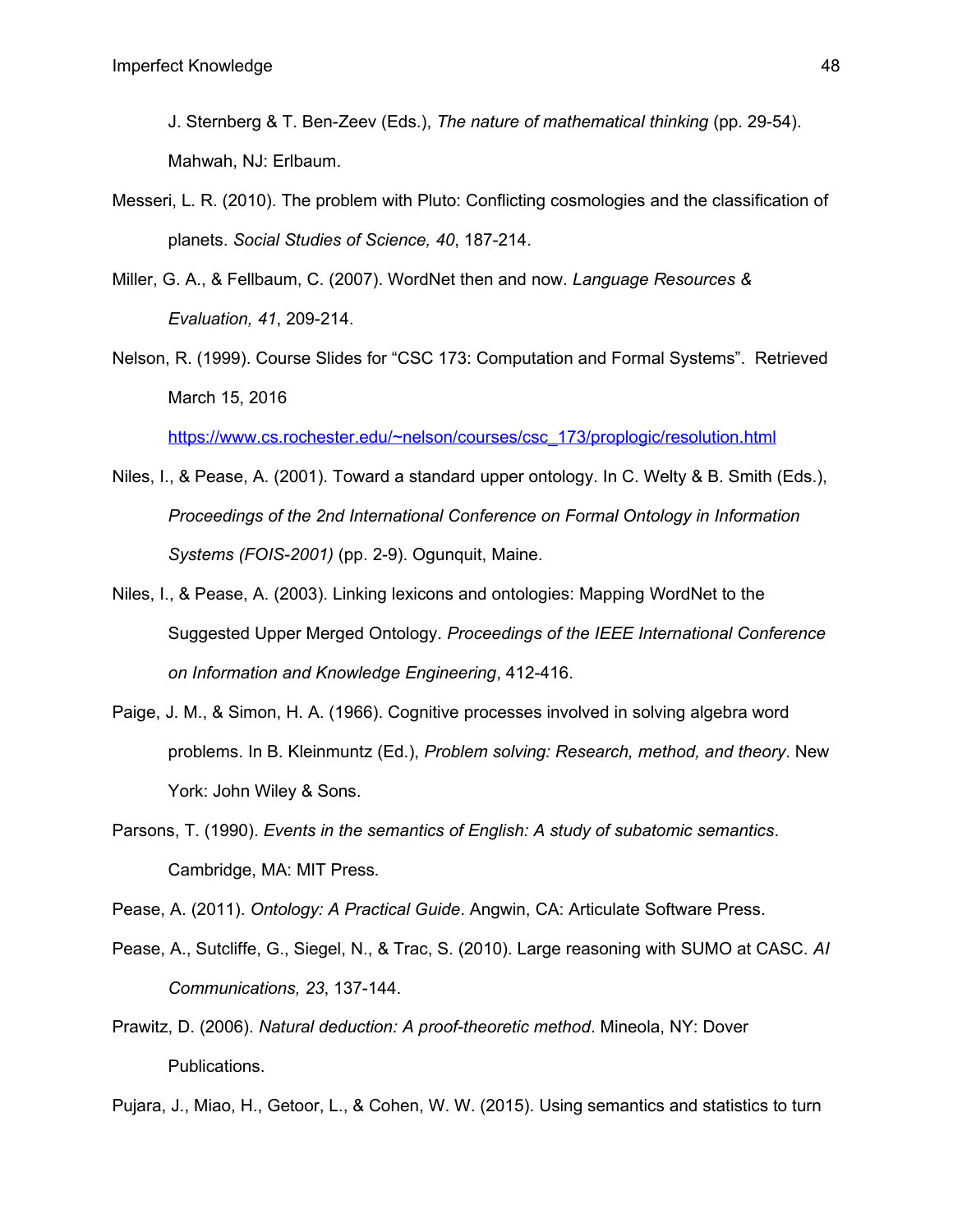data into knowledge. *AI Magazine*(Spring), 65-74.

- Raad, E., & Evermann, J. (2015). The role of analogy in ontology alignment: A study of LISA. *Cognitive Systems Research, 33*, 1-16.
- Reed, S. K., & Pease, A. (2015). A framework for constructing cognition ontologies using WordNet, FrameNet, and SUMO. *Cognitive Systems Research, 33*, 122-144.
- Riazanov, A., & Voronkov, A. (2002). The design and implementation of Vampire. *AI Communications, 15*, 91-110.
- Rips, L. J. (1983). Cognitive processes in propositional reasoning. *Psychological Review, 90*, 38-71.
- Rips, L. J., & Marcus, S. L. (1977). Suppositions and the analysis of conditional sentences. In M. A. Just & P. A. Carpenter (Eds.), *Cognitive processes in comprehension* (pp. 185- 219). New York: Wiley.
- Rosch, E., & Mervis, C. B. (1975). Family resemblance: Studies in the internal structure of categories. *Cognitive Psychology, 7*, 573-605.
- Ross, B. H. (1997). The use of categories affects classification. *Journal of Memory and Language, 37*, 240-268.
- Rozenblit, L., & Keil, F. (2002). The misunderstood limits of folk science: an illusion of explanatory depth. *Cognitive Science, 26*, 421-562.
- Schank, R., & Abelson, R. (1977). *Scripts, plans, goals and understanding: An inquiry into human knowledge structures*. Hillsdale, NJ: Erlbaum.
- Scheffczyk, J., Pease, A., & Ellsworth, M. (2006). *Linking FrameNet to the Suggested Upper Merged Ontology.* Paper presented at the Proceedings of the 2006 conference on Formal Ontology in Information Systems.
- Schulz, S. (2002). E A Brainiac theorem prover. *Journal of AI Communications, 15*, 111-126.
- Schwartz, D. L., Chase, C. C., & Bransford, J. D. (2012). Resisting overzealous transfer. *Educational Psychologist, 7*, 204-214.